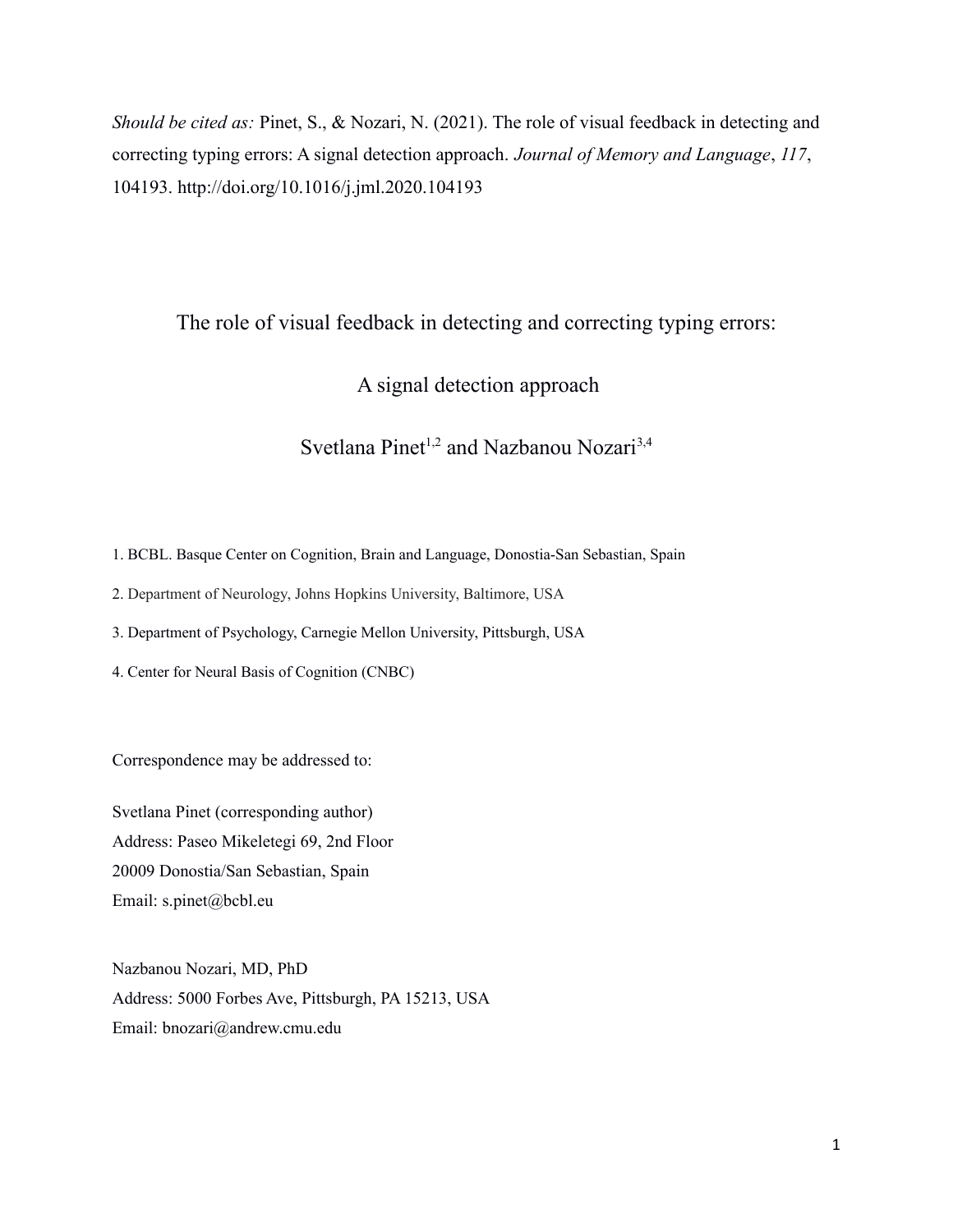## **Abstract**

This study examined the role of external information in monitoring language production. In a typing-to-dictation task, participants were deprived of all or part of visual feedback. Data were analyzed using signal detection theory (SDT) applied to a multi-component monitoring framework. Results showed that removing the visual information affected the correction of typing errors more than their conscious detection (Exps 1, 2). Reinstating partial visual information (positional information) increased correction rates but not to the level of full visual information, independently of the probability of error detection (Exps 2, 3). Analysis of SDT parameters showed that while manipulating visual information affected the informativeness of the signal for both correction and conscious detection of errors, participants treated this change differently in the two tasks. We discuss the implications of the results, and more generally, the utility of SDT, for theories of monitoring and control in language production.

## **Highlights**

- Three experiments manipulating visual feedback while typing single words
- Error detection moderately impacted by visual feedback removal
- Error correction relying heavily on visual feedback
- Positional information helpful, but letter identity essential for corrections
- Application of signal detection theory to multichannel language monitoring

### **Keywords**

Language production, signal detection theory, performance monitoring, typing, error repair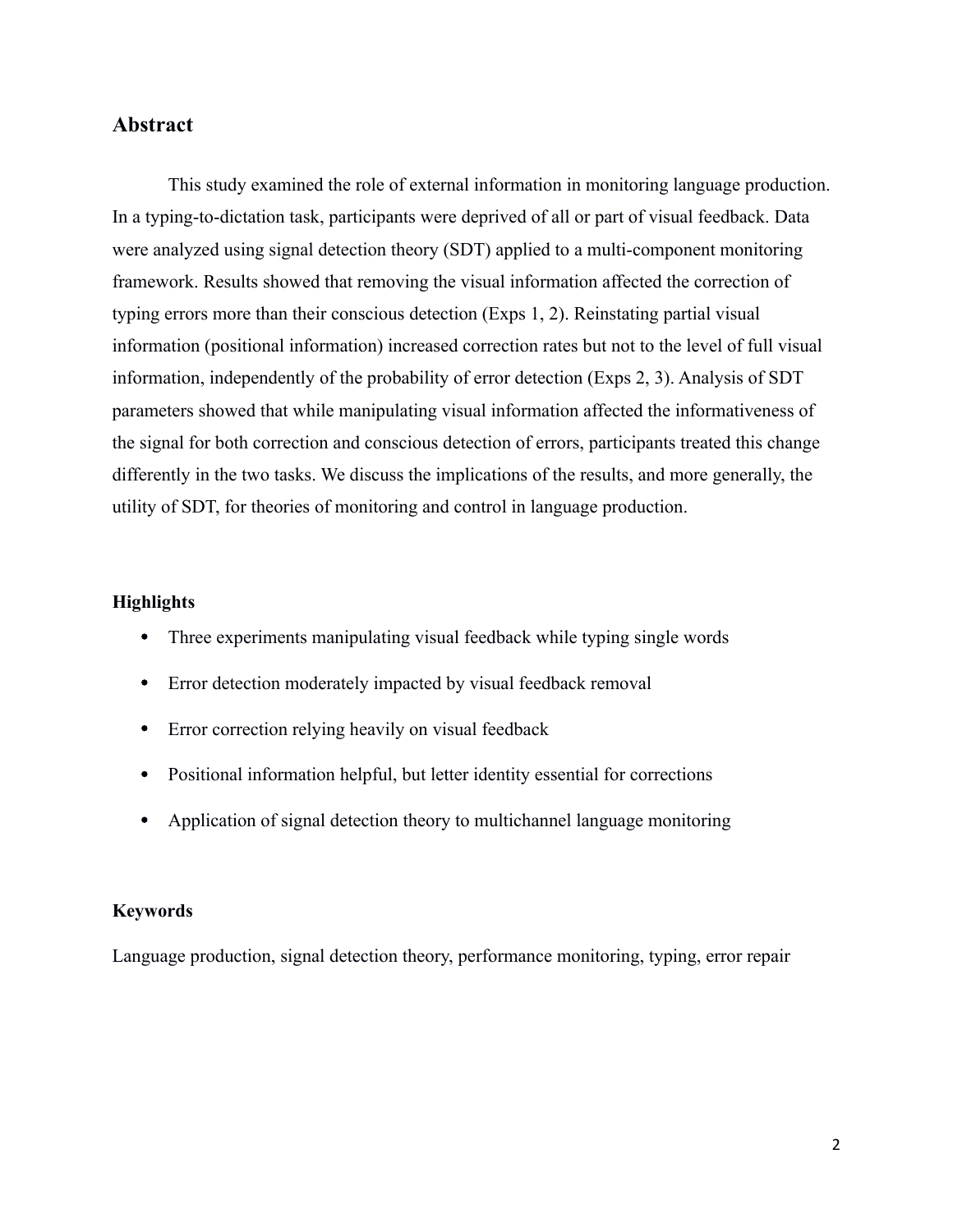## **Introduction**

Performance monitoring refers to the processes involved in the surveillance of one's cognitive and motor operations in order to ensure a satisfactory outcome. It is thus true, by definition, that monitoring must be sensitive to the output of cognitive processes; we realize that we have spoken the wrong word when we hear ourselves, or realize that a typing error has occurred when the incorrect letter appears on the screen. In fact, sensory processing of the output (i.e., "external monitoring") can probably provide the most reliable feedback on one's own performance, as there is no uncertainty about the outcome once the output is externally available. The downside of external monitoring is that it comes too late, limiting the scope of monitoring to detecting errors that have already been made, as opposed to preventing errors from happening in real time. To solve this problem, "internal monitoring" mechanisms have been proposed, which, despite their various flavors, share the premise that monitoring need not rely on the final output of the process. An important question is how the labor is divided between internal and external mechanisms. Obviously, in the learning phase of a task, when performance is very error-prone and strong internal representations are not yet available, adjustments must be guided by performance outcome. Thus, learning is expected to depend heavily on the external monitoring. Less well known is the role of external monitoring once a task is learned and internal representations are well developed. This study addresses this question.

### **Performance monitoring in language production**

Language production provides an excellent testbed for performance monitoring in real life for several reasons: (1) it is a complicated generative task that captures the true demands on the cognitive system better than artificial two-choice button-press tasks. (2) It is an extremely well-practiced task, which obviates the need for training in the lab and consequently avoids differences in how well people have learned the artificial task. (3) Avoiding errors and maintaining fluency are two natural and simultaneous goals of language production that people have years of experience balancing. For these reasons, studying monitoring in language production is not only informative about the specific case of language, but also more broadly of how humans monitor complex cognitive behavior.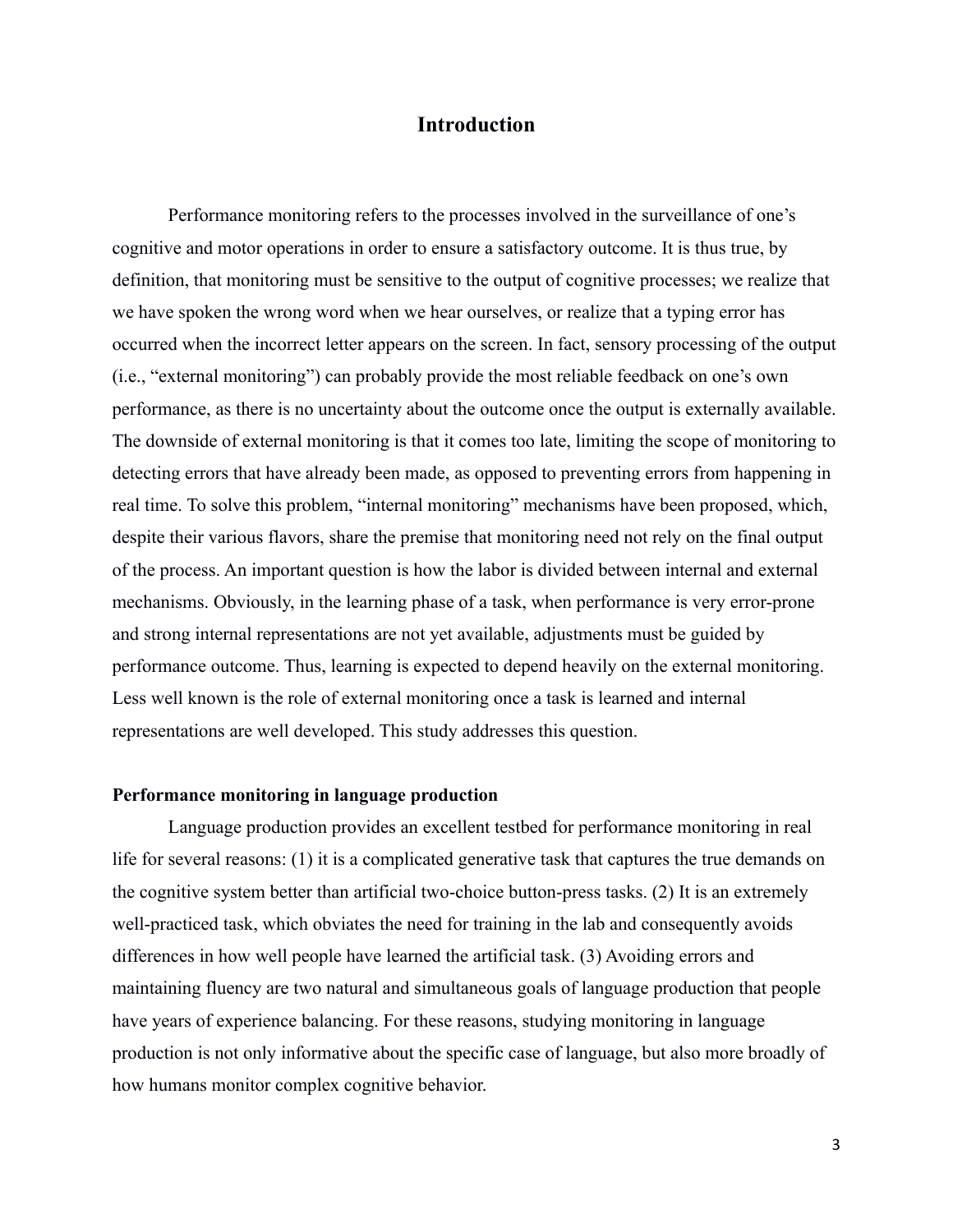Monitoring models in language production include both external (e.g., external channel in the perceptual loop; Levelt, 1983; DIVA, Guenther, 1995; Guenther, 2016; Tourville & Guenther, 2011), and internal monitoring mechanisms (e.g., internal channel of the perceptual loop, Hartsuiker & Kolk, 2001; Levelt, 1983; or other mechanisms, e.g., Hickok, 2012; Nooteboom & Quené, 2019; Nozari, Dell, & Schwartz, 2011; Pickering & Garrod, 2013; see Nozari & Novick, 2017, and Nozari, 2020, for reviews). The label "external channel" in this literature refers to mechanisms that process the final outcome of production, once it becomes available externally for processing through the perceptual system. "Internal channel", on the other hand, refers to processes that rely heavily on internal representations with or without the involvement of the perceptual system. External monitoring mechanisms are particularly powerful for explaining the fine-tuning of a system which aims to produce a nuanced output, such as children mastering the native phonology of their language (Guenther, 2016). They, however, have trouble accounting to very quick repairs. For instance, in the classic example "v- horizontal" from Levelt (1983), the repair starts immediately after the interruption of the first segment of the word, with no delay. This rapid timeline is incompatible with an external monitor, which would need to process the acoustic signal, detect its mismatch to the intended signal, issue a command to halt ongoing behavior and plan a repair. Internal monitoring models account for such findings by proposing mechanisms that can detect an error internally, i.e., before it is articulated. Extensions of some of those models also naturally explain behaviors beyond error detection, for example why speakers take longer to produce words when the chance of making an error is higher (Nozari & Hepner, 2019a, 2019b).

The question of the division of labor between external and internal monitoring channels has been investigated in spoken production, mostly by contrasting error detection under circumstances when auditory feedback is available or blocked by noise (e.g., Nooteboom & Quené, 2017; Oomen & Postma, 2001; Postma & Kolk, 1992; Postma & Noordanus, 1996). In a classic study of auditory blocking, Lackner and Tuller (1979) had participants push a button if they detected their speech errors in conditions with and without noise. The results showed that participants not only frequently detected their errors in the noise-masked condition, but that they were also faster to do so compared to the no-noise condition. These findings were taken as evidence for fast and efficient monitoring through the internal channel without any contribution from the external channel (see Postma & Kolk, 1992 for similar findings). Converging evidence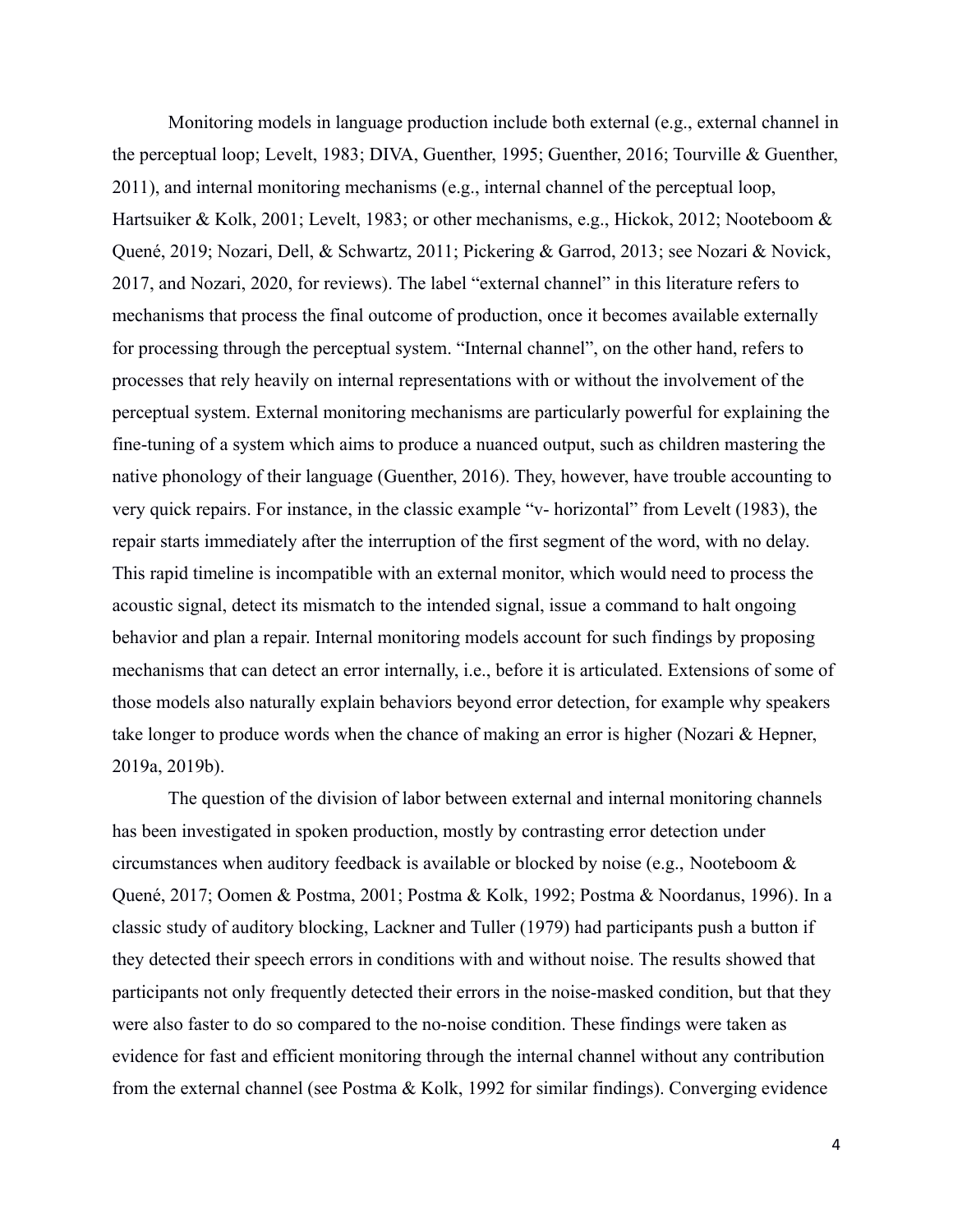from other studies also points to a quick and efficient internal monitoring channel (Hartsuiker, Pickering, & de Jong, 2005). For instance, fast interruptions (i.e., short error-to-cut-off intervals) and repairs (i.e., short cut-off-to-repair intervals) indicate that the response must have been monitored and repair processes may have been already initiated before articulation began (Postma & Oomen, 2005).

The evidence reviewed above points to an efficient internal channel, capable of error monitoring even in the absence of the external channel. The question then is: Does the external channel have any influence on monitoring errors in language production? Two lines of evidence suggest that it does. The first was provided by a clever study by Lind, Hall, Breidegard, Balkenius, and Johansson (2014) in which the authors manipulated auditory feedback such that on a small subset of trials, participants heard a different word from what they had produced. For example, they heard "green" instead of "grey", while they were performing a Stroop task in which they had to name the ink color of a color word. When the lag between production and playback was short, participants reported the artificially inserted word as their own production on 68% of trials, thereby accepting an error they had not produced based on information from the external channel. These results demonstrate convincingly that when the external and internal monitoring systems process different information, the former can sometimes overwrite the latter. This situation, however, is not common in everyday life.

The second line of evidence in favor of some contribution of external monitoring in language production comes from studies showing a decrease in the proportion of detected and corrected errors under noise-masked conditions. For example, Postma and Noordanus (1996) had participants explicitly report their errors by pressing a button while reciting tongue-twisters and found a slightly lower rate of reporting errors under noise-masked than normal conditions (50% vs. 64%, respectively). Other studies have used correction performance as a proxy for monitoring. For example, Postma & Kolk (1992) had participants recite tongue-twisters and produce natural sentences in conditions with and without noise. While error rates were comparable in the two conditions, correction rates were about 50% lower under noise for both tongue-twisters and sentences. When accuracy was emphasized, participants made fewer errors and corrected a higher proportion of those errors, but the difference in the repair rate between conditions with and without noise persisted. Oomen et al. (2001) also found lower correction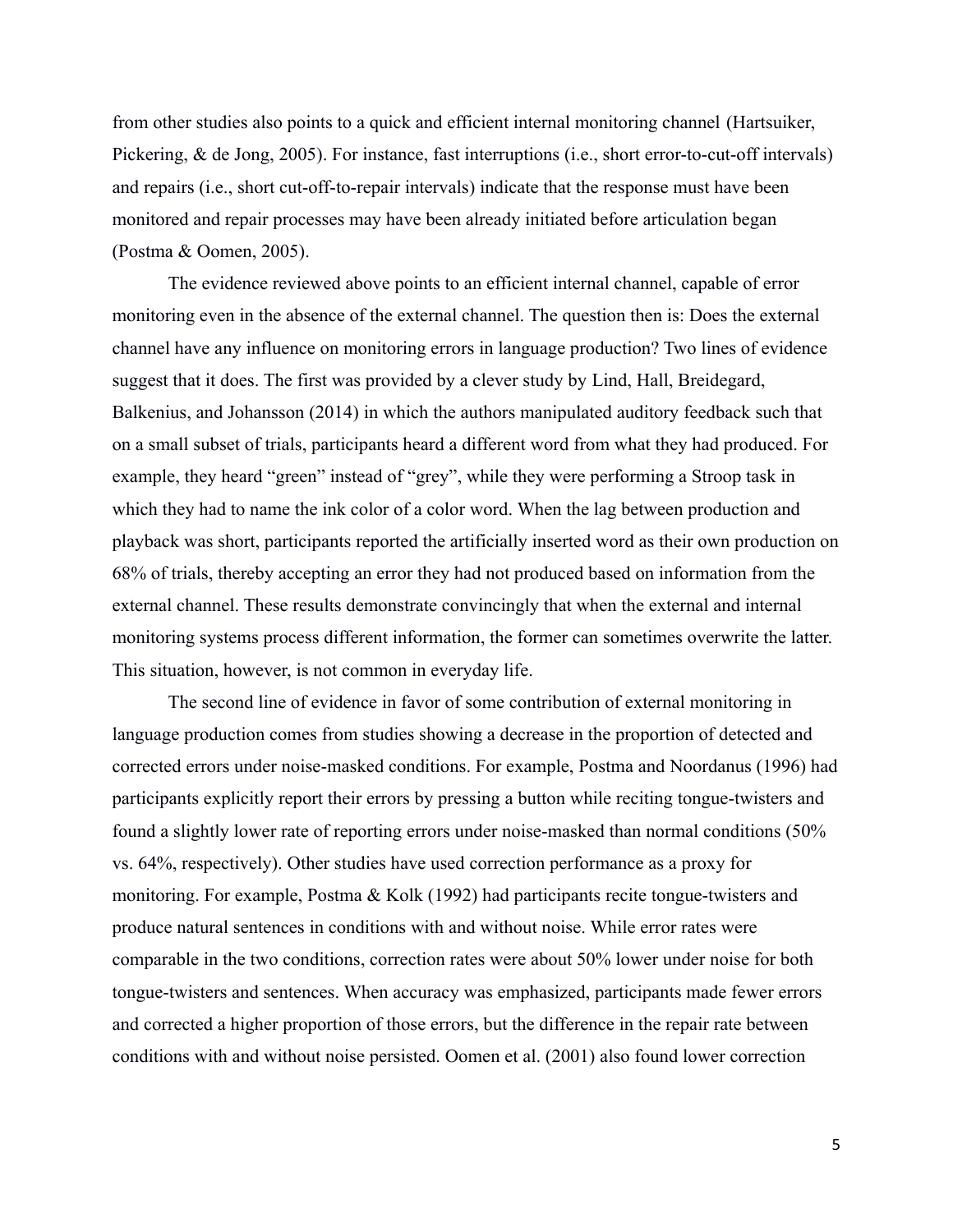rates under noise (a 17% decrease). More recently, however, Nooteboom & Quené (2017) found no difference in correction rates with and without noise-masking.

To summarize, the evidence in favor of internal monitoring in spoken production is convincing. The existence of an external channel is also undisputed. More controversial is the contribution of the external channel to monitoring in everyday production. It would also be desirable to differentiate between the role of external channel in conscious awareness of errors vs. applying corrections. Below, we discuss why typing provides a better medium than spoken production for addressing these issues.

#### **Monitoring in typing**

As discussed in the previous section, one of the best methods for assessing the contribution of the external channel to monitoring is to remove its contribution, and examine the change to indices of monitoring such as conscious detection and correction of errors when the only available channel is the internal channel. In practice, this approach runs into non-trivial problems when applied to spoken production. For one thing, noise masking does not completely block the external channel because of bone conduction. For external noise to override any trace of self-produced auditory input, it has to be very loud, in which case the distraction and disturbance that it causes the speaker makes it difficult to claim that it only differs from the control condition in that it has removed the contribution of the external channel. Moreover, blocking the auditory input activates the Lombard reflex which causes changes to the primary production processes such as fundamental frequency and speech rate (Lane & Tranel, 1971), again making this condition different from the control condition in more than just one way. Even the ideal designs cannot overcome these physiologically induced constraints.

Other modalities of language production, however, are not subject to similar constraints. When the output is visual, as in typing, it can be completely removed without causing additional disturbance or distraction. Typing could thus provide a strong alternative for investigating the contribution of the external channel to performance monitoring. Typing has a special place in cognition as an activity that is situated at the intersection between language, motor, and visual processing. Its strong similarity to spoken language production has been demonstrated by showing the influence of psycholinguistic factors on typed performance indices, as well as the common error types in typing (Pinet & Nozari, 2018; Pinet, Ziegler, & Alario, 2016). Moreover, our past work has shown that principles such as feedback from the sublexical to the lexical layer that have been established in spoken production (e.g., Dell, 1984), are also evident from the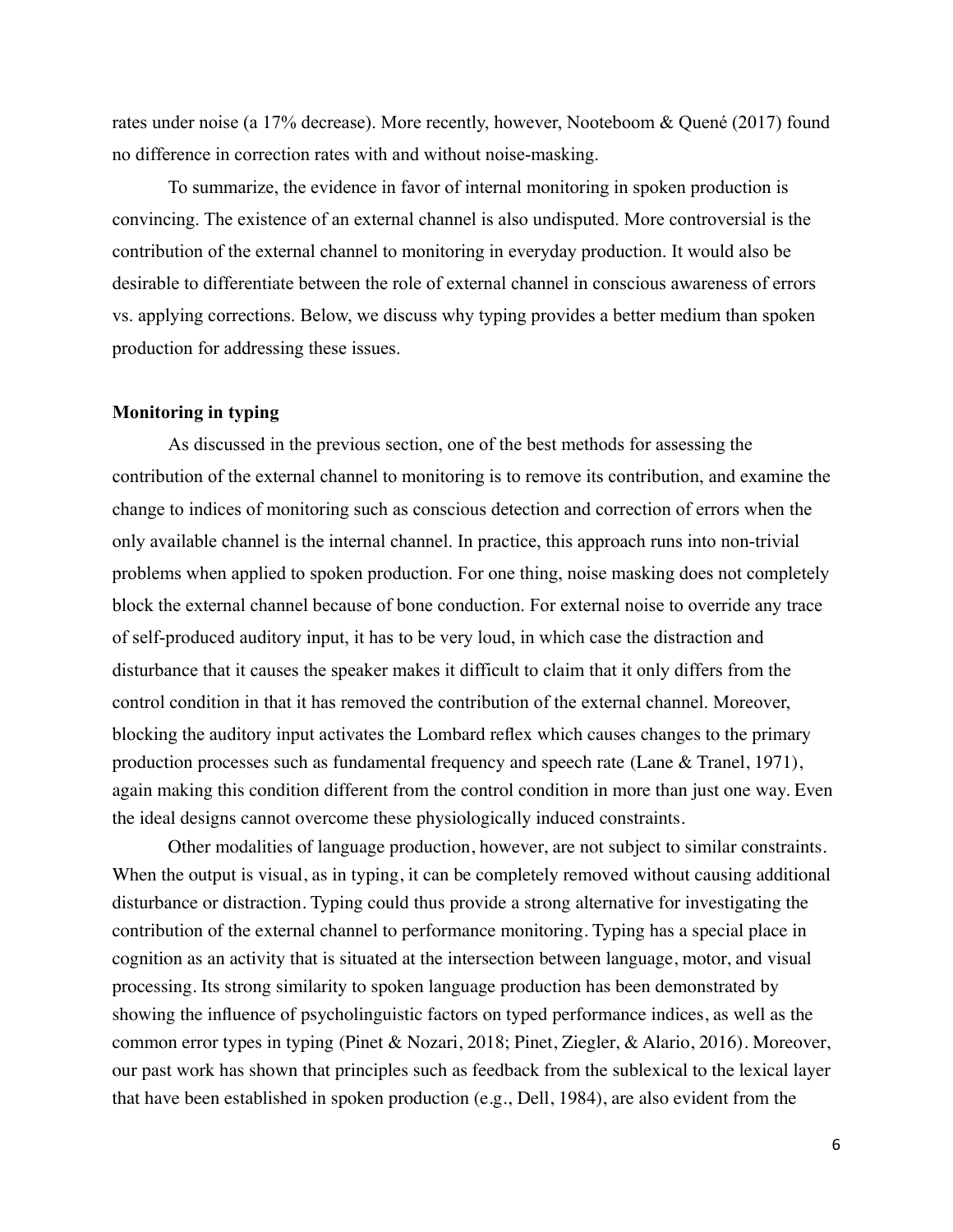pattern of typing errors, even after the potential contribution of phonological processing is partialled out (Pinet & Nozari, 2018).

More recently, we have also demonstrated that monitoring in typing has the same electrophysiological signatures previously reported in non-linguistic forced-choice tasks, such as the error-related negativity (ERN), error-related positivity (Pe), feedback-related negativity (FRN), and frontocentral positivity (FCP; Pinet & Nozari, 2020). Of these, ERN has also been recovered in spoken production (e.g., Riès, Janssen, Dufau, Alario, & Burle, 2011), further supporting the theoretical position that typing and spoken production share similar domaingeneral principles of monitoring with each other and with other cognitive tasks (e.g., Hanley, Cortis, Budd, & Nozari, 2016; Nozari et al., 2011; see Roelofs, 2020 for a criticism and Nozari, 2020, for a response to this criticism). These similarities, together with the absence of the problems associated with blocking the external channel, make typing a good candidate for studying the contribution of the external channel to monitoring in language production and more broadly for complex cognitive tasks. The claim, of course, is not that the findings can be immediately extrapolated to spoken production, as there are inarguable differences between speaking and typing, such as amount of practice and the motor processes involved. Instead, these findings suggest that typing can provide clean information about the division of labor between two monitoring channels in a task that similarly taps into domain-general monitoring mechanisms.

To our knowledge, four studies have, to date, investigated the role of the external channel in monitoring in typing. Logan & Crump's (2010) manipulation was identical to Lind et al.'s (2014) study. They manipulated the typing output on the screen to either insert (on 6% of trials) or correct errors (on ~45% of trials). Expert typists accepted the inserted errors as their own on around 70% of such trials and took credit for the inserted corrections on around 90% of the artificially corrected trials. Interestingly, when they were briefed that manipulations were possible, and were given the additional options of "inserted" or "corrected" errors, they were able to detect 80% of inserted and 50% of corrected errors as such. This latter finding confirms that the external channel can indeed overwrite the internal channel, but that the extent of its contribution may be overestimated in studies that artificially manipulate the external output.

Three other studies have used the technique of removing the contribution of the external channel by preventing the immediate appearance of the visual output. These studies used participants that have a high level of proficiency in typing, but who were not necessarily formally trained and were therefore a better representative of the general population. Kalfaoğlu & Stafford (2014) used a sentence-copying task without visual feedback and found that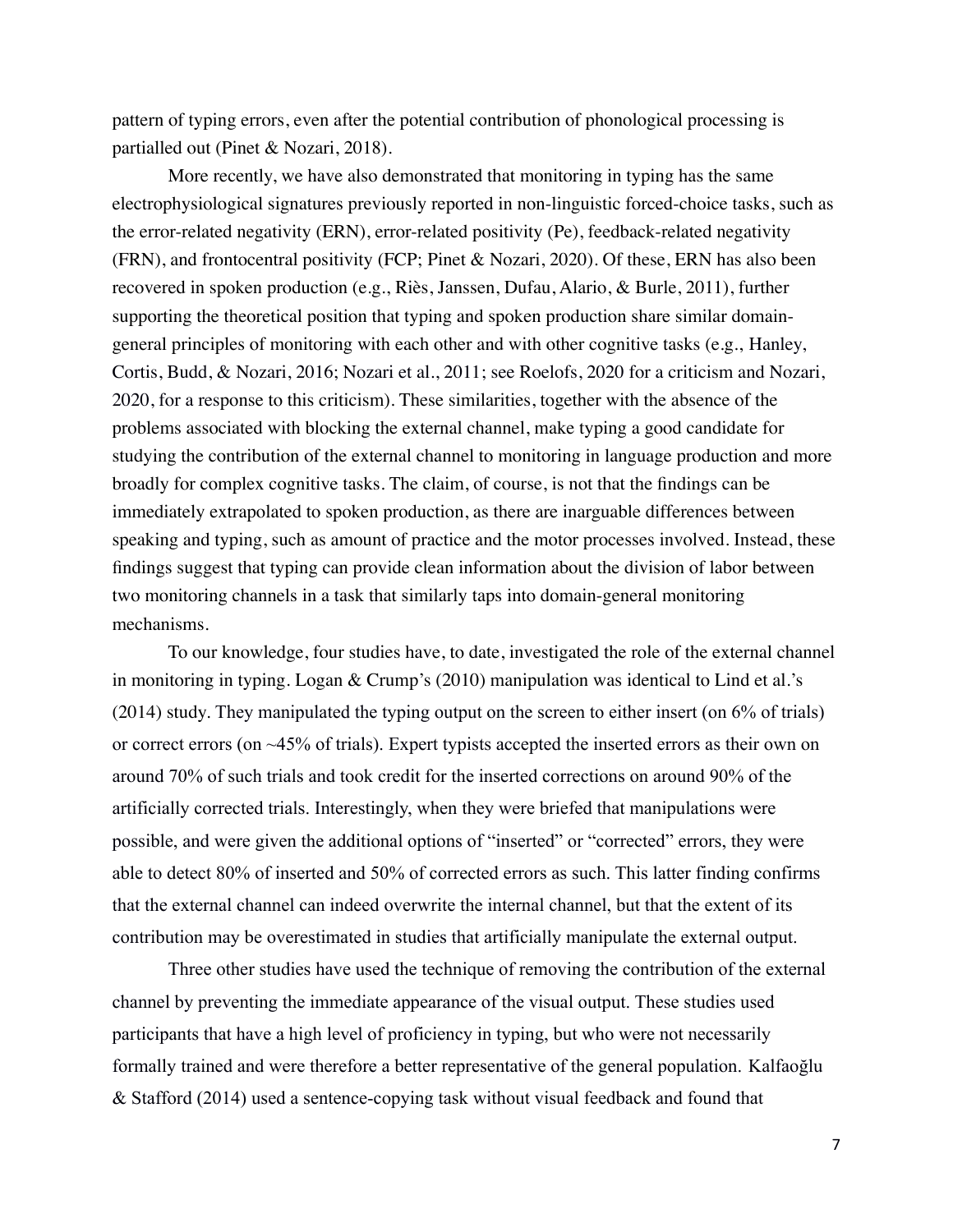participants were able to correct 60% of their errors in the absence of any visual information. This study, however, did not include a control condition with real-time visual feedback. Snyder, Logan, & Yamaguchi (2015) used a word copying task with and without real-time visual feedback and found lower rates of error detection (29% decrease) without visual feedback, as measured by explicit reports. The study, however, did not allow participants to correct their errors. Moreover, copy-typing encourages reliance on the visual modality that may be absent in typing words from meaning.

Most recently, in an EEG study, we had participants type single words that they heard with immediate and delayed visual feedback, and were allowed to use the backspace to correct their errors (Pinet & Nozari, 2020). Before displaying the visual output in the delayed-feedback condition, participants were explicitly asked if they had made an error. Performance was compared between the two feedback conditions. While accuracy and response times (RTs) were comparable between the two conditions, inter-keystroke intervals (IKIs) were significantly longer in the condition without immediate visual feedback. Importantly, we observed a steep drop in the correction rate (from 42% to 9%). Explicit judgments in the delayed-feedback condition revealed that participants were aware of 54% of committed errors in this condition, suggesting that the absence of corrections could not be simply attributed to the fact that errors had not been detected. The results of this study suggested considerable reliance on external feedback for error correction, higher than reported in any previous studies. However, the sample size was relatively small (17 participants). Moreover, the study did not include explicit metacognitive judgments on error awareness in the immediate-feedback condition, thus we were unable to determine whether the external channel had any role in conscious detection of errors or not. Finally, while the results suggested a significant dependence of repairs on visual feedback, the study provided no information on *why* that was the case, i.e., what kind of information in the visual output was deemed necessary for attempting repairs? The current study was designed to answer these questions.

## **Current study**

In three experiments, we expanded the design of Pinet  $\&$  Nozari (2020) to investigate the contribution of the external channel, i.e., visual output processing, to conscious detection and correction of errors. All experiments use a typing-to-dictation paradigm, in which participants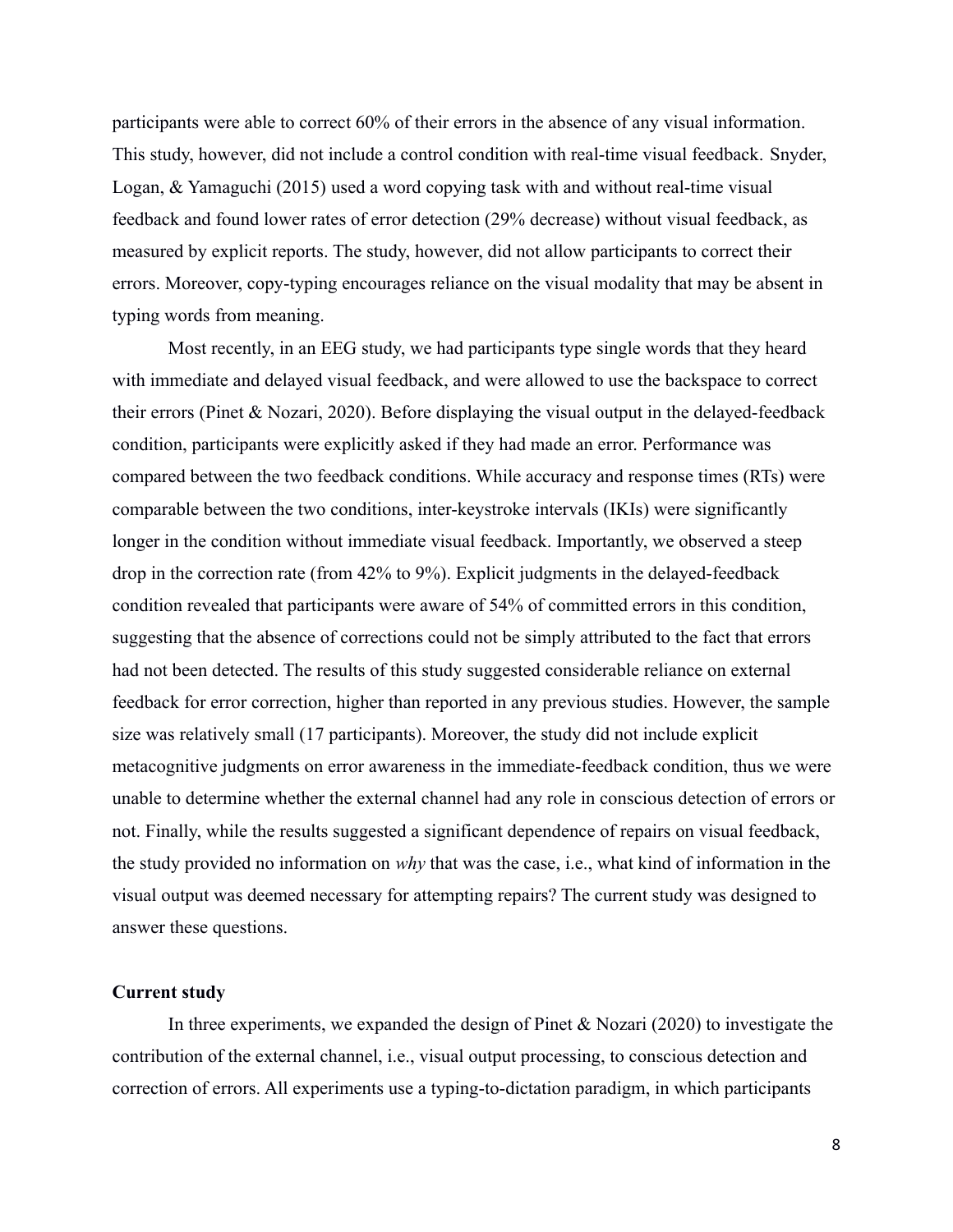type a real English word upon hearing it. Unlike copy-typing (i.e., typing by looking at the written forms of words), typing-to-dictation requires retrieving the lexical representation, as English orthography is not transparent (e.g., participants cannot type "yacht" correctly unless they first map sounds on to the proper lexical item, access its spelling, and then retrieve its segments). The production part of the task, thus, taps into the second stage of word production, i.e., mapping lexical items to segments (see Dell, Nozari, & Oppenheim, 2014 for a detailed review of the stages of word production). This claim is supported by the evidence showing that the typing-to-dictation performance is sensitive to lexical frequency (Bonin, Méot, Lagarrigue, & Roux, 2015; Pinet et al., 2016) which has a strong locus in mapping lexical items to segments (e.g., Kittredge, Dell, Verkuilen, & Schwartz, 2008; Nozari, Kittredge, Dell, & Schwartz, 2010), as well as the properties of errors in this task which point to sequencing problems typical of mapping lexical items to segments (e.g., Hepner, Pinet, & Nozari, 2018). This makes the task ideal for studying segmental errors in language production.

In all experiments, participants heard a word and typed it before a deadline with the option of correcting their errors as in real life. Once they finished typing the word, they were asked to judge whether they had made an error or not (the metacognitive judgment task). The different experiments manipulated what participants saw on the screen as they were typing. Figure 1 summarizes the design of the three experiments. Experiment 1 had two conditions: the *word-feedback condition* was the baseline condition, in which participants saw what they typed on the screen in real-time, just like normal typing. In the *no-feedback* condition, nothing appeared on the screen until participant had finished typing and had responded yes/no in the metacognitive judgment task (Figure 1a). This experiment had two goals: 1) to replicate the finding of the critical dependence of corrections on visual feedback reported by Pinet & Nozari (2020) with a sample size more than twice as large. 2) To test the importance of visual feedback for conscious detection of errors (recall that this was not possible to determine in the previous study because we had only collected metacognitive judgments in the no-feedback condition).

To anticipate, results of Experiment 1 replicated a role for visual output in both conscious detection and correction of errors, albeit with a larger magnitude for the latter. This result brings up the question "What information in the visual output is so critical for applying repairs?". The real-time visual output provides two types of information: *position* (where I am in the word?) and *letter identity* (what letter did I just type?). Removing positional information while retaining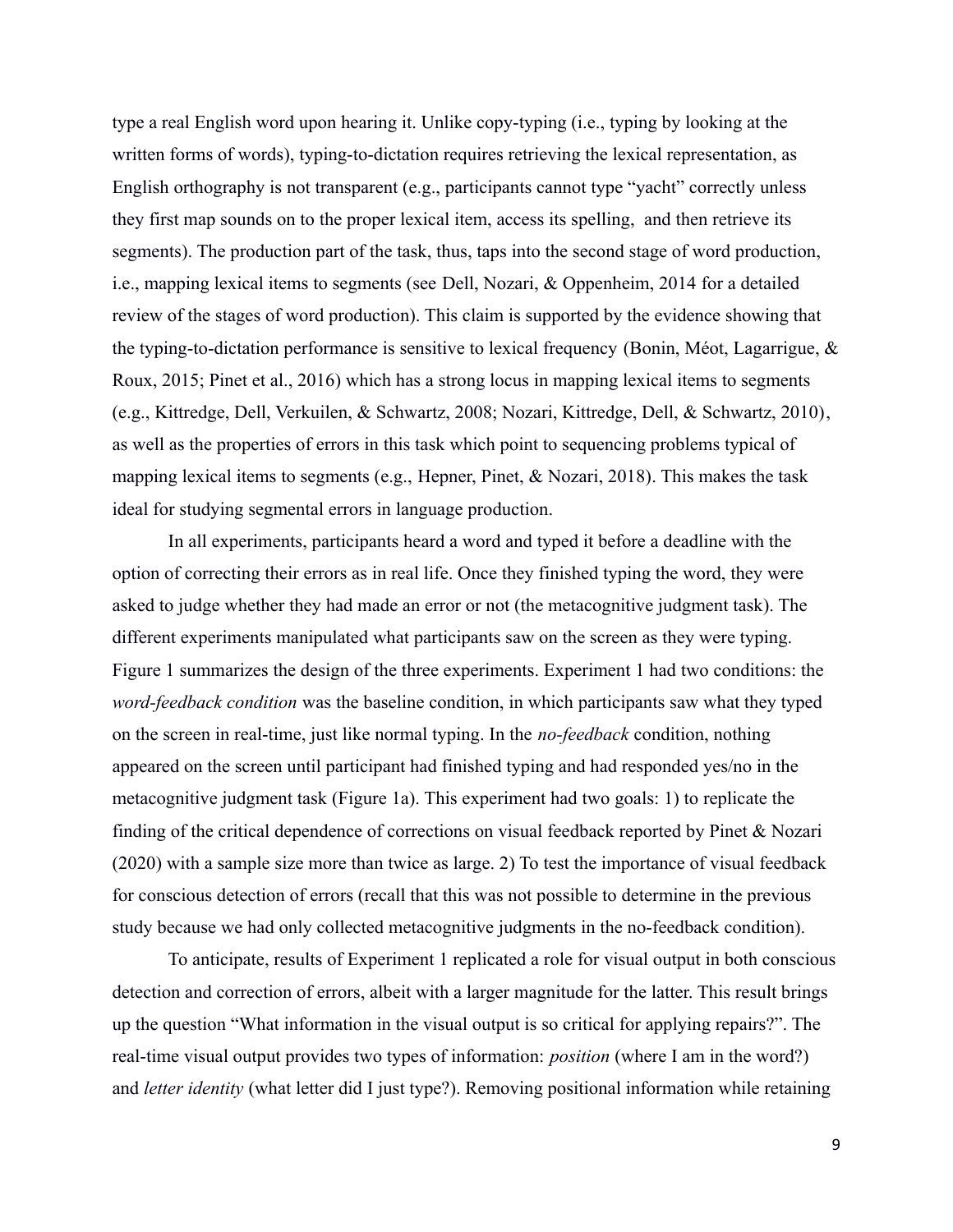letter identity is not feasible. Using a method such as rapid serial visual presentation (RSVP) of typed letters would remove spatial information about position but would retain temporal information. We thus opted for keeping positional information and removing letter identity using a condition similar to password typing.



*Figure 1: Schematics of the design of the three experiments. (a) In Experiment 1, a stimulus was presented auditorily, and participants typed it either with (word-f) or without (no-f) visual feedback. They made a metacognitive judgment on every trial and were shown what they had typed afterwards. The design of Experiments 2 (b) and 3 (c) differed from Experiment 1 only in the feedback provided during the typing period. Exp 2 included word-feedback and no-feedback conditions, and a new condition (position-f) condition in which letters were replaced with dots. Exp 3 included the word-f and position-f conditions and added a new (pos+cue-f) condition in which a red hash mark was displayed online on top of each erroneous letter typed. f = feedback; pos = position.* 

Why would positional information help with correction? Correcting involves stopping the current action and deleting one or more letters to correct the erroneous keystroke. One role of visual information could be to provide information about the current position, in particular while going backwards during the correction process. If positional information is critical for corrections, independently of letter identity, we should see a significant improvement in repair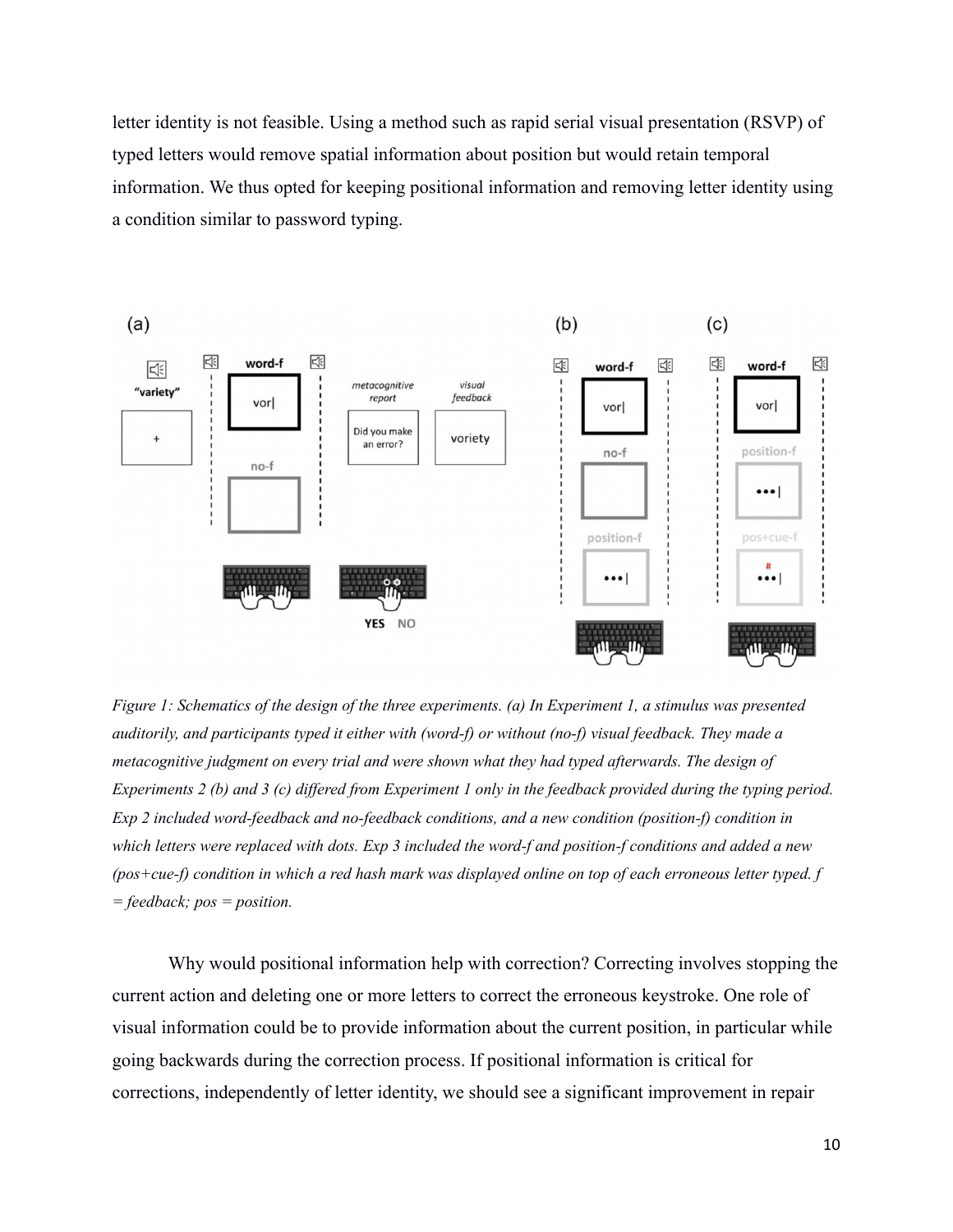attempts when people have access to positional information in real-time as they type. Experiment 2 tested this prediction by adding the third condition, the *position-feedback condition*, in which dots appeared on the screen during typing, similar to when people type masked passwords in real life (Figure 1b). The results replicated the main findings of Experiment 1 and in addition revealed a small but statistically significant increase in correction rates when positional information was available in real time.

The results of Experiment 2 shed light on the relative contribution of positional information to corrections in real-life situations. But from a theoretical perspective, it can be argued that the absolute contribution of positional information to corrections can only be studied when error detection and error correction are cleanly disentangled. Experiment 3 was designed to address this issue. The *no-feedback* condition was removed, and a *position+cue-feedback condition* was added in which a red hash mark appeared immediately above the incorrect letter as soon as a participant typed it (Figure 1c). This condition, therefore, removed the need for *detecting* errors, by externally cueing participants to the occurrence of an error, and provided an opportunity to study the pure influence of positional information on corrections.

#### **Application of the signal detection theory (SDT) to the studying of monitoring**

The current study follows the general theoretical framework proposed in Nozari & Hepner (2019a), which has been inspired by the signal detection theory (SDT; see Wixted, 2020; for a historical review and applications in cognitive psychology). The main assumption is that each attempt of producing a word, naturally leads to the generation of information that helps the system estimate the probability that the word might be an error. This information can be defined under the general umbrella of "conflict", which is determined on the basis of the difference between the activation of two (or more) representations. When one representation has much stronger activation than all others, conflict is low, and the probability of an error is estimated to be low. When, on the other hand, more than one representation is activated, conflict is high, and the trial is estimated to have a higher chance of ending in an error. In this general framework, the hypothetical distribution of error trials is associated with an overall higher amount of conflict, while the hypothetical distribution of correct responses is associated with lower amounts of conflict (Figure 2). Since initiating a corrective action requires a binary decision (an error has or has not been committed), the system needs a way to translate the probability of error to a yes/no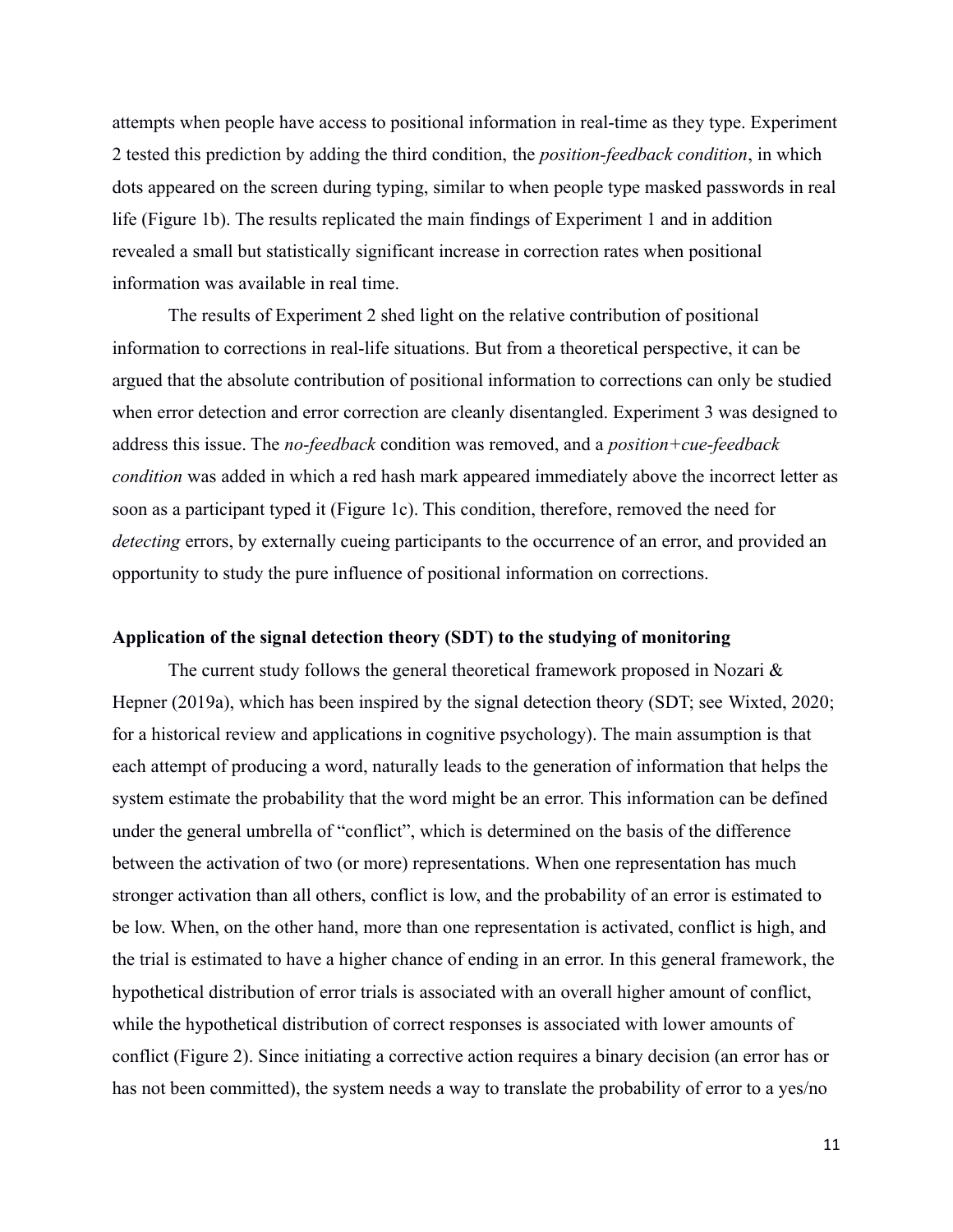decision. This is achieved by placing a criterion somewhere between the two distributions of correct and error trials. Trials associated with values of conflict higher than the criterion would be labeled as "error", while trials with values of conflict lower than the criterion would be labeled as "correct" (Figure 2).

In earlier work (e.g., Hanley et al., 2016; Nozari et al., 2011; Nozari & Hepner, 2019a, 2019b), the source of conflict was primarily attributed to production-internal dynamics, i.e., activation of the correct and wrong response(s) within the production system. But conflict can also be defined in the context of other monitoring mechanisms. For example, in classic forward models (see Guenther, 2016 for a review), a motor target activates its corresponding sensory (auditory and proprioceptive) targets. When the actual auditory and proprioceptive stimulus (i.e., the outcome of production) is processed, if it is the same as the anticipated one, there is no conflict. If, however, the two differ, as would be in the case of errors, the system would experience "conflict". Thus, the concept of conflict, broadly defined, can be used to unify different monitoring mechanisms under an umbrella of a multi-component monitoring system (Nozari, 2020). In this framework, the conflict signal is a sum of all sources of information provided by different monitoring mechanisms. This account makes a clear prediction: if a monitoring mechanism contributes significantly to monitoring, its removal should lead to a lower quality of the conflict signal, and consequently poorer monitoring performance. SDT provides a formal framework to test this hypothesis. Moreover, SDT can be applied separately to different tasks that are contingent on monitoring. We test two such behaviors, correction attempts and metacognitive judgments determining awareness over committed errors.

Four response types are defined in the SDT framework when applied to monitoring (also called SDT-type II; see Wixted, 2020 for a review): A Hit is defined as detecting/correcting a response which should have been detected/corrected, i.e., an error. A Miss is defined as not detecting/correcting what should have been detected and corrected, i.e., an error. A Correct Rejection refers to not detecting/correcting a response which did not need detection/correction, i.e., a correct response, and finally, a False Alarm refers to detecting/correcting a response which did not need detection/correction, i.e., a correct response. These four types of responses can be collected for both corrections and metacognitive judgments of conscious detection of errors. The SDT model fitted to individual participants' data can estimate two critical parameters, *d́* (d prime), which indexes how far apart the two distributions are, and *c* (criterion), which indexes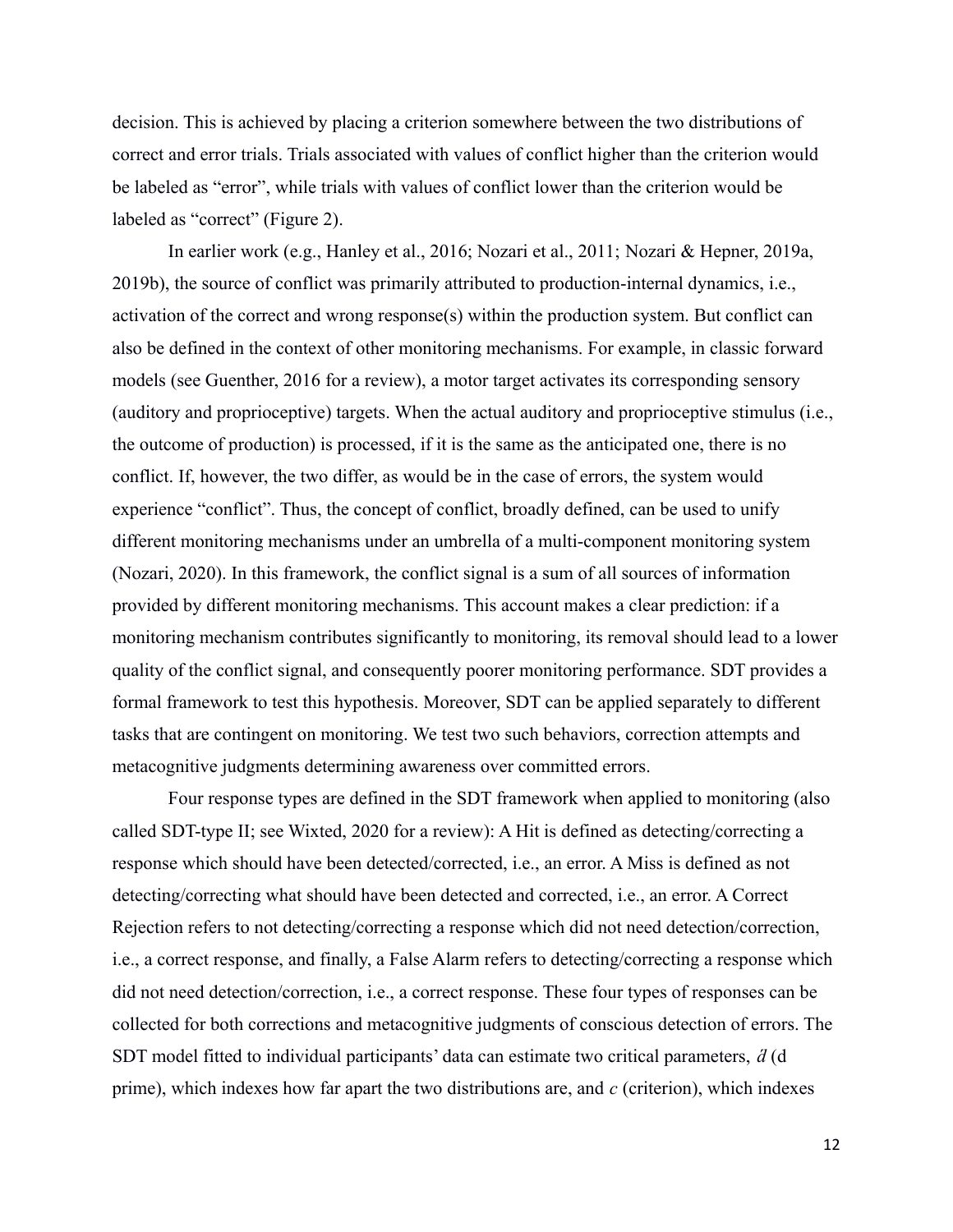where the criterion is placed for the binary (error/correct) decision (Figure 2a). Formally, this parameter denotes the number of standard deviations from the "ideal observer" position, i.e., when the criterion is placed at the intersection of the correct and error distributions. Therefore, positive values indicate a shift to the right, while negative values mark a shift to the left (Figure 2b and c).

When the quality of information is high, the two distributions have little overlap (*d́* is large). A decrease in the quality of monitoring signal is thus expected to manifest as a lower *d́ .* In our experiments, we use this logic to measure the contribution of (full or partial) visual information to the monitoring signal. A significant drop in *d́* would imply a substantial role for such information. The value of the criterion provides a different kind of information: how does behavior change as a function of decreased quality of information reflected in lower *d*? Three outcomes are possible: 1) participants may shift their criterion to the right (Figure 2b). This reflects an attempt to decrease the probability of False Alarms, while sacrificing some Hits. 2) Alternatively, participants may shift their criterion to the left (Figure 2c). This means an attempt to keep the Hit rate high, while accepting an undesirable increase in False Alarms. 3) Finally, participants may keep their criterion in the same place, reflecting no particular preference in avoiding False Alarms or maximizing Hits.

In each of the three experiments, we estimated *d́* and criterion by fitting a SDT model to data from individual participants separately for corrections and metacognitive judgments on error awareness, and used the results to draw conclusions about the contribution of visual information to the underlying monitoring signal in these two tasks, as well as changes to participants' overt behavior as a function of removing such information.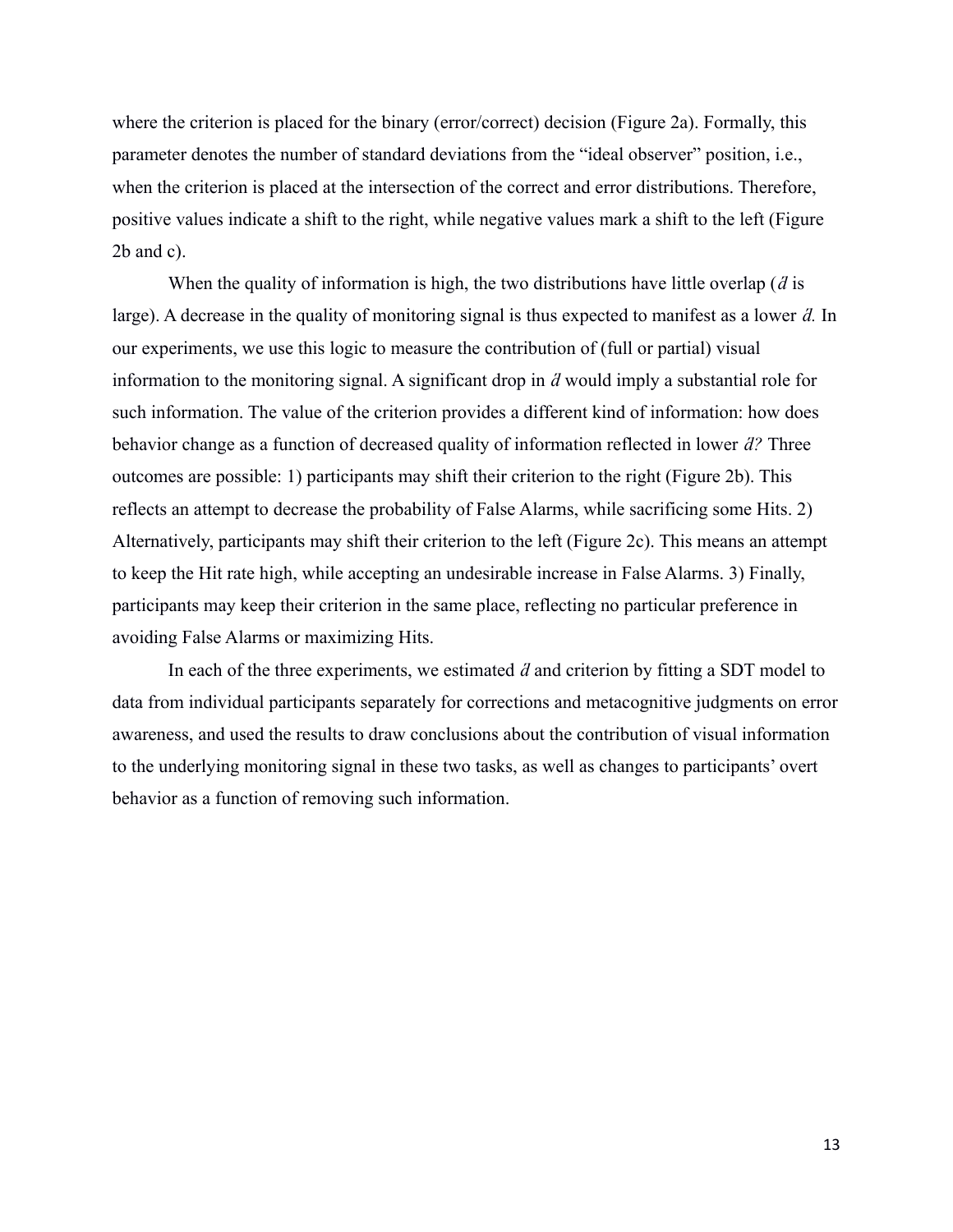

*Figure 2. Signal detection theory applied to the distributions of correct and error trials regarding the level of conflict. The distance between the two distribution is captured by d. Larger d s reflect cleaner separation of correct and error distributions, i.e., a cleaner monitoring signal. How to respond to the monitoring signal is determined by the placement of the criterion. The "ideal observer" position is assumed to be at the intersection of the two distributions (a). Criterion can be shifted either to the right (b) or to the left (c). Shifting the criterion to the right decreases False Alarms at the cost of increasing Misses. Shifting the criterion to the left has the opposite effect.* 

## **Experiment 1**

#### **Methods**

#### *Participants*

In this and the following experiments, a predetermined sample size of 42 was set as the target. Participants were recruited via Amazon Mechanical Turk. They were consented under a protocol approved by the Institutional Review Board of Johns Hopkins School of Medicine and were compensated for their participation. Participation eligibility was determined by a screening test administered before participants were accepted into the study. This test had two parts: In the first part, participants typed 15 words to dictation, with a relaxed deadline (5000 ms). In the second part, they typed 15 words to dictation, under a shorter deadline (2000 ms). The end of the auditory stimulus, i.e., when they were able to start typing was indicated by a short beep. The upcoming end of the typing period was indicated by a lower pitched beep, 500 ms before the effective end of the trial. Participants had to reach 80% accuracy on the first part, and finish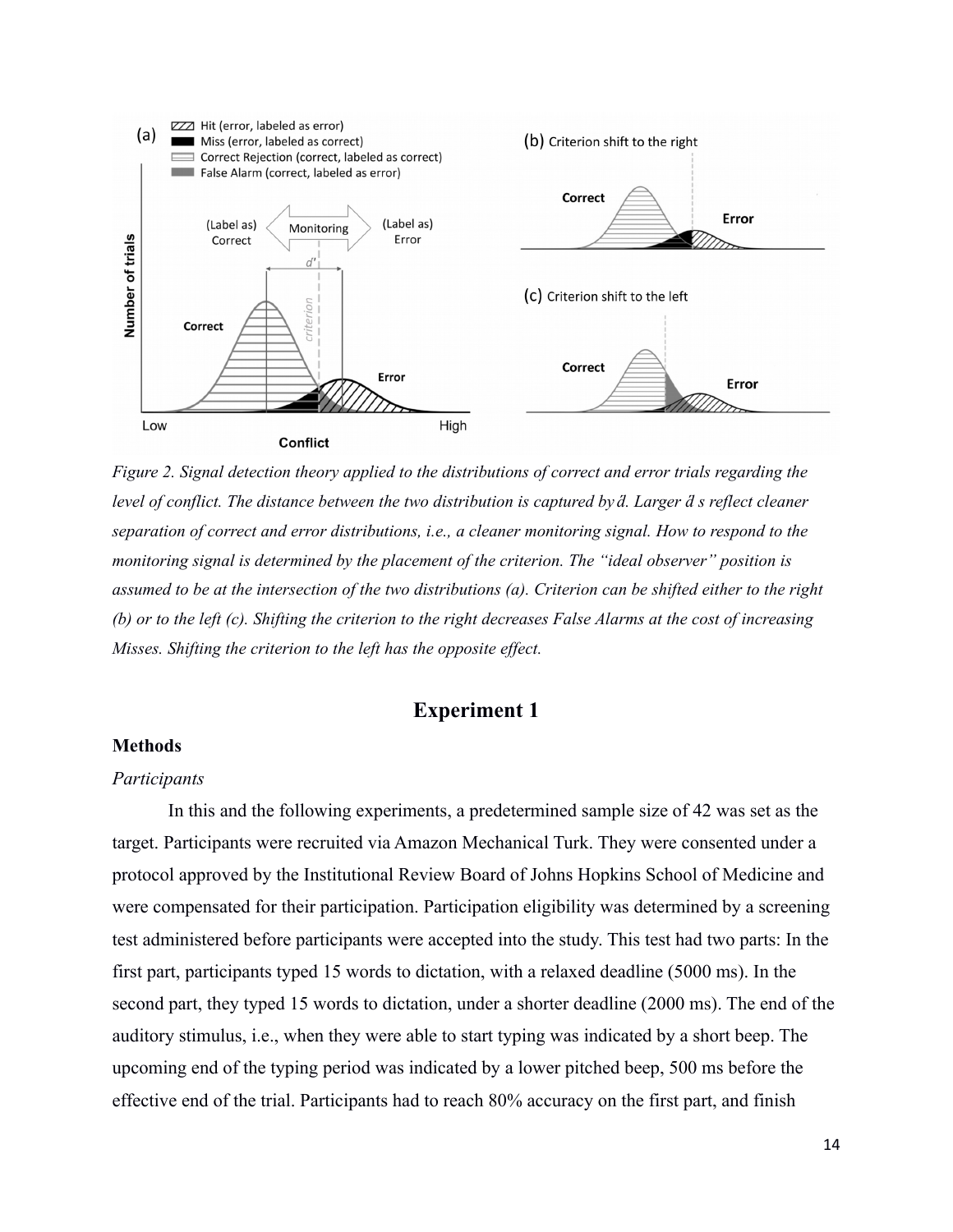typing at least 80% of trials under the time limit (with minimum 50% accuracy) on the second part. If they did not meet these criteria, they did not proceed with the rest of the experiment. We ran as many participants as needed until 42 participants passed the screening test and were included. The total number of participants run to reach 42 who passed the test was 63. The 42 participants (17 male) were 21-58 years old (mean =  $35.6\pm8$ ) and were all speaking English at home and at work (two were native Spanish speakers, that learned English at 3 and 9 years old)<sup>[1](#page-14-0)</sup>. All participants had finished high school and 36 (86%) had some college education. Their typing speed and accuracy were estimated with a screening typing test at the beginning of the session (see below). In our sample typing speed ranged from 51 to 102 words per minute (mean =  $72.5 \pm 12$  wpm), and accuracy ranged from 80 to 100% (mean =  $93 \pm 6$ %). *Materials*

Stimuli were 600 7- and 8-letter words from the English Lexicon Project database (Balota et al., 2007). The number of items was determined by balancing the need for sufficient observations, while keeping the duration of the experiment under an hour. Word frequency (log) ranged from 1.7 to 3. Plural and compound words, and words that had homophones were not included in the material. Words were recorded by a native English speaker. They were divided into two lists of 300 items to be used in each condition, counterbalanced on number of phonemes, syllables, letters, phonological and orthographic neighbors, word and bigram frequency, and percentage of bimanual alternations.

### *Procedures*

The experiment was programmed using the jsPsych library (de Leeuw, 2015), embedded in an HTML environment. The Python library psiTurk (Gureckis et al., 2016) was used to handle participants' recruitment and compensation. Participants performed the experiment online using their own computer and keyboard. Experimental files are available at this address: 10.17605/OSF.IO/9TC5X. The main experimental session consisted of a typing-to-dictation task. We manipulated whether visual feedback appeared on the screen as participants were typing

<span id="page-14-0"></span><sup>1</sup> -Since this study used a screening test to assess typing ability, the most unbiased decision was to include everyone who passed the screening test. To address potential concerns about including two non-native English speakers and one participant older than 40 years of age, we repeated all the analyses without these three participants. The pattern of results was unchanged. We, therefore, report the results using the whole sample.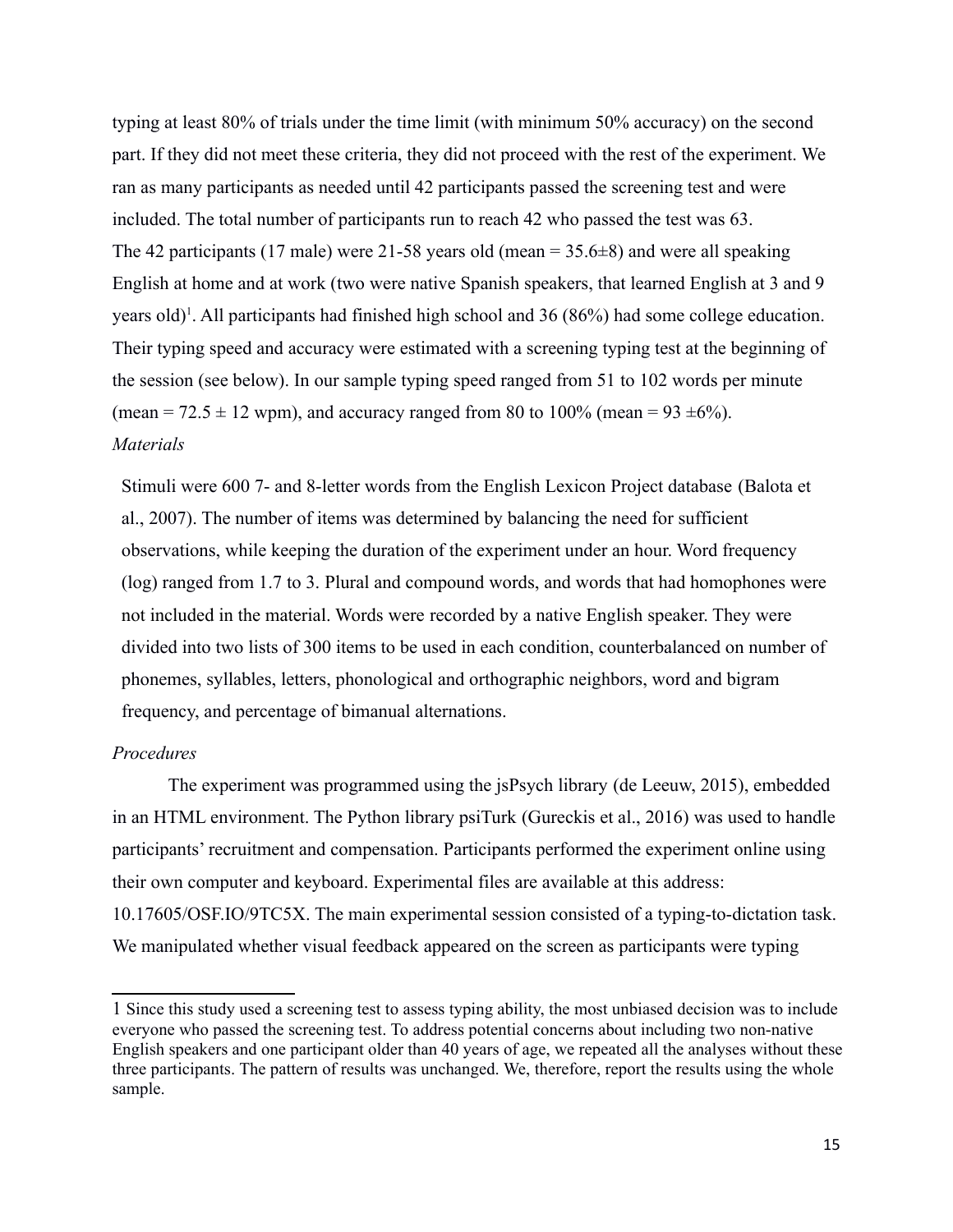(baseline/word-feedback condition) or not (no-feedback condition). In the no-feedback condition, the screen remained blank for the entire duration of the trial. Conditions were blocked and participants saw them in a counterbalanced order. One of the two balanced lists of stimuli was used for each feedback condition. The list used for each condition was also counterbalanced between participants.

The structure of a trial was as follows: participants heard a word, followed by a beep (1000 Hz, 100ms). They were instructed to type the word as fast and as accurately as possible when they heard the first beep and to finish typing before a second beep (500 Hz, 100ms), 1800ms after the first one. They had 500ms after the second beep to finish typing their answer, making it a total typing duration of 2300ms from the first beep before the trial was terminated. At the end of the trial, participants were prompted to make a metacognitive judgment on their performance, when the following sentence appeared: "Did you make an error in what you first typed?". They had to answer "yes" or "no" by pressing the "Y" or "N" keys, respectively. Participants were explicitly told that if they made a mistake and corrected it, it still counted as an error and they should answer "yes". Then there was a 500ms interval before the next word was presented. There were breaks every 50 trials.

#### *Data analysis*

Any words that contained a keystroke not expected in the target word was considered an error. Reaction times (RTs) were calculated from the end of the auditory stimulus to the first keystroke. Interkeystroke intervals (IKIs) were the time intervals between consecutive keystrokes and were averaged over each word. RTs and IKIs outside of 3SD of the mean of each participant were removed for further analysis. Hit Rates, Misses, Correct Rejections and False Alarms were calculated for each condition for each participant, and SDT parameters (*d́ '* and criterion) were estimated using the *psycho* R package (version 0.4.91, Makowski, 2018, R version 3.3.3). General performance measures (error rates, RTs and IKIs) were analyzed using linear mixed effect models (*lmerTest* R package version 3.0-1, Kuznetsova et al., 2017). The main predictor was condition (word-feedback vs. no-feedback) using a simple effect coding. The random effect structure included random intercepts for both participants and items. As some models did not converge with the inclusion of random slopes, these were left out of all models to keep all analyses consistent. Because monitoring indices (SDT parameters) are calculated over all trials per participant, the structure of these data is no longer hierarchical. Therefore, these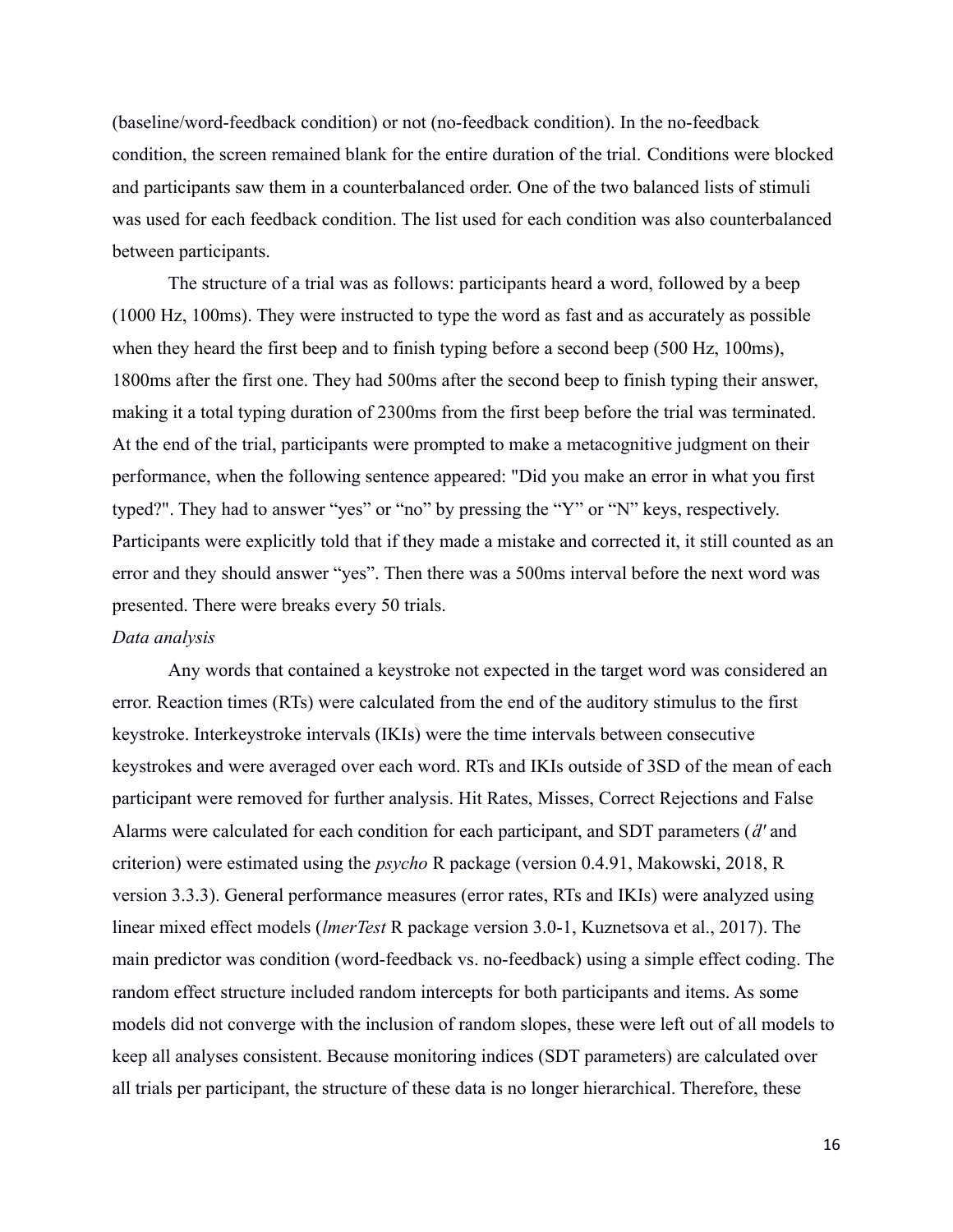parameters were analyzed using linear regression with similar contrast coding used for the analysis of general performance measures described above. Data and analysis scripts can be found here: 10.17605/OSF.IO/9TC5X.

### **Results**

One participant was excluded because his error rate was an outlier in the error distribution of participants based on visual inspection (above 65% in both conditions). From the remaining data, 2.4% of outlier RT and IKI data were excluded. Figure 3 shows the distribution of errors, RTs and IKIs in the word-feedback and no-feedback conditions. Across 41 participants, 5391 errors (22%) were committed, 2782 in the word-feedback and 2609 in the no-feedback condition. The error rate in the no-feedback condition was significantly lower than the wordfeedback condition (21.2±10.3% vs. 22.6±10.7%;  $\beta$  = 0.088, z = 2.6, p = .009). Average RTs, on the other hand, were higher in the no-feedback compared to the word-feedback condition (390.2±76ms vs. 362±92ms; β = 29.7, t = 16.8, p <.001). The same was true for IKIs (168.7 $\pm$ 24ms vs. 163.3 $\pm$ 26ms; β = 5.86, t = 15.2, p <.001).



*Figure 3. Mean error rates (a), RTs (b), and IKIs (c) in the word-feedback (word-f) and nofeedback (no-f) condition in Experiment 1.*

*Metacognitive judgments.* The overall rate of error awareness (Hit rate) was 69% and 54% in the word-feedback and no-feedback conditions, respectively (see Table 1). A comparison of Hit rates across the two groups showed significantly lower Hit rates in the no-feedback compared to the word-feedback condition (.53  $\pm$  .13 vs. .70  $\pm$  .15;  $\beta$  = -.18, t = -5.8, p <.001; Figure 4a). Model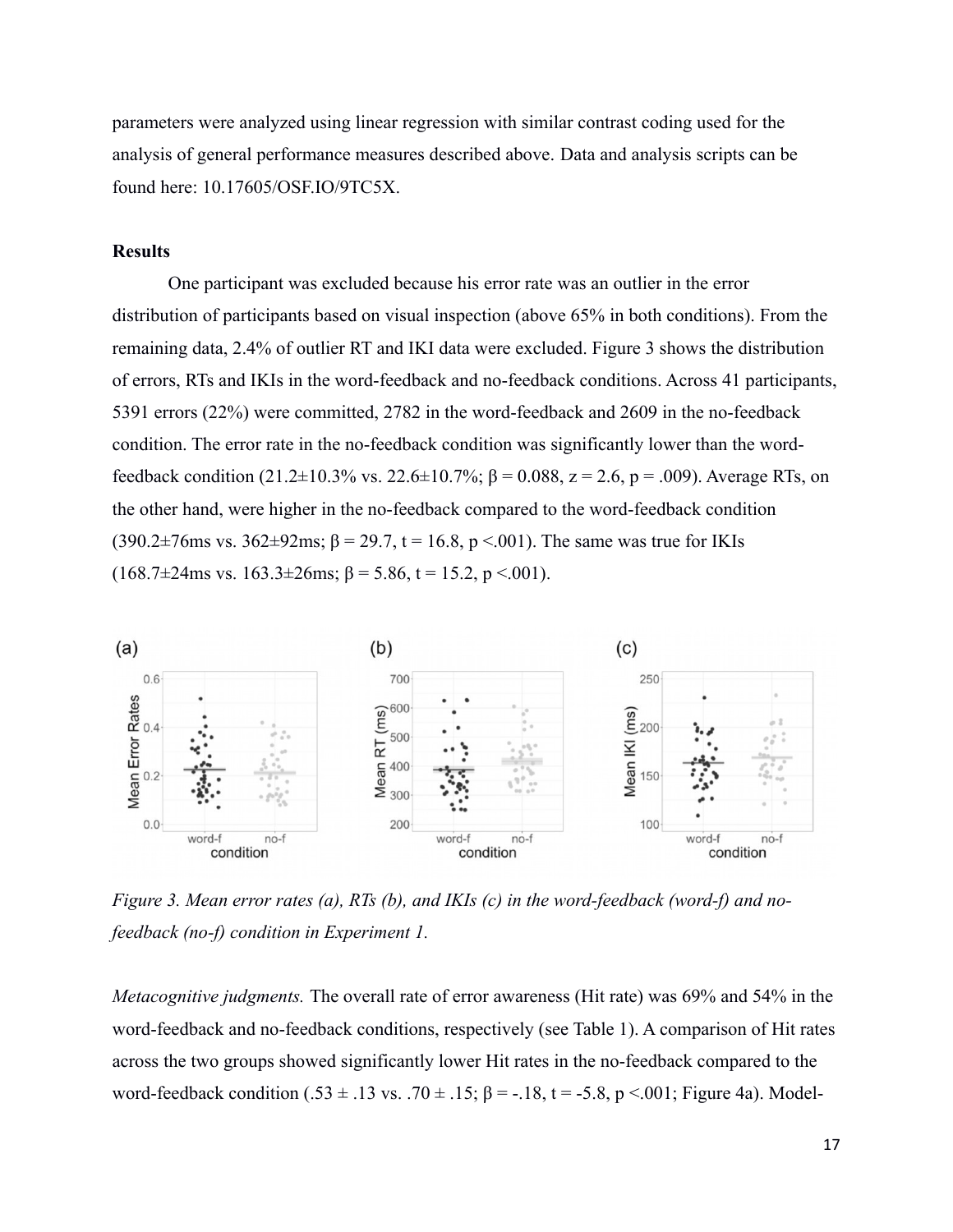estimated *d́* was significantly lower for the no-feedback compared to word-feedback condition  $(2.1 \pm 0.4 \text{ vs. } 2.9 \pm 0.6; \beta = -.81, t = -7.0, p < .001$ ; Figure 4b), whereas the location of the criterion did not significantly differ between the two conditions  $(1.0 \pm .4 \text{ vs. } 9 \pm .3; \beta = .08, t =$ 1.1,  $p = 0.32$ ; Figure 4c).

*Corrections.* The overall rate of correction attempts (Hit rate) was 28% (763 attempts) in the word-feedback and 8% (221 attempts) in the no-feedback conditions (Figure 4c, Table 2). A comparison of Hit rates across the two groups showed significantly lower Hit rates in the nofeedback compared to the word-feedback condition (.09  $\pm$  .10 vs. .31  $\pm$  .23;  $\beta$  = -.22, t = -5.8, p <.001; Figure 4e). Model-estimated *d́* was significantly lower for the no-feedback compared to word-feedback condition  $(1.2 \pm .6 \text{ vs. } 2.0 \pm .8; \beta = -.83, t = -5.1, p < .001; \text{ Figure 4e})$ . The difference in *d́* s was accompanied by a criterion shift: the criterion was significantly higher in the no-feedback compared to the word-feedback condition ( $2.2 \pm .4$  vs.  $1.7 \pm .5$ ;  $\beta = 0.50$ ,  $t = 5.1$ ,  $p < .001$ ; Figure 4f).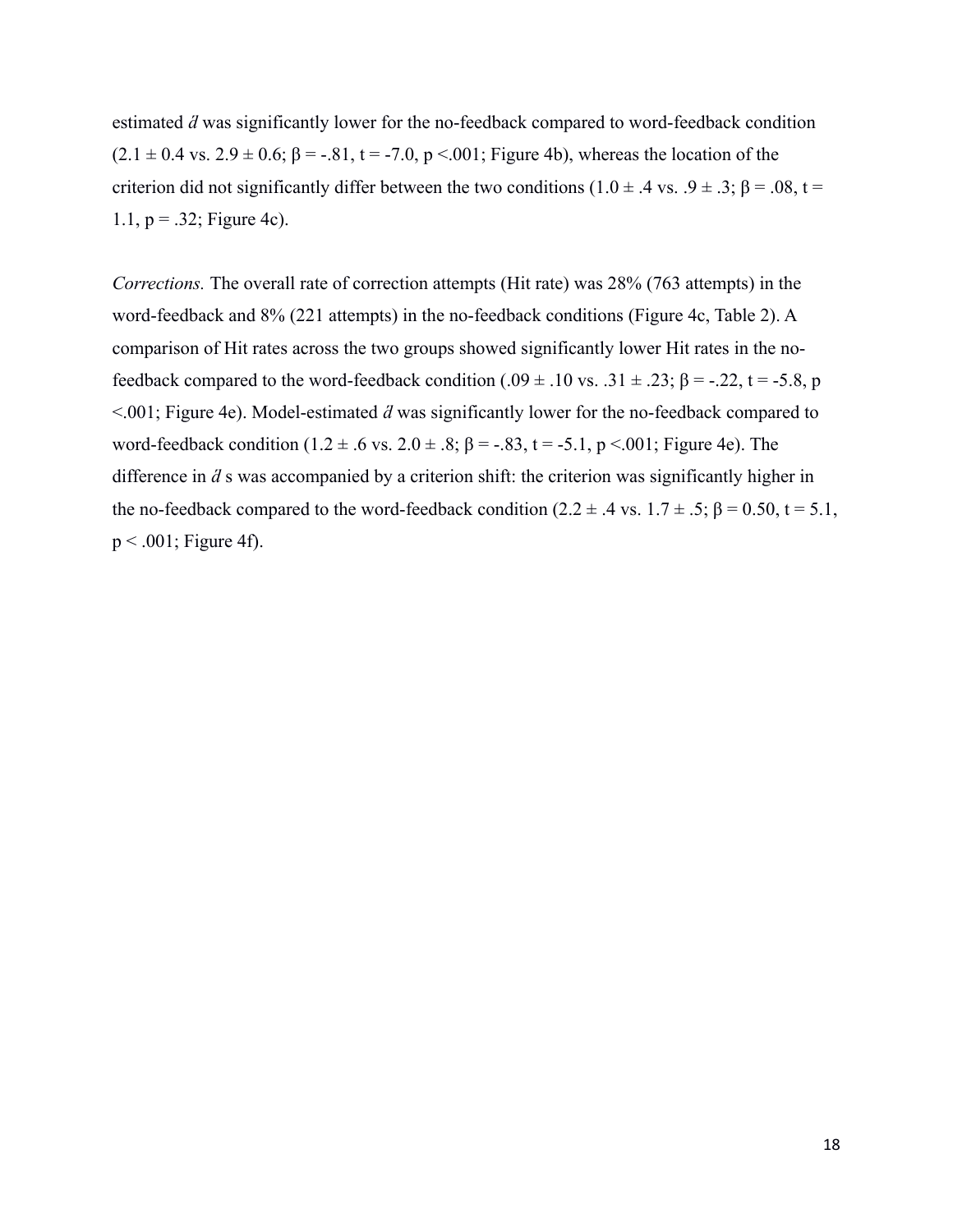

*Figure 4. Results of the metacognitive judgments (upper panel) and corrections (lower panel) in the word-feedback (word-f) and no-feedback (no-f) conditions in Experiment 1.*

|                 |           | Experiment 1     |                 | Experiment 2    |                |                 | Experiment 3     |                 |                  |
|-----------------|-----------|------------------|-----------------|-----------------|----------------|-----------------|------------------|-----------------|------------------|
|                 |           | <b>Baseline</b>  | No              | <i>Baseline</i> | No             | Position        | <b>Baseline</b>  | No              | Position         |
| Raw counts      | Errors    | 2782             | 2609            | 2050            | 1990           | 2041            | 1494             | 1406            | 1216             |
|                 | Hit rate  | 69%              | 54%             | 69%             | 55%            | 57%             | 72%              | 58%             | 86%              |
| By participants | Hit rate  | $70.7 \pm 15\%$  | $52.7 \pm 13\%$ | $68 \pm 19\%$   | $50 \pm 21\%$  | $54 \pm 19\%$   | $72 \pm 14\%$    | $58 \pm 17\%$   | $87 \pm 16\%$    |
|                 | FA rate   | $1.43 \pm 2.5\%$ | $3.0 \pm 4.0\%$ | $1.7 \pm 2.3\%$ | $4.5 + 6.1\%$  | $3.9 \pm 4.8\%$ | $0.77 \pm 1.0\%$ | $2.0 \pm 3.1\%$ | $0.55 \pm 1.0\%$ |
|                 | Dprime    | $2.9 \pm 0.6$    | $2.1 \pm 0.4$   | $2.7 \pm 0.6$   | $1.9 \pm 0.4$  | $2.0 \pm 0.5$   | $3.0 \pm 0.5$    | $2.4 \pm 0.5$   | $3.7 \pm 0.7$    |
|                 | Criterion | $0.9 \pm 0.3$    | $1.0 \pm 0.4$   | $0.90 \pm 0.4$  | $0.98 \pm 0.5$ | $0.95 \pm 0.5$  | $0.93 \pm 0.3$   | $1.0 \pm 0.3$   | $0.7 \pm 0.3$    |

*Table 1. Descriptive statistics for error detection in the three experiments.*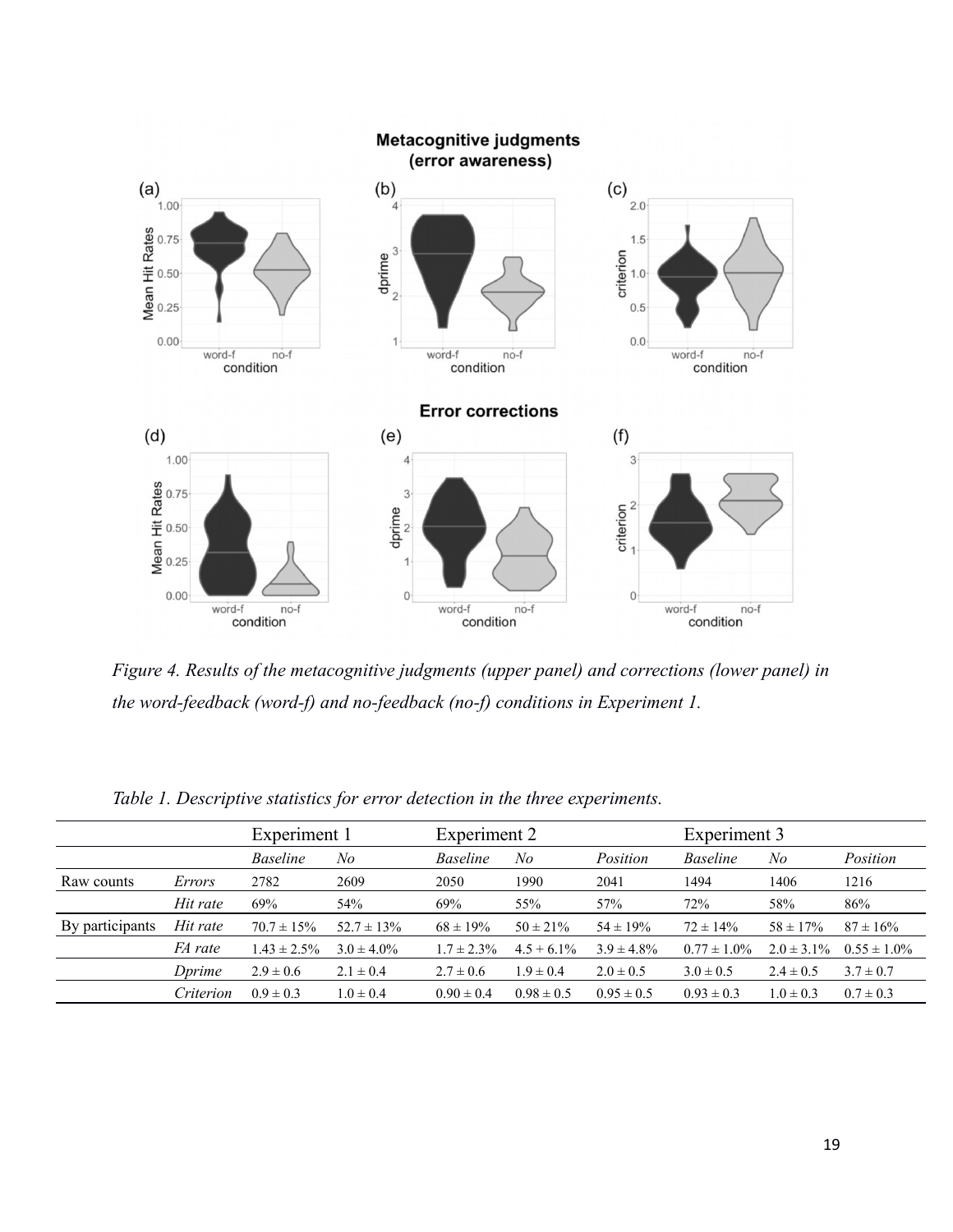|                 |           | Experiment 1    |                | Experiment 2     |                  |                  | Experiment 3     |                  |                  |
|-----------------|-----------|-----------------|----------------|------------------|------------------|------------------|------------------|------------------|------------------|
|                 |           | <b>Baseline</b> | No             | <i>Baseline</i>  | No               | Position         | <i>Baseline</i>  | No               | Position         |
| Raw counts      | Errors    | 763             | 221            | 403              | 94               | 195              | 558              | 259              | 441              |
|                 | Hit rate  | 28%             | 8%             | 19%              | 3.90%            | 8.50%            | 35%              | 17%              | 33%              |
| By participants | Hit rate  | $31 \pm 23\%$   | $8.6 \pm 10\%$ | $23 \pm 19\%$    | $5.3 \pm 6\%$    | $11 \pm 10\%$    | $35 \pm 20\%$    | $18 \pm 15\%$    | $33 \pm 25\%$    |
|                 | FA rate   | $.35 \pm .6\%$  | $.16 \pm .3\%$ | $0.19 \pm 0.4\%$ | $0.20 \pm 0.4\%$ | $0.25 \pm 0.4\%$ | $0.36 \pm 0.5\%$ | $0.12 \pm 0.3\%$ | $0.22 \pm 0.4\%$ |
|                 | Dorime    | $2.0 \pm 0.8$   | $1.2 \pm 0.6$  | $1.7 \pm 0.7$    | $0.8 \pm 0.4$    | $1.3 \pm 0.5$    | $2.1 \pm 0.6$    | $1.6 \pm 0.6$    | $2.1 \pm 0.8$    |
|                 | Criterion | $1.7 \pm 0.5$   | $2.2 \pm 0.4$  | $1.8 \pm 0.4$    | $2.2 \pm 0.3$    | $2.0 \pm 0.3$    | $1.5 \pm 0.4$    | $2.1 \pm 0.4$    | $1.9 \pm 0.5$    |

*Table 2. Descriptive statistics for error correction in the three experiments.*

### **Discussion**

Removing immediate visual feedback caused a slowdown in initiation times and a lengthening of IKIs. These effects were accompanied by a slight but significant increase in accuracy. Thus, although these effects indicate a change in typing performance in the absence of immediate visual feedback, the presence of the speed-accuracy trade-off prevents the conclusion that efficient typing necessarily depends on the visual feedback. In fact, they suggest that accurate typing of single words is possible without visual feedback, although participants seem to approach the task with more vigilance, i.e., more stringent monitoring. Of specific interest to us was the role of visual feedback in error awareness and correction. Both suffered from the removal of immediate visual feedback, albeit to different degrees. While error awareness showed a 15% drop over a 69% baseline (word-feedback) condition (a 22% change), correction performance showed a 20% decrease over a 28% baseline condition (a 71% change). This suggests greater reliance of error correction —compared to error awareness— on visual feedback, replicating previous results from Pinet & Nozari (2020).

SDT fitting further shed light on the similarities and differences between conscious detection and correction: in both cases, there was a significant decrease in *d́* when visual feedback was removed. This result is compatible with the proposal that the conflict signal is a sum of multiple sources of information and gets noisier when one source (the external channel) is removed. On the other hand, a significant criterion shift was exclusive to correction attempts. This finding means that participants only change their correction (and not their judgment) behavior in response to the poorer discriminability in the no-feedback condition. This is most likely because correction attempts are costly; participants must stop ongoing behavior, erase the mistake, replace the segment with a repair, and resume typing. This takes both time and effort.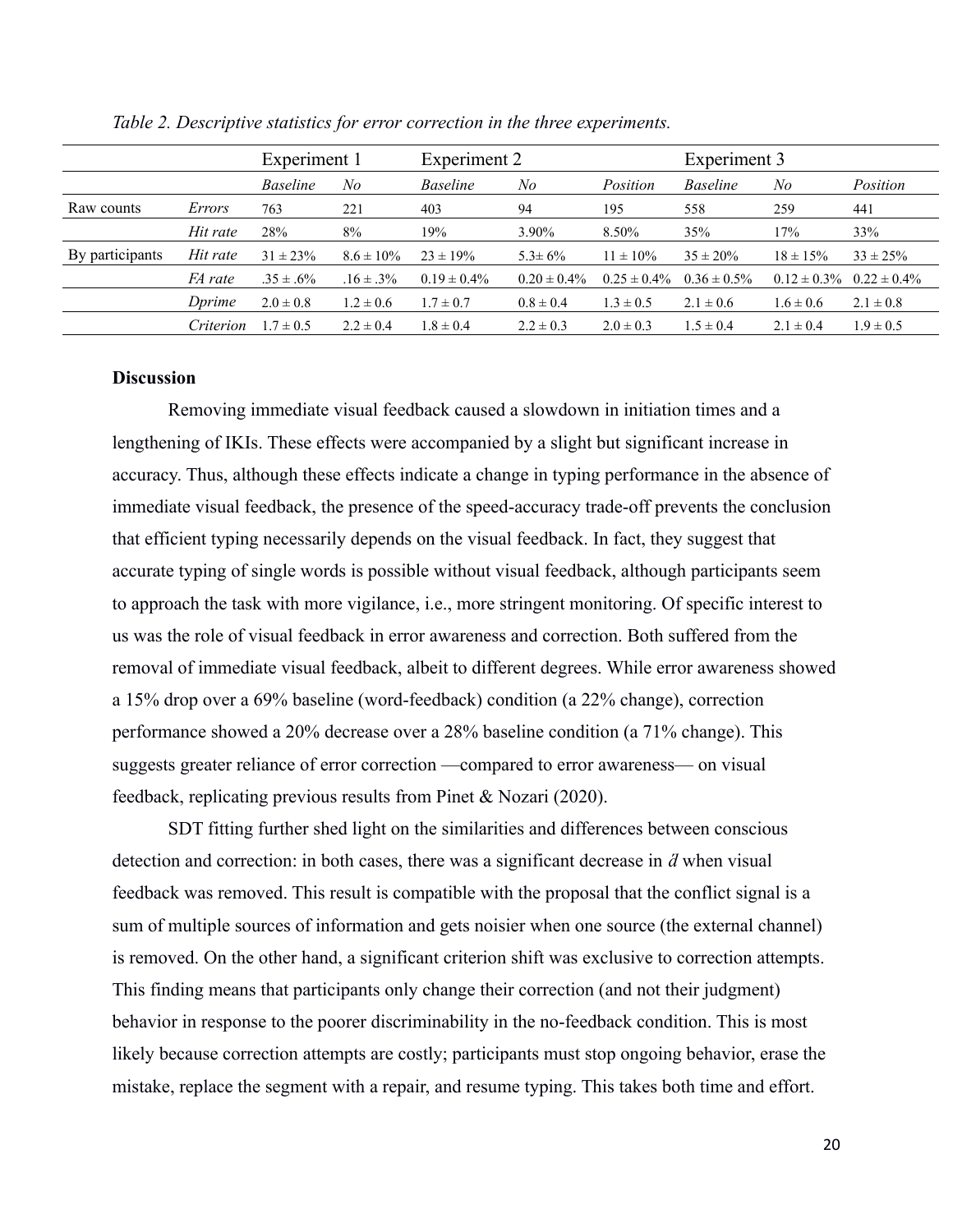By shifting their criterion to the right (see Figure 2b), they are showing a tendency to minimize the chance of unnecessary corrections (False Alarms dropped from 3.5% to 1.6%). Yes/no metacognitive judgments, on the other hand, are not associated with similarly high cognitive costs. For this reason, participants need not shift their criterion despite the decreased discriminability.

These results raise an important question: why are corrections so difficult in the absence of visual feedback? In other words, what aspect of visual feedback provides the critical information necessary for correction attempts? Experiment 2 tests the contribution of two aspects of the visual signal to correction attempts: position in the sequence and letter identity.

## **Experiment 2**

#### **Methods**

#### *Participants*

The recruitment, consenting, and compensation procedures were similar to Experiment 1. A total of 67 participants were screened until the pre-determined sample size of 42 was reached, none of whom had participated in Experiment 1. Participants (16 males) were 20-67 years old  $(\text{mean} = 37.4 \pm 11 \text{ years old})$  and all were native English speakers<sup>[2](#page-20-0)</sup>. All participants had finished high school and 35 (85%) had some college education. The screening procedure was similar to Experiment 1. In the current sample typing speed ranged from 44 to 119 words per minute (mean  $= 69.2 \pm 16$  wpm), and accuracy ranged from 80 to 100% (mean = 93  $\pm 6$ %).

## *Materials*

Stimuli were similar to Experiment 1. The words were divided into three lists of 200 items each, counterbalanced for the number of phonemes, syllables and letters, word and bigram frequency, and percentage of bimanual alternations.

## *Procedure*

The general procedure was similar to Experiment 1. In addition to the word-feedback and no-feedback conditions, we added a position-feedback condition. In this new condition, instead of the letters appearing on the screen, the symbol "•" appeared, similar to when typing a password online. Experimental files are available at this address: 10.17605/OSF.IO/9TC5X.

<span id="page-20-0"></span><sup>2</sup> - Similar to Experiment 1, the removal of the oldest participant of the sample did not change the pattern of results reported here.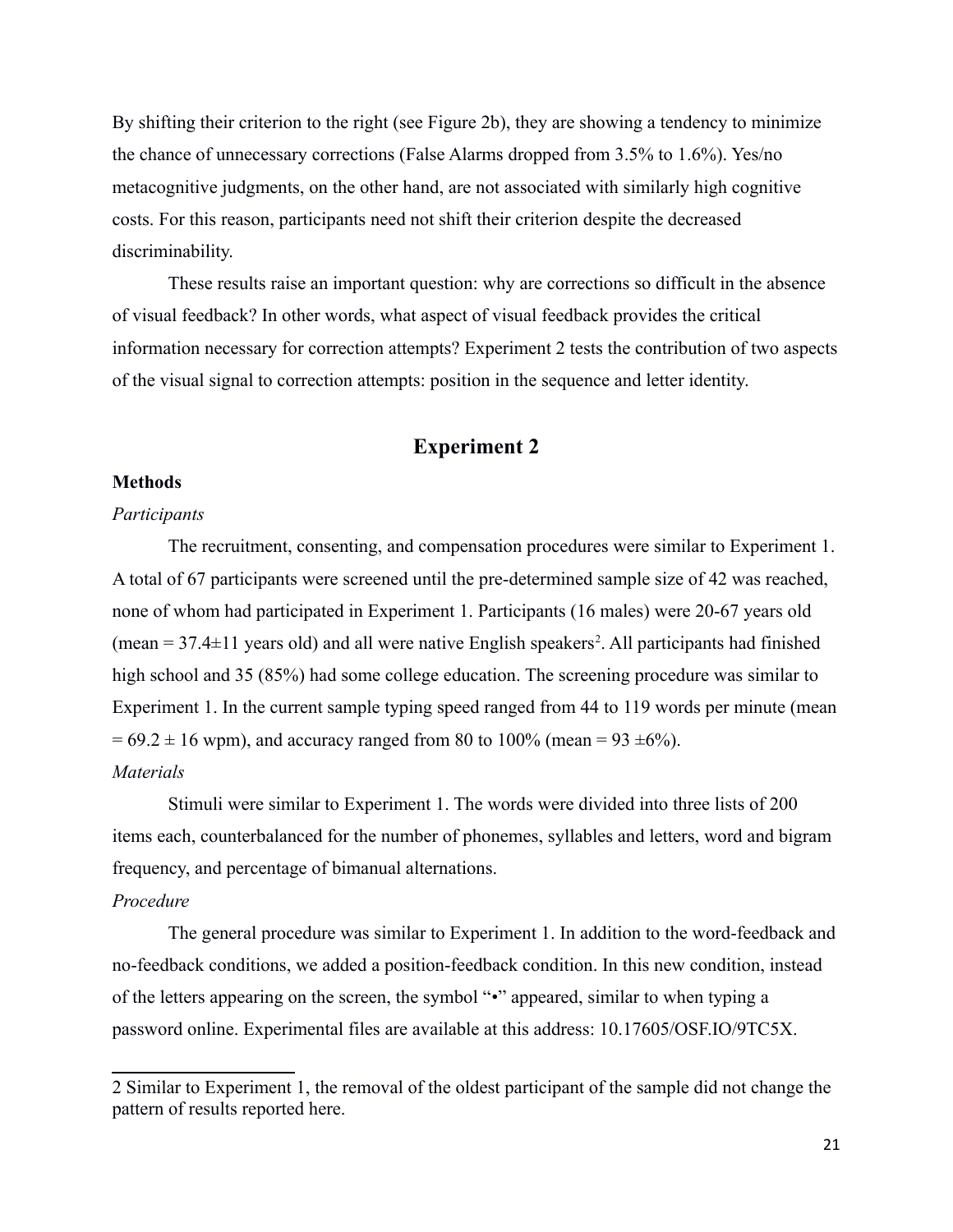#### *Data analysis*

We followed the same analysis procedure as Experiment 1. Contrasts were pre-planned and treatment-coded. To compare all our conditions to each other, we used two different contrasts codings, alternatively taking word-feedback and no-feedback as the reference level. Data and analysis scripts can be found here: 10.17605/OSF.IO/9TC5X

#### **Results**

One participant was excluded because of a technical issue in recording its keystrokes. Another participant was removed because his mean RT was an outlier in the RT distribution of the sample based on visual inspection (above 900ms). Figure 5 shows the distribution of errors, RTs and IKIs in the word-feedback, no-feedback, and position-feedback conditions. Across 40 participants, 6081 errors (26%) were committed, 2050 in the word-feedback, 1990 in the nofeedback, and 2041 in the position-feedback condition. The error rate was not significantly different between the word-feedback and no-feedback conditions ( $25.6 \pm 13\%$  vs.  $24.9 \pm 13\%$ ;  $\beta$  = 0.035,  $z = 0.86$ ,  $p = .39$ ), between the word-feedback and position-feedback (25.5±12%;  $\beta =$  $-0.005$ ,  $z = -0.12$ ,  $p = .91$ ), or between the no-feedback and position-feedback ( $\beta = -0.042$ ,  $z =$ -0.98, p =.33). RTs, on the other hand, were significantly longer for the no-feedback compared to the word-feedback (377.3±87ms vs. 359.2±87ms;  $\beta$  = 19.6, t = 8.8, p <.001). They were also significantly longer for the position-feedback compared to the word-feedback condition (378.0 $\pm$ 84ms; β = 21.2, t = 9.6, p <.001). The comparison between the position-feedback and nofeedback revealed no significant difference ( $\beta$  = 1.6, t = 0.72, p = .48). IKIs were also significantly longer for the no-feedback compared to the word-feedback (178.0±29ms vs. 172.1 $\pm$ 28ms;  $\beta$  = 6.1, t = 11.8, p < .001). The same was true for the comparison between position-feedback and word-feedback (176.0±28ms; β = 4.2, t = 8.3, p <.001). The comparison between position-feedback and no-feedback revealed significantly longer IKI in the no-feedback condition ( $\beta$  = -1.8, t = -3.5, p <.001).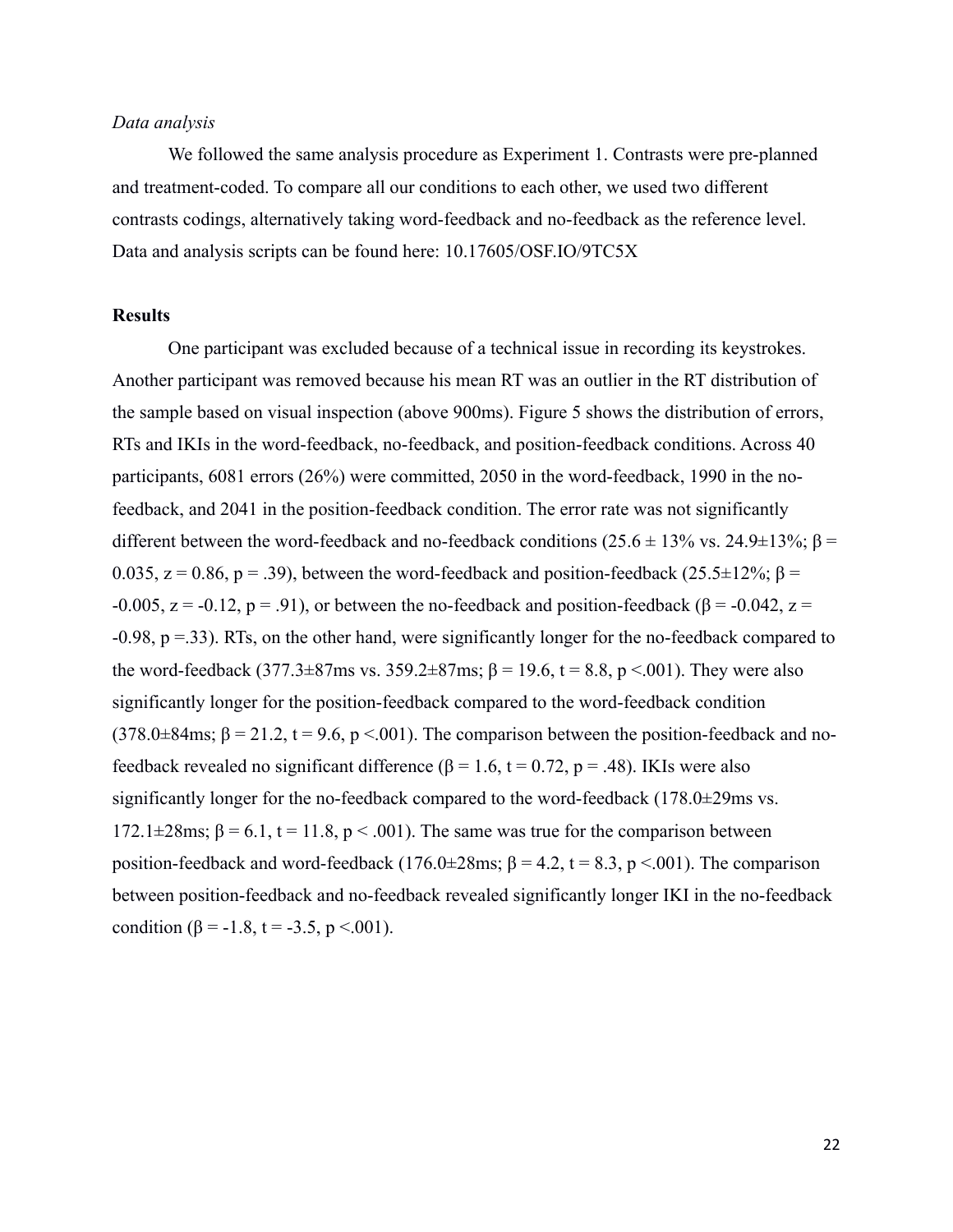

*Figure 5. Mean error rates (a), RTs (b), and IKIs (c) in the word-feedback (word-f), no-feedback (no-f) and position-feedback (position-f) condition in Experiment 2.*

*Metacognitive judgments.* The overall rate of error awareness (Hit rate) was 69% in the wordfeedback, 55% in the no-feedback, and 57% in the position-feedback conditions, respectively (Table 1). Similar to Experiment 1, a comparison of Hit rates across the word-feedback and nofeedback conditions showed significantly lower Hit rates in the latter (.50  $\pm$  .21 vs. .68  $\pm$  .19;  $\beta$  =  $-0.18$ , t =  $-4.0$ , p<.001; Figure 6a). The same was true in the comparison between the Hit rate in the position-feedback condition (.54  $\pm$  .19) vs. the word-feedback condition ( $\beta$  = -0.14, t = -3.1, p = .002). There was no significant difference in the Hit rates between the position-feedback vs. no-feedback conditions (β = 0.039, t = 0.88, p = 0.38). The contrasts comparing model-estimated *d́* s yielded similar results (Figure 6b). Average *d́* was significantly lower in the no-feedback compared to word-feedback condition  $(1.9 \pm .4 \text{ vs. } 2.7 \pm .6; \beta = -0.81, t = -7.5, p < .001)$ . Similarly, average *d* in the position-feedback condition  $(2.0 \pm .5)$  was significantly lower than word-feedback condition ( $\beta$  = -0.69, t = -6.4, p <.001), but not significantly different from the no-feedback condition ( $\beta$  = 0.12, t = 1.1, p = 27). The criterion, however, was not significantly different for any of the comparisons (word-feedback,  $.9 \pm .4$ , vs. no-feedback,  $.98 \pm .5$ ,  $\beta = 0.08$ , t = .76, p = .45; word-feedback vs. position-feedback,  $.95 \pm .5$ ;  $\beta = 0.05$ , t = 0.47, p = .64; nofeedback vs. position-feedback,  $\beta$  = -0.03, t = 0.11, p = .78; Figure 6c).

*Corrections.* The overall rate of correction attempts (Hit rate) was 19% in the word-feedback, 4% in the no-feedback, and 9% in the position-feedback conditions, respectively (Table 2). Similar to Experiment 1, a comparison of Hit rates across the word-feedback and no-feedback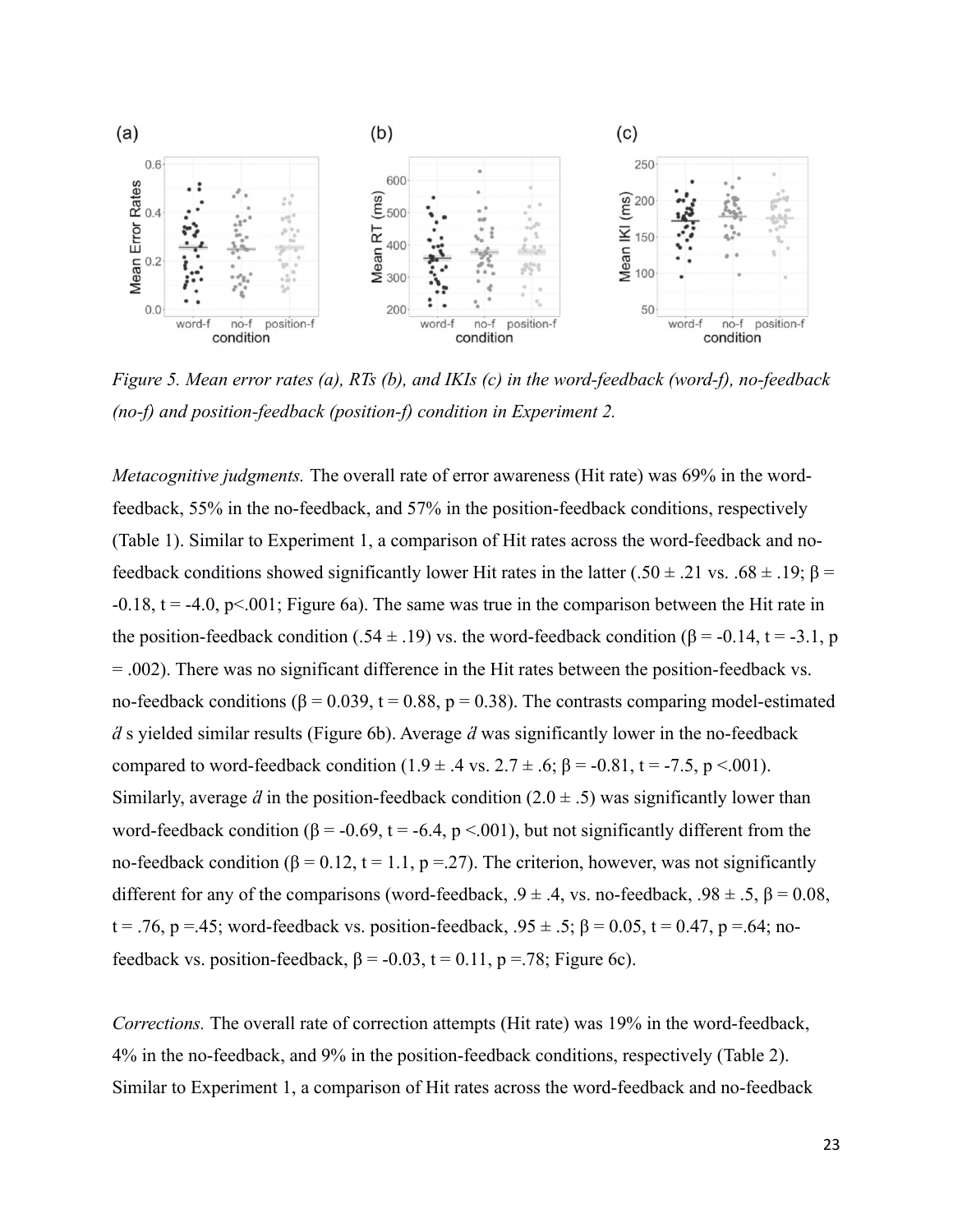conditions showed significantly lower Hit rates in the latter (.23  $\pm$  .19 vs. .05  $\pm$  .06;  $\beta$  = -0.17, t = -6.1, p < 0.01; Figure 6d). Hit rates in the position-feedback condition (.11  $\pm$  .10) were significantly lower than the word-feedback condition ( $\beta$  = -0.12, t = -4.1, p<.001), and marginally higher than the Hit rates in the no-feedback condition ( $\beta$  = 0.06, t = 2.0, p = .0498). Analyses of *d́* painted an even clearer picture: average *d́* (Figure 6e) was significantly lower in the no-feedback compared to word-feedback condition (.43  $\pm$  .9 vs. 1.1  $\pm$  1.1; β = -0.82, t = -6.3, p<.001). Average  $d$  in the position-feedback condition (.69  $\pm$  .9) was significantly different from both of the other conditions: significantly lower than the word-feedback condition ( $\beta$  = -0.51, t = -3.9, p <.001), and significantly higher than the no-feedback condition ( $\beta$  = 0.31, t = 2.4, p=0.019). Moreover, in keeping with the results of Experiment 1, and in contrast to the pattern of results for metacognitive judgments, criterion placement changed as a function of condition (Figure 6f). The average criterion value was significantly higher in the no-feedback compared to word-feedback condition  $(2.2 \pm .3 \text{ vs. } 1.8 \pm .4; \beta = 0.39, t = 5.1, p < .001)$ . The average criterion value in the position-feedback  $(2.0 \pm .3)$  was significantly higher than the word-feedback condition ( $\beta$  = 0.21, t = 2.7, p=.008), and significantly lower than the no-feedback condition ( $\beta$  =  $-0.18$ ,  $t = -2.4$ ,  $p = 0.019$ ).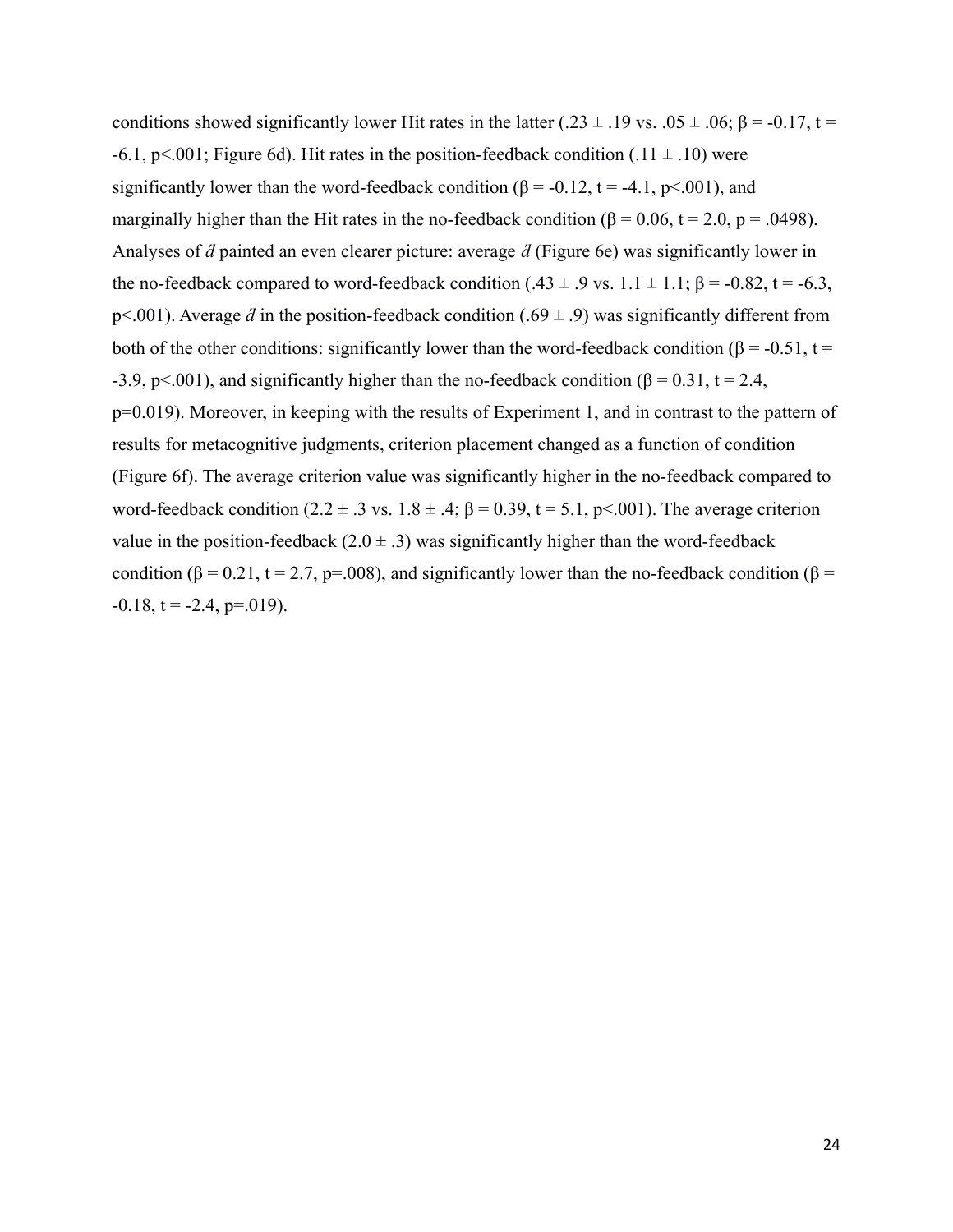

*Figure 6. Results of the metacognitive judgments (upper panel) and corrections (lower panel) in the word-feedback (word-f), no-feedback (no-f) and position-feedback (position-f) conditions in Experiment 2.*

## **Discussion**

Experiment 2 replicated most of the results reported in Experiment 1. RTs and IKIs were significantly longer in the no-feedback vs. word-feedback conditions. But unlike Experiment 1, accuracy was comparable between the two conditions, removing the concern about the speedaccuracy trade-off. The common finding of the two experiments, therefore, is that typing accuracy for single words in experienced typists does not critically depend on the presence of absence of visual feedback, but the removal of immediate visual feedback makes typists more cautious by slowing down the initiation and execution of the response (see also Pinet & Nozari, 2020). Importantly, the results of metacognitive judgments and corrections closely mirrored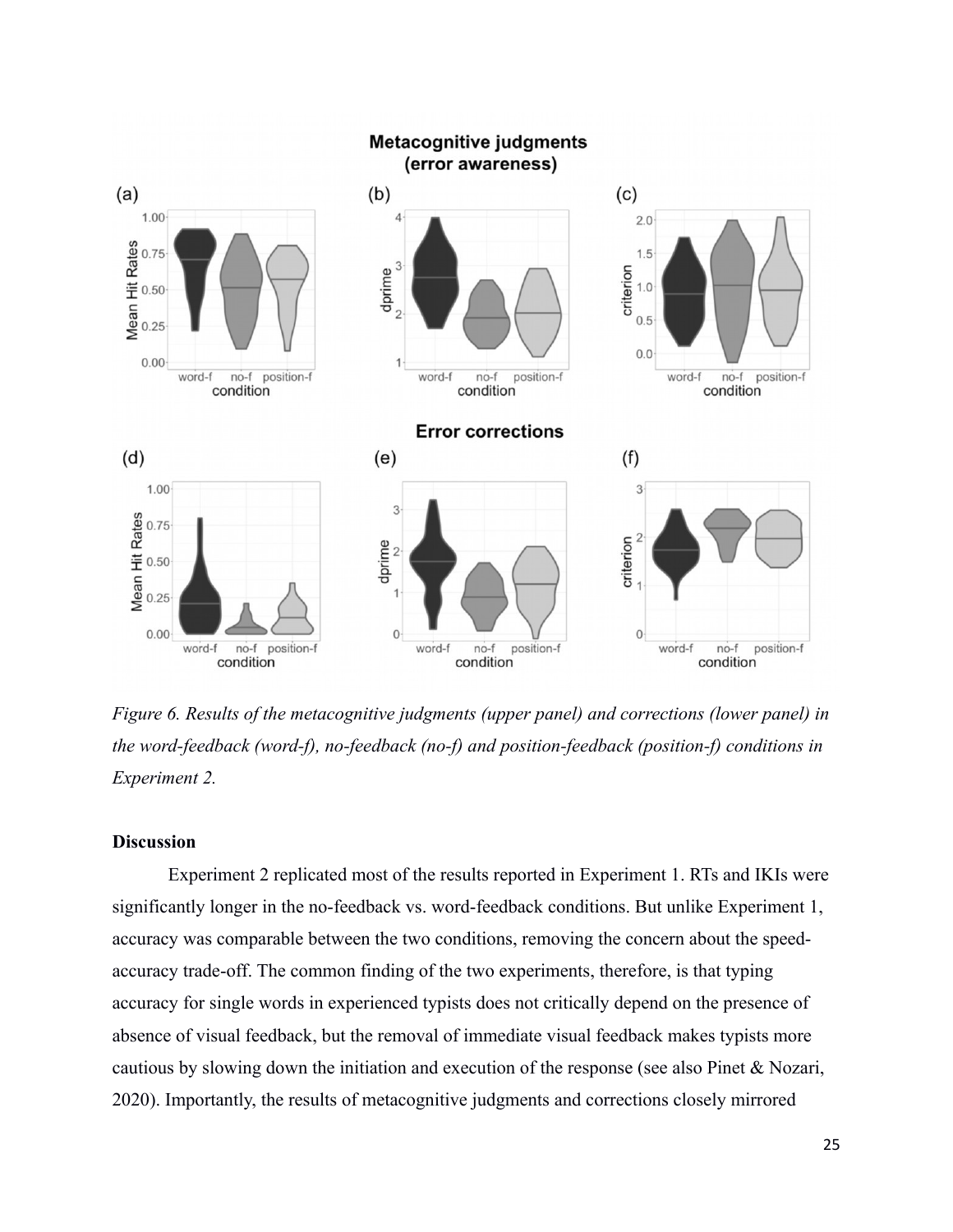those found in Experiment 1. The error awareness rate in the word-feedback and no-feedback conditions were very close in the two experiments (69% vs. 54% in Experiment 1 and 69% vs. 55% in Experiment 2), showing reliable and replicable estimates, with about 20% drop in error awareness as a function of the removal of immediate visual feedback in both cases. Error correction rates in the word-feedback and no-feedback conditions were noisier (28% vs. 8% in Experiment 1, and 19% vs. 4% in Experiment 2), but both showed large and comparable drops (71%-79%) as a result of the removal of immediate visual feedback. Critically, Experiment 2 replicated the much greater decline in the rate of error correction compared to error awareness in the absence of immediate visual feedback. Finally, Experiment 2 replicated the finding that participants' decision criterion only changed for corrections, but not for error awareness judgments in line with our interpretation that participants adjust their criterion based on the cost of a False Alarm, which is higher for repair attempts than for metacognitive judgments.

The new manipulation in Experiment 2 was providing immediate visual feedback in the forms of dots to mask the typed letters. This kind of feedback signals positional information to the participants without providing information about letter identity. Thus, changes to performance (if any) would reflect the role of positional information provided by visual feedback. The results were as follows: Not surprisingly, we found no evidence to suggest that providing positional information helped error awareness; performance in the metacognitive judgment task was comparable between no-feedback and position-feedback conditions, and both were significantly poorer than the word-feedback condition with comparable decline rates (20% for no-feedback and 17% for position-feedback). We can thus conclude that becoming aware of having committed an error shows some sensitivity to the presence of immediate visual feedback, but the critical information is not about the position, but the identity, of letters.

In contrast to this, we found that providing positional information helped correction performance; repair Hit rates were doubled in the position-feedback compared to no-feedback condition (9% compared to 4%), although they did not quite reach the rate of repair in the wordfeedback condition (19%). Analyses of *d́ s* showed that the signal provided by position in the position-feedback condition was significantly better than the no-feedback, but significantly poorer than the word-feedback condition. Analyses of the criterion values mirrored these findings; the criterion in the position-feedback condition falls right in between the no-feedback and word-feedback conditions, meaning that participants were encouraged by the positional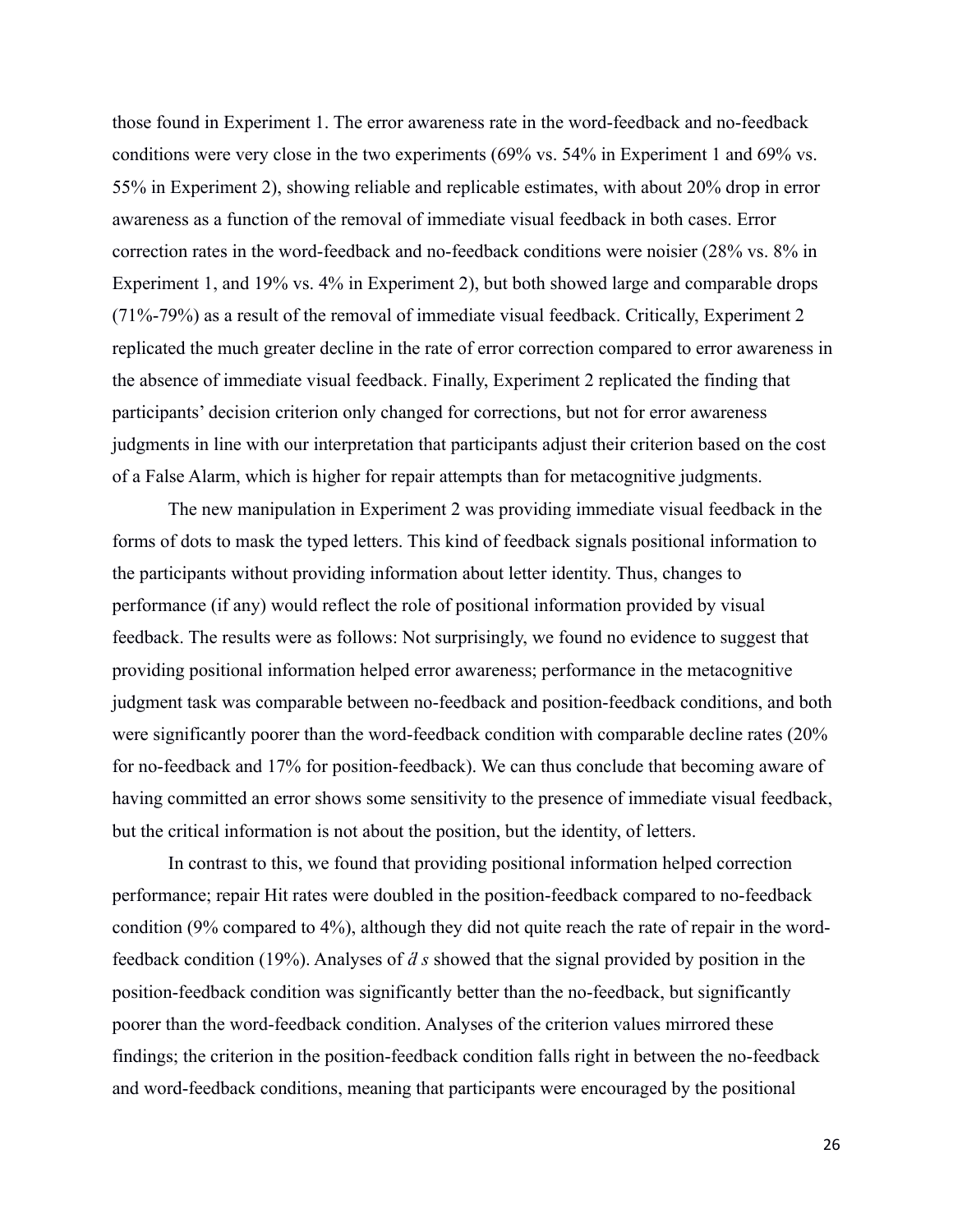information to attempt more repairs, but were still aware of the higher chance of False Alarms compared to when both position and identity information were available, thus not shifting their criterion all the way to the level matching the word-feedback condition.

To summarize, Experiment 2 replicated the key findings in Experiment 1, and shed more light on the way in which visual information may be important for typing (Table 3). The results indicated that error correction (but not error awareness) benefited from the presence of positional information, but such information alone was not sufficient to promote correct repairs to the level of full visual feedback with letters identity. The application of SDT further showed that participants were keenly aware both of the usefulness of positional information and of the limits provided by such information, and adjusted their criterion accordingly.

While these results show the limitation of positional information in guiding corrections in settings that are applicable to real-life (e.g., password typing), we cannot claim that we have determined the absolute limits of the contribution of visual information to correction performance. To answer that question, we must create a situation in which positional information has the best possible chance of helping typing performance. Experiment 3 does so by providing deterministic external cues when an error is made (i.e., removing uncertainty about "whether" a correction is necessary or not), and comparing correction performance with positional information alone vs. normal feedback, which contains information on both the position and identity of typed letters. If participants' corrections improve with external cueing, we would conclude that the lower correction rates were due to uncertainty about whether there is an error. If not, we would conclude that the fewer correction attempts reflect participants' estimation that there is not sufficient information to undertake a repair, regardless of detecting one.

## **Experiment 3**

### **Methods**

### *Participants*

The recruitment, consenting, and compensation procedures were similar to Experiments 1 and 2. A total of 80 participants were screened with the aim of including 42 participants who passed the screening test. Due to a registration error, only 41 participants were included in this study, none of whom had participated in either Experiments 1 nor 2. Participants (17 male) were 24-55 years old (mean =  $35.7\pm7$ ) and all were native English speakers. All participants had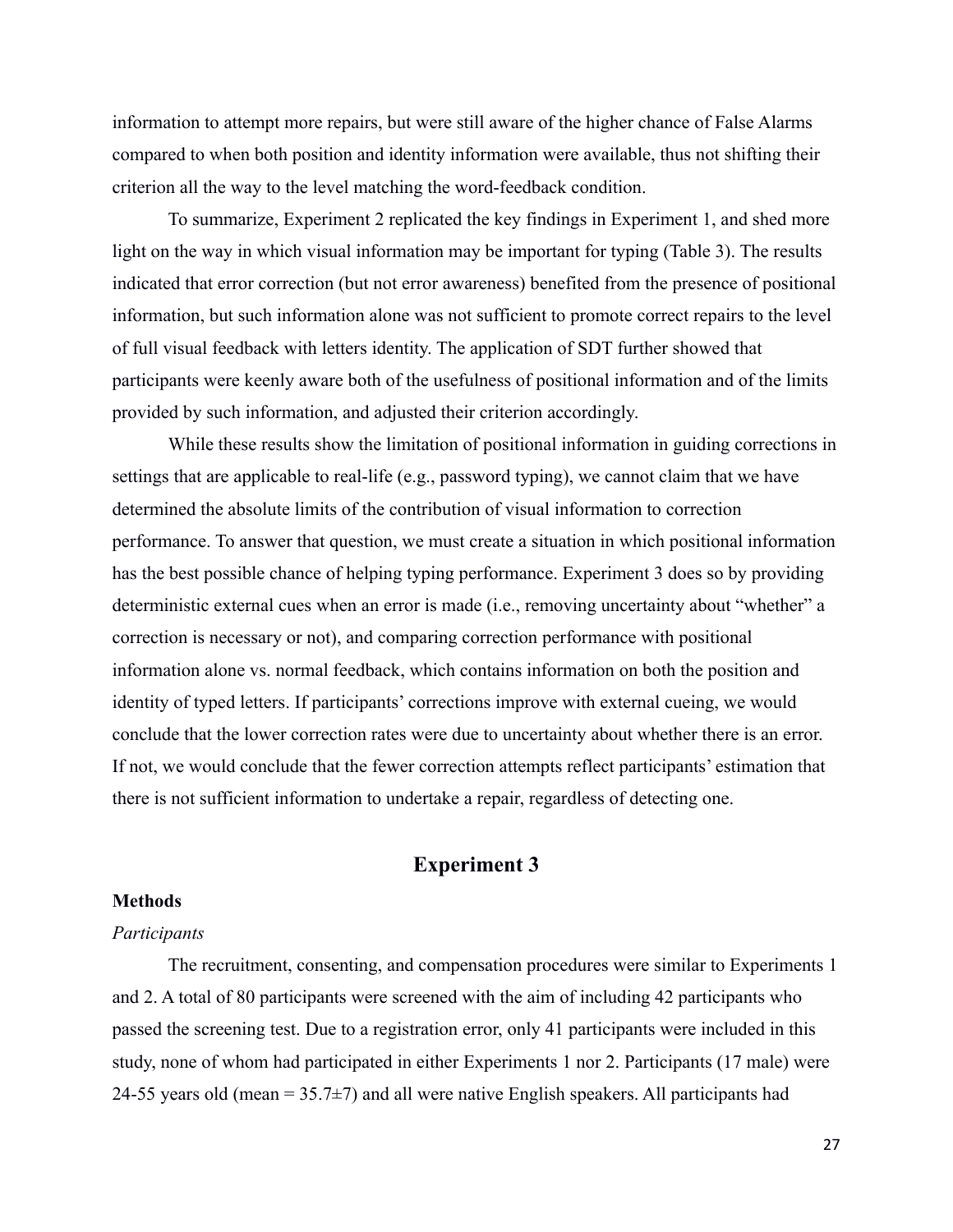finished high school and 35 (82%) had some college education. The screening procedure was similar to Experiments 1 and 2. In the current sample typing speed ranged from 46 to 101 words per minute (mean =  $75.7 \pm 14$  wpm), and accuracy ranged from 80 to 100% (mean =  $94 \pm 6$ %). *Materials*

Stimuli were similar to Experiment 1 and 2. The same three lists of 200 items as in Experiment 2 were used.

#### *Procedure*

The general procedure was similar to Experiment 1. We removed the no-feedback condition, and instead added a *position+cue-feedback* condition to the word-feedback and the position-feedback conditions. The new position+cue-feedback condition was similar to the position-feedback condition, in that the symbol "•" appeared instead of the letters when participants were typing, but had the additional feature of displaying a red hash mark above the dot whenever participants typed the wrong letter. Experimental files are available at this address: 10.17605/OSF.IO/9TC5X.

### *Data analysis*

We followed the same analysis procedures as in Experiment 2. Contrasts were preplanned and treatment-coded. To compare all our conditions to each other, we used two different contrasts settings, alternatively taking word-feedback and position-feedback as the reference level. Data and analysis scripts can be found here: 10.17605/OSF.IO/9TC5X.

## **Results**

Two participants were excluded, one because of his outlier error rate, and one because of his outlier average RT, based on visual inspection of the data. Figure 7 shows the distribution of errors, RTs and IKIs in the word-feedback, position-feedback, and position+cue-feedback conditions. Across 39 participants, 4274 errors (18%) were committed, 1494 in the wordfeedback, 1406 in the no-feedback, and 1216 in the position-feedback condition. The error rate was not significantly different between the word-feedback and position-feedback conditions  $(19.2 \pm 8\% \text{ vs. } 18.0 \pm 7\%; \beta = 0.068, z = 1.5, p = .13)$ , but it was significantly lower in the position+cue-feedback (17.6±7%) compared to the word-feedback position (β = 0.11, z = 2.5, p = .01). Position-feedback and position+cue-feedback conditions did not differ significantly in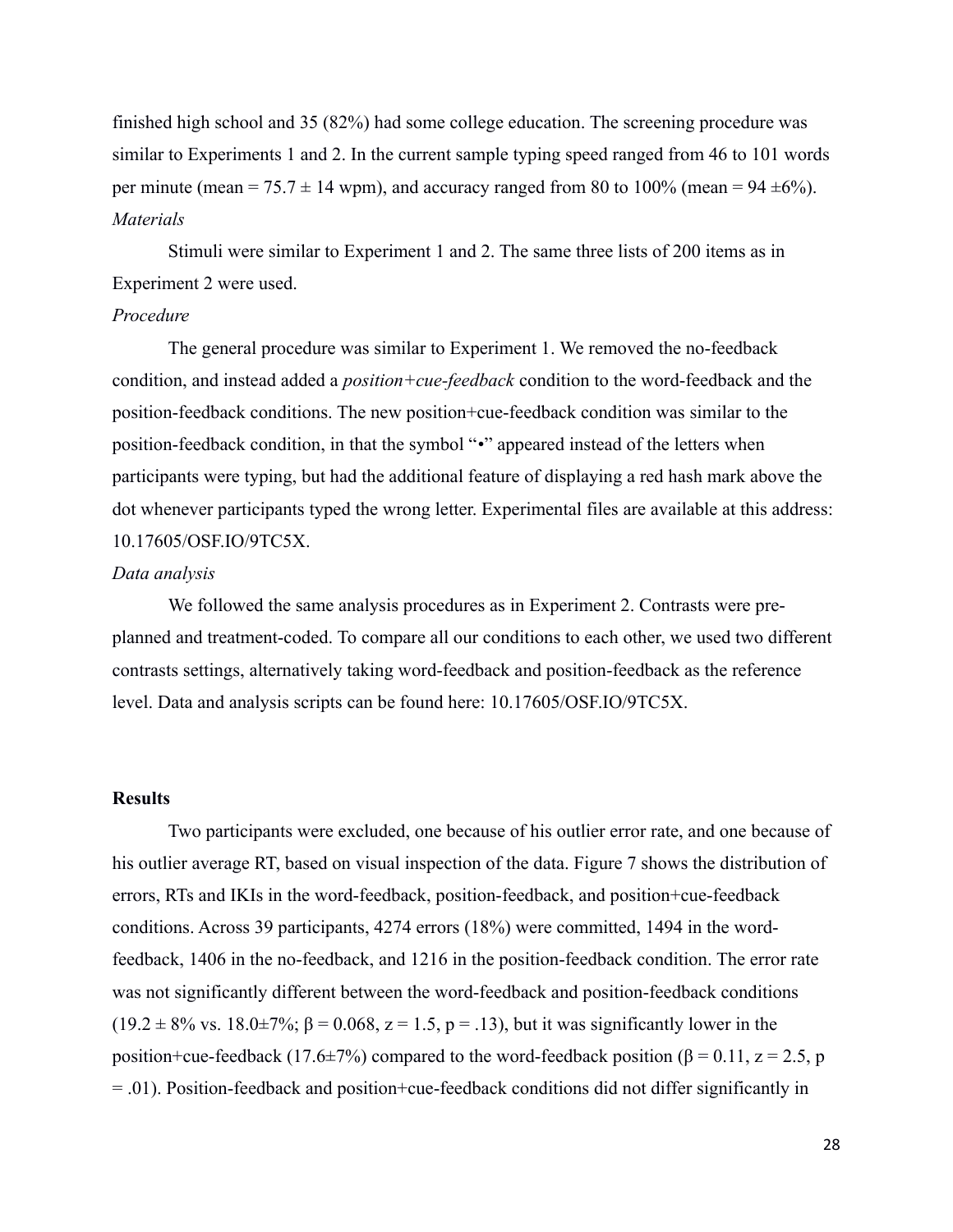terms of accuracy ( $\beta$  = 0.05, z = 1.2, p = .21). Responses were significantly slower for the position-feedback compared to the word-feedback (361.1 $\pm$ 52 vs. 329.4 $\pm$ 50; β = 32.8, z = 15.9, p  $\leq$ .001) condition. They were also significantly slower for the position+cue-feedback (347.0 $\pm$ 60) compared to the word-feedback condition (β = 18.9, z = 9.2, p < 001). The position+cuefeedback was, however, significantly faster than the position-feedback ( $\beta$  = -13.9, z = -6.7, p <.001). IKIs were also significantly longer for the position-feedback compared to the wordfeedback (166.2±23ms vs. 161.1±25ms;  $\beta = 5.4$ ,  $z = 11.0$ ,  $p < .001$ ). The same was true for the comparison between position+cue-feedback (166.8±26ms) and word-feedback (β = 6.0, z = 12.2,  $p = 5001$ . The comparison between position+cue-feedback and position-feedback revealed no significant difference ( $\beta$  = 0.57, z = 1.16, p = .25).



*Figure 7. Mean error rates (a), RTs (b), and IKIs (c) in the word-feedback (word-f), positionfeedback (position-f), and position+cue-feedback (pos+cue-f) condition in Experiment 3.*

*Metacognitive judgments.* The overall rate of error awareness (Hit rate) was 72% in the wordfeedback, 58% in the position-feedback, and 86% in the position+cue-feedback conditions, respectively (Table 1). Similar to Experiment 2, a comparison of Hit rates across the wordfeedback and position-feedback conditions showed significantly lower Hit rates in the latter (.72  $\pm$  .14 vs. .58  $\pm$  .17;  $\beta$  = -0.14, t = -4.0, p < 001; Figure 8a). Not surprisingly, error awareness was the highest in the position+cue-feedback condition, since the presence of an error had been externally cued. Performance was still not perfect (.87  $\pm$  .16), indicating that participants must have missed some of the error cues. Nevertheless, metacognitive judgments of error awareness were significantly higher in this condition compared to both the word-feedback ( $\beta$  = 0.14, t = 4.1,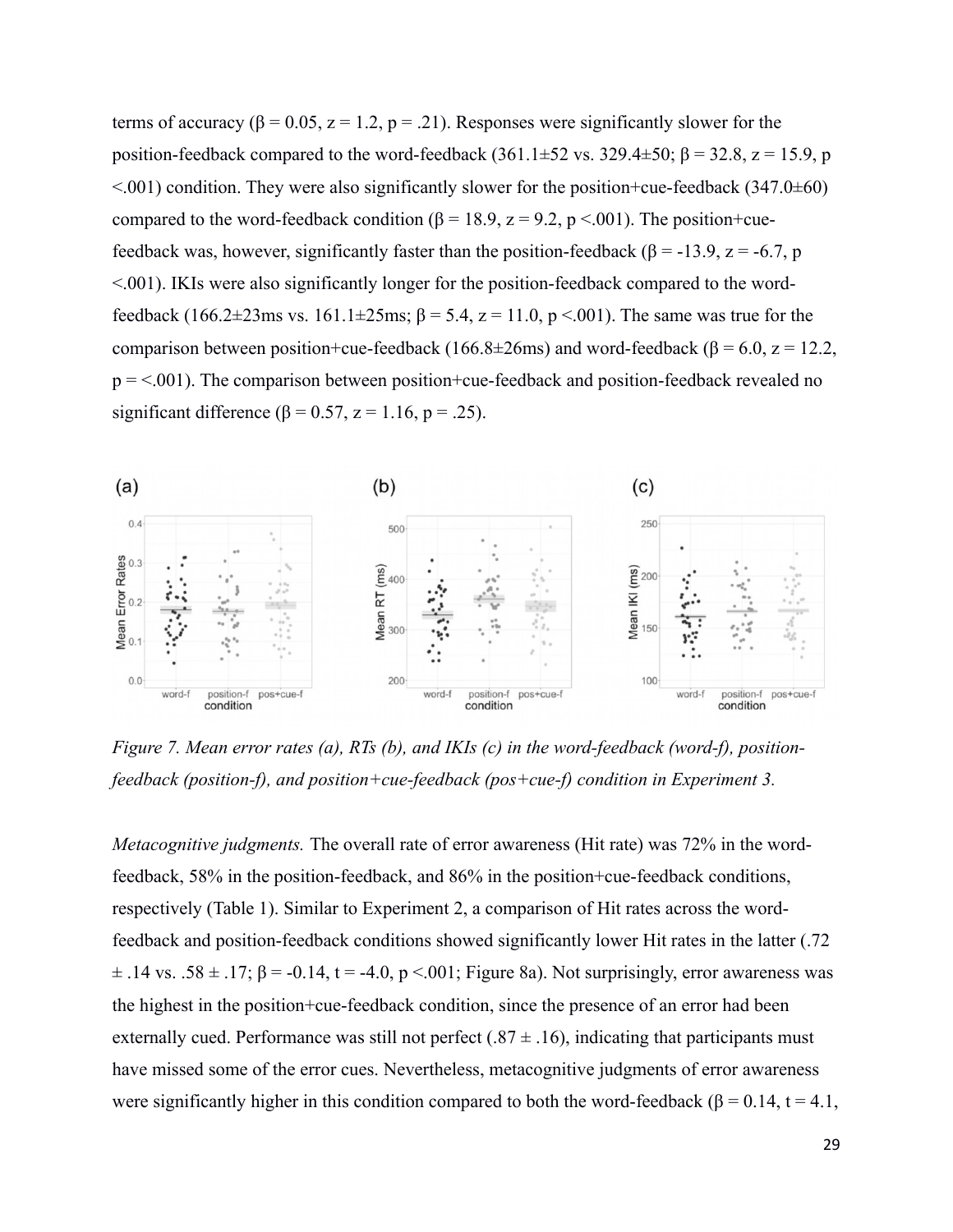$p < .001$ ) and position-feedback ( $\beta = 0.28$ ,  $t = 8.1$ ,  $p < .001$ ) conditions. Since the cueing of errors has been externally provided in the position+cue-feedback condition, it is not meaningful to compare *d́* and criterion for metacognitive judgments in this condition compared to the other two. However, the comparison of *d́* s and criterion placement between word-feedback and position-feedback conditions is meaningful, and replicates what was reported in Experiment 2. Average *d́* was significantly lower in the position-feedback (2.4 ± .5) compared to the wordfeedback condition  $(3.0 \pm .5; \beta = -0.66, t = -5.2, p < .001;$  Figure 8b). The criterion was, on the other hand, not significantly different between the two conditions (word-feedback,  $.93 \pm .3$ ; vs. position-feedback,  $1.0 \pm .3$ ;  $\beta = 0.07$ ,  $t = 0.96$ ,  $p = .34$ ; Figure 8c).

*Corrections.* The overall rate of correction attempts (Hit rate) was 35% in the word-feedback, 17% in the position-feedback, and 33% in the position+cue-feedback conditions, respectively (Table 2). Hit rates in the position-feedback condition (.19  $\pm$  .15) were significantly lower than the word-feedback condition (.36  $\pm$  .21;  $\beta$  = -0.17, t = -3.7, p <.001), whereas Hit rates in the position+cue-feedback condition (.34  $\pm$  .25) were comparable to the word-feedback condition ( $\beta$  $= -0.02$ , t = -0.5, p =.62), and significantly higher than the position-feedback condition ( $\beta = 0.15$ , t = 3.3, p =.0013). Analysis of *d́* s found an identical pattern (Figure 8e), with significantly lower *d́* s in the position-feedback compared to the word-feedback condition (1.6  $\pm$  .6 vs. 2.1  $\pm$  0.6;  $\beta$  =  $-0.47$ , t =  $-2.9$ , p =  $.004$ ), comparable *d* rates in the position+cue-feedback (2.1  $\pm$  0.8) and wordfeedback conditions ( $\beta$  = -0.02, t = -0.15, p =.88), and significantly higher *d* s in the position+cue-feedback compared to the position-feedback condition ( $\beta$  = 0.44, t = 2.8, p = 0.059). Criterion was significantly higher in the position-feedback  $(2.1 \pm .4)$  compared to the wordfeedback condition (1.5  $\pm$  .4;  $\beta$  = 0.35, t = 3.7, p <.001; Figure 8f), whereas criterion in the position+cue-feedback condition (1.9  $\pm$  .5) was comparable to the word-feedback condition (β = 0.09, t = 0.9, p = 35), and significantly lower than the position-feedback condition ( $\beta$  = -0.26, t =  $-2.9$ , p = 0046).

*Successful repairs.* The results of the correction analysis showed that correction attempts were bumped up to the level of word-feedback condition when the occurrence of an error was externally cued. This might simply reflect the pressure to correct because of the external cue. We thus conducted an additional analysis to understand whether these externally cued repairs had the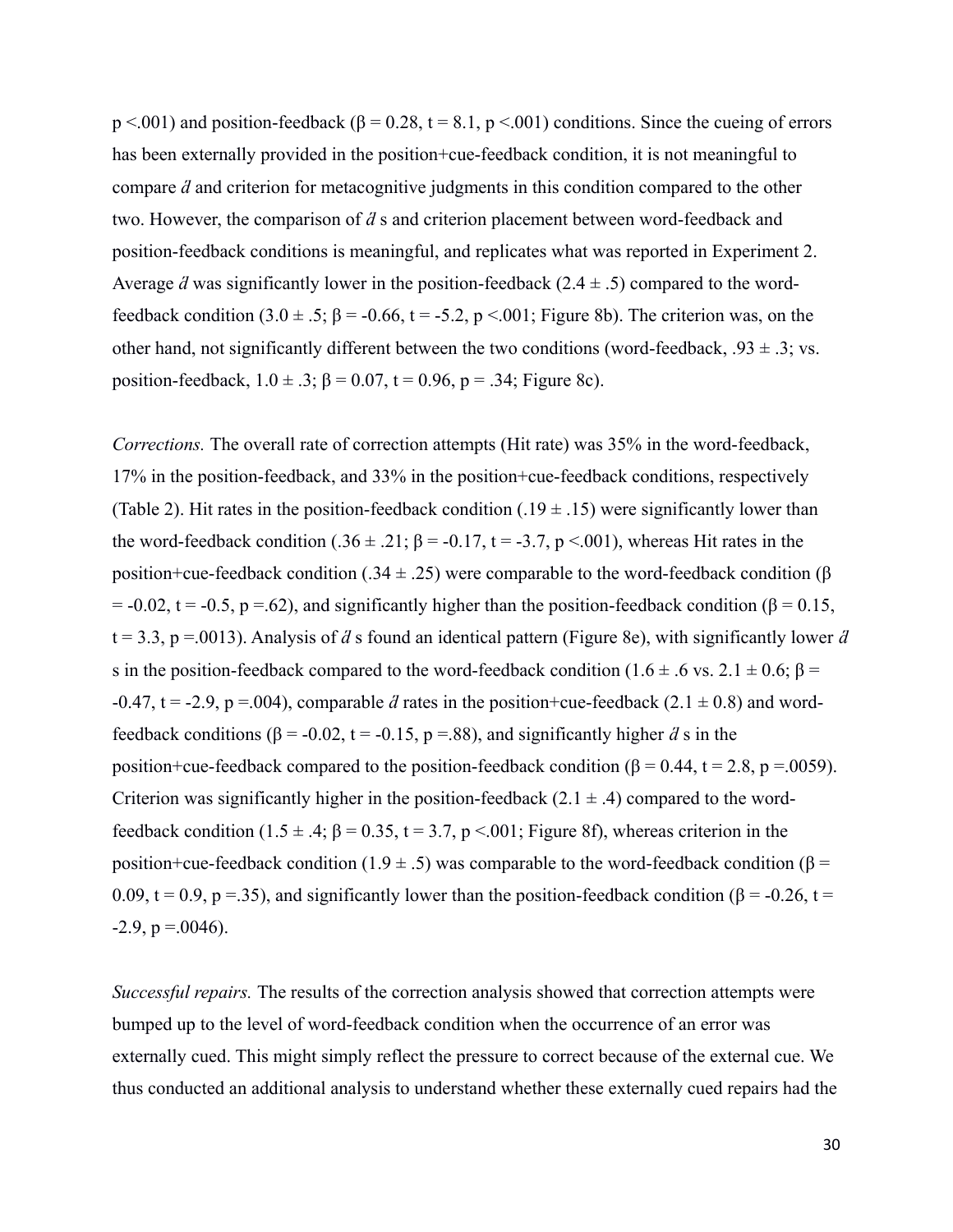same success rate in correcting the mistake as the self-initiated repairs. Of the committed corrections, 295 (53%) were successful repairs in the word-feedback, 142 (55%) in the positionfeedback, and 180 (41%) in the position+cue-feedback condition. A non-parametric test showed that, despite comparable Hit rates for correction attempts, the success rate was significantly lower for the externally-cued repairs (i.e., in the position+cue-feedback) compared to the word condition (40 $\pm$ 21% vs. 50 $\pm$ 24%; z = -2.58, p = .0096). On the other hand, while positionfeedback had a lower Hit rate than the word-feedback condition, the success rate in the former  $(47\pm28\%)$  was comparable to the latter  $(z = -0.39, p = .69)$ .



*Figure 8. Results of the metacognitive judgments (upper panel) and corrections (lower panel) in the word-feedback (word-f), position-feedback (pos-f) and position+cue-feedback (pos+cue-f) conditions in Experiment 3.*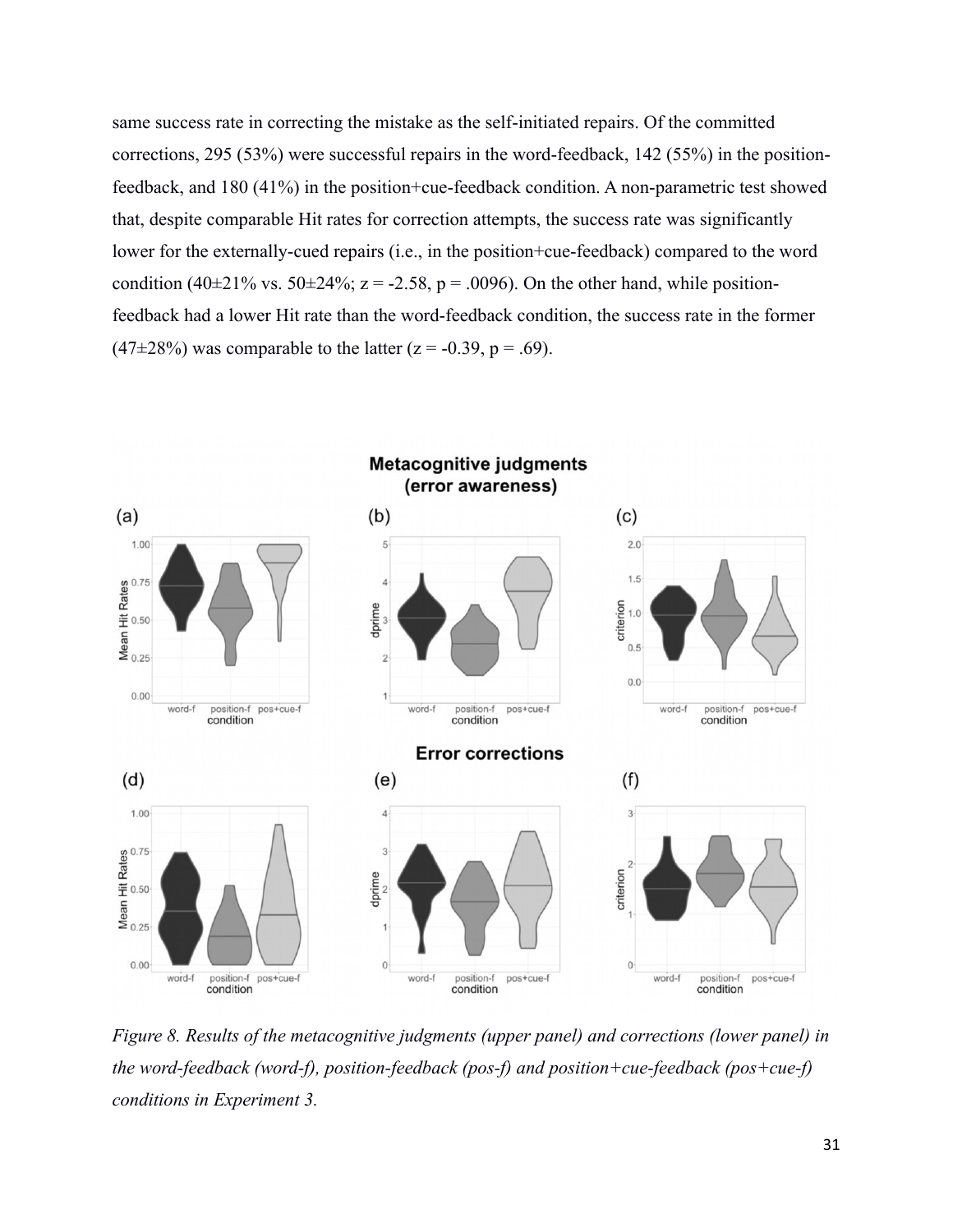#### **Discussion**

Comparisons of error rates and RTs between word-feedback and position-feedback replicated those of Experiment 2. Error rates in the position+cue-feedback condition was comparable to that in the position-feedback condition, but participants were faster in the former, most likely because the external error signals reduced their reliance on internal monitoring processes that slowed them down in the visually-impoverished typing condition. Comparisons of metacognitive judgments of error awareness in the word-feedback and position-feedback conditions also replicated those reported in Experiment 2, with a modest but significant drop in error awareness when letter identity has been removed. We can thus conclude with confidence that visual information in the form of letter identity is important for error awareness. As for corrections, in both experiments Hit rates were significantly lower in the position-feedback compared to the word-feedback condition. Analyses of the SDT-derived parameters confirmed this pattern. In both experiments, *d́* was significantly lower for the position-feedback condition and the criterion was significantly higher, implying the same tendency to attempt fewer repairs in the condition with lower discriminability, i.e., the position-feedback condition, in both experiments. Together, these findings suggest that positional information does not help error awareness, but does improve corrections, albeit not to the level that full visual information does. Moreover, when the success of repair attempts was compared, we found comparable success rates between word-feedback and position-feedback conditions (48% vs. 46%), showing that although the initiation of the repair depended, to some extent, on seeing the letters, once a repair was internally initiated, it was completed with equal success rates independently of visual information regarding the letter identity.

 Recall that error awareness was lower in the position-feedback compared to the wordfeedback condition (Table 3). If this is the source of fewer correction attempts in the positionfeedback conditions, externally cueing errors should significantly improve the correction behavior. The position+cue-feedback condition in Experiment 3 was designed to test this prediction. At first glance, it seems that the results confirmed this prediction: correction performance in the position+cue-feedback condition rose to the level of word-feedback condition. But testing the success of repairs told a different story: when errors were externally cued, only 40% of the attempted repairs were successful, which was significantly lower than the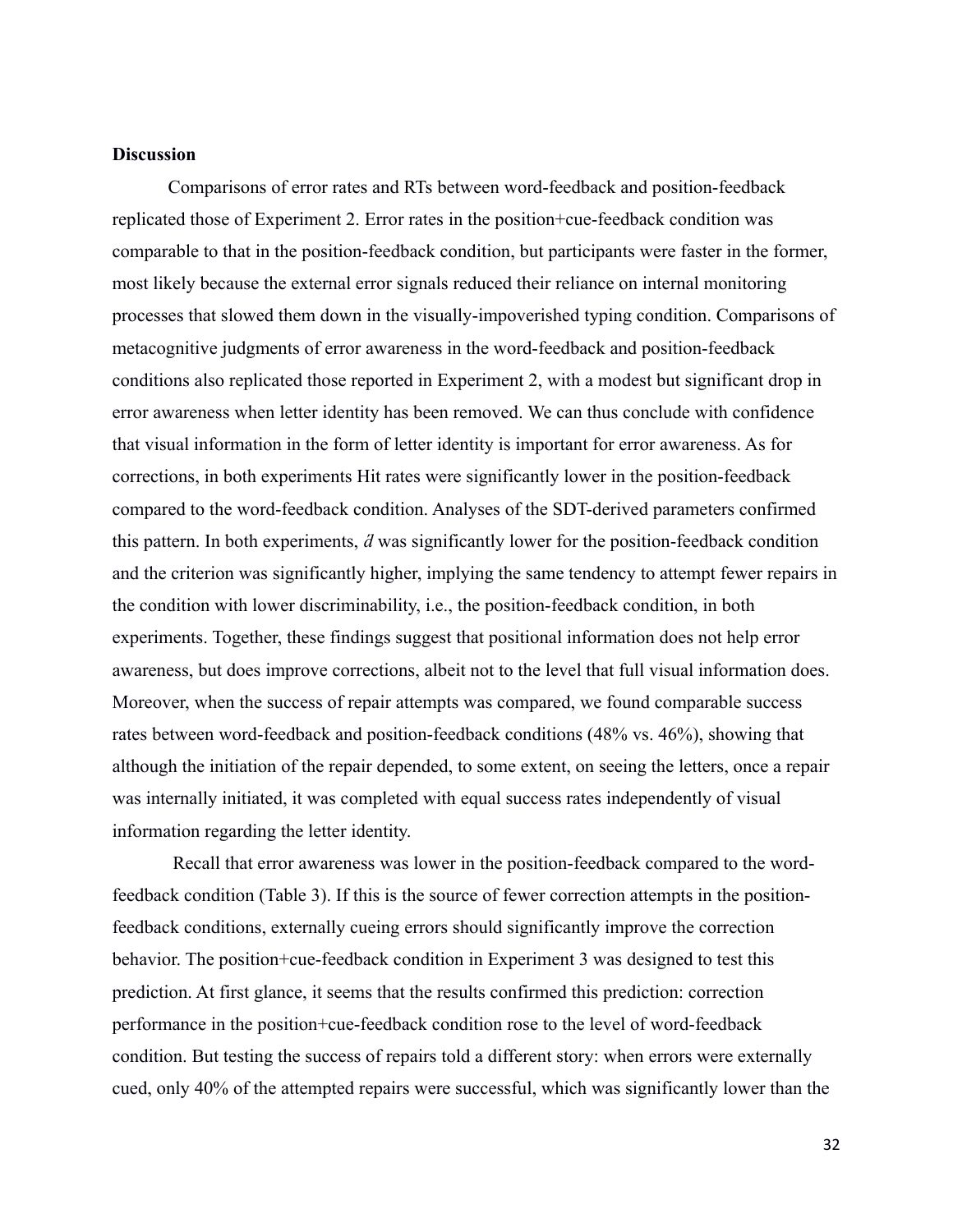success rate in the word-feedback condition. To summarize, fewer correction attempts in the absence of visual information are not primarily due to the uncertainty about whether an error has or has not occurred. Rather, the lower correction attempts in the absence of visual information about letter identity imply that participants rely on this information and can gauge that repairs are much less likely to be successful in the absence of such information.

*Table 3. Qualitative summary table of the findings in the three experiments. Higher/lower stand for the direction of significant differences, N.S. stands for non-significant difference. IKI = Interkeystroke interval, RT = Response time; Pos = position.*

|                     |                  | Experiment 1    | <b>Experiment 2</b> |                 |                          | Experiment 3    |                          |                          |
|---------------------|------------------|-----------------|---------------------|-----------------|--------------------------|-----------------|--------------------------|--------------------------|
|                     |                  |                 | No vs.              | Position vs.    |                          | Position vs.    | $Pos+Cue$ vs.            | $Pos+Cue$                |
|                     |                  | No vs. Baseline | <b>Baseline</b>     | <b>Baseline</b> | Position vs. No          | <b>Baseline</b> | <b>Baseline</b>          | vs. Position             |
| Performance         | Error rate       | lower           | N.S.                | N.S.            | $\overline{\text{N.S.}}$ | N.S.            | lower                    | N.S.                     |
|                     | RT               | higher          | higher              | higher          | N.S.                     | higher          | higher                   | lower                    |
|                     | $\overline{IKI}$ | higher          | higher              | higher          | higher                   | higher          | higher                   | $_{\rm N.S}$             |
| Error               | Hit rate         | lower           | lower               | lower           | N.S.                     | lower           | higher                   | higher                   |
| detection           | Dprime           | lower           | lower               | lower           | N.S.                     | lower           |                          | $\overline{\phantom{0}}$ |
|                     | Criterion        | N.S.            | N.S.                | N.S.            | N.S.                     | N.S.            | $\overline{\phantom{0}}$ | ۰                        |
| Error<br>correction | Hit rate         | lower           | lower               | lower           | higher                   | lower           | N.S.                     | higher                   |
|                     | Dprime           | lower           | lower               | lower           | higher                   | lower           | N.S.                     | higher                   |
|                     | Criterion        | higher          | higher              | higher          | lower                    | higher          | N.S.                     | lower                    |

## **General Discussion**

This study investigated the role of visual information provided by the external channel on monitoring performance in typing. The typing-to-dictation paradigm taps into lexical-to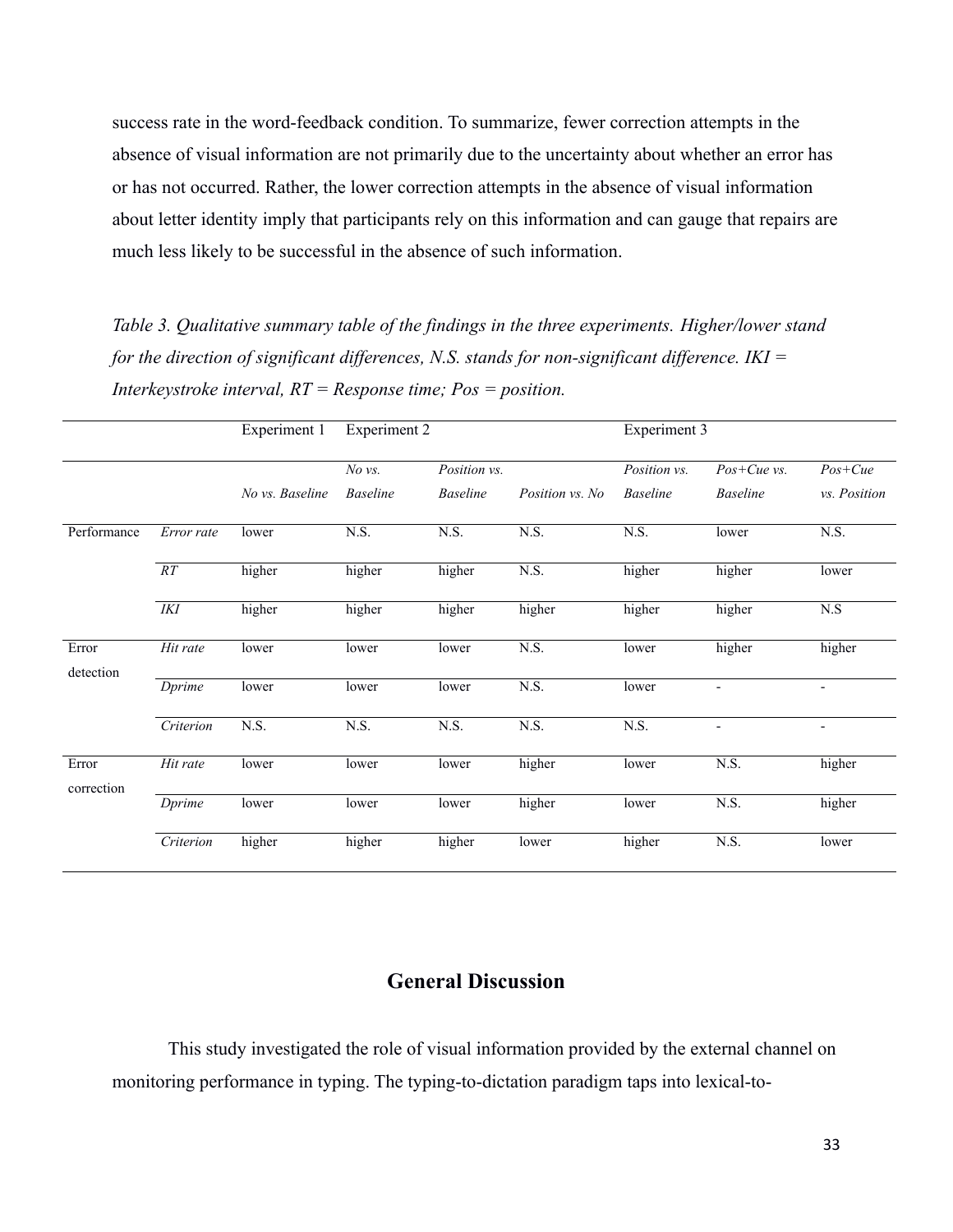segmental mapping and is thus a good choice for studying segmental errors which result from this part of the language production system. Using this task, in three experiments, we manipulated visual feedback by removing part of or all visual information from the screen, and investigated the change to typing speed and accuracy, as well as conscious detection and correction of errors. In a nutshell, results suggested that removal of the visual feedback changed monitoring performance by slowing down the initiation and execution of typing, causing a modest decrease in conscious awareness of errors, and a much more dramatic decrease in the correction of errors. While providing positional information (as in masked password typing) caused a statistically significant improvement in corrections, the effect was small, suggesting that participants relied heavily on letter identity for applying repairs. We unpack these findings below.

#### **The effect of visual feedback on the speed and accuracy of typing**

When visual feedback was completely removed in Experiment 1, participants were slower to start typing (i.e., longer RTs) and took longer to type the whole word (longer IKIs). Longer RTs and/or IKIs as a function of removing visual feedback replicate previous findings in both typing to dictation (Pinet & Nozari, 2020) and copy-typing (Snyder et al., 2015), and were internally replicated in this paper as well. Reports on the change to typing accuracy, however, have been less consistent. Snyder and Logan (2015) reported a significant decrease in the accuracy of copy-typing when visual feedback was removed, but that task is likely to exaggerate reliance on visual information. Of the three experiments that have used typing to dictation with similar methodologies, two have found no change in accuracy (Pinet & Nozari, 2020, and Experiment 2 in the current paper), while one found statistically significantly higher accuracy in the absence of visual feedback (Experiment 1 in the current paper). These results suggest that typing accuracy in practiced typists does not critically depend on the visual outcome, at least for single words. However, the absence of such information consistently changes the speed with which people approach and complete the task (i.e., both reaction times and typing speed). This is compatible with a multi-channel monitoring account in which the removal of part of the information pertinent to monitoring increases the uncertainty about performance outcome. Slowing down is a successful coping strategy, since it allows for greater accumulation of evidence via the internal monitoring channels (see Nozari & Hepner, 2019a for a discussion).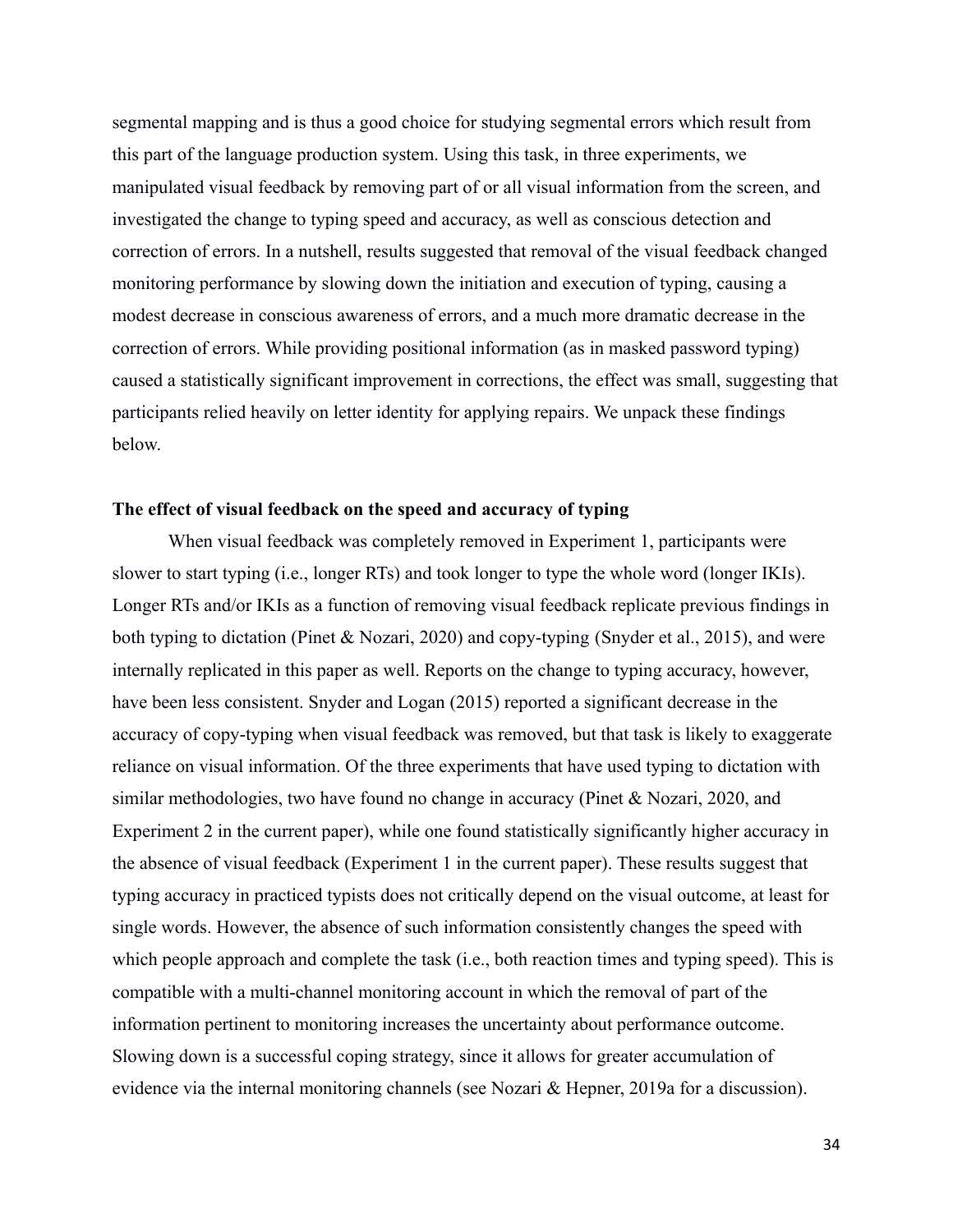#### **The effect of visual feedback on conscious detection and correction of errors in typing**

While prior studies had investigated the effect of removing visual feedback on typing, two issues had remained unaddressed: (a) the first concerns the separation of the effect on conscious detection of errors vs. error correction. This distinction is especially important in light of the evidence pointing to some degree of automaticity in error correction, such as quick and efficient repairs in young children and individuals with aphasia that is dissociable from conscious awareness of the nature of the error (see Nozari, Martin, & McCloskey, 2019 for a discussion of evidence). Prior studies either did not probe conscious error detection (Kalfaoğlu & Stafford, 2014), did not have the correct condition for distinguishing error awareness from correction (Pinet & Nozari, 2020), or prohibited corrections altogether (Snyder et al., 2015). (b) The second issue was that while all these studies hinted at some influence of visual information on monitoring performance, it remained unclear what kind of visual information was critical for good monitoring behavior. The present study addressed these two concerns.

Results of both Experiments 1 and 2 showed that correction rates plummeted when the visual word was completely removed, with a dramatic decrease in the range of 70-80%, closely replicating the results of Pinet & Nozari (2020). Previously, Kalfaoğlu & Stafford (2014) reported higher correction rates  $(\sim 60\%)$  in the absence of visual feedback, but it must be noted that their study provided no baseline with normal visual feedback against which this number can be compared. Importantly, participants were explicitly instructed to correct as many errors as they could with no time limit on the task, and copied the sentences they had to type, meaning that they had access to correct spelling for all the words. Given that these conditions should provide the best chance for corrections, a correction rate of only 60% implies a critical role for visual feedback in monitoring, compatible with the conclusion drawn from the findings of the experiments reported in the current paper.

In comparison to correction attempts, conscious detection of errors was less sensitive to the removal of visual information. Still detection rate did decrease by about 20% in both Experiments 1 and 2. In line with our interpretation that removing the external channel deprives the system of one source of information useful for distinguishing between correct and error trials, application of SDT to the data revealed significantly smaller *d́* (i.e., less cleanly-separated correct and error distributions) in the absence of visual information for both correction and conscious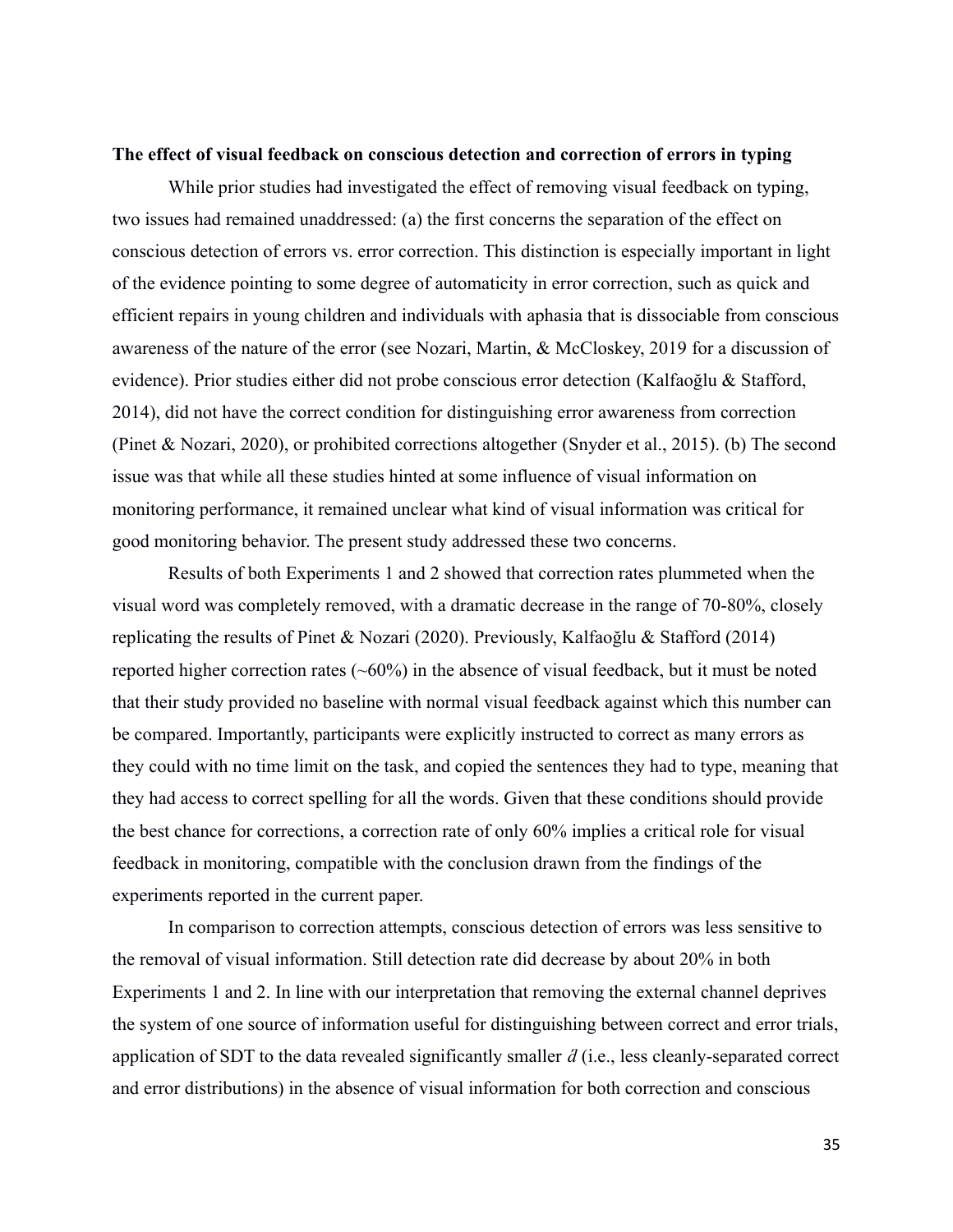detection of errors. Interestingly, the decrease in *d́* , common to both correction and conscious detection, was accompanied by different patterns of criterion setting. Experiment 1 showed that participants only adjusted their criterion for corrections (a shift towards minimizing False Alarms) but did not change its location for metacognitive judgments. Experiment 2 replicated this pattern.

The dissociation between the pattern of change to *d́* and *c* for corrections vs. conscious detections demonstrates that while the underlying mechanisms for both functions make use of visual information, and thus suffer from the removal of such information, the system responds differently to the decreased quality of information in these two cases. When False Alarms are costly, e.g., as in attempting a repair that was not needed, participants are much more willing to sacrifice a Hit when the quality of information for separating correct and error trials is poor. On the other hand, when there is no increase to the cost, as in no consequence to responding yes/no in a metacognitive judgment task, participants are willing to accept the increased False Alarm rate in order to avoid a large increase in Misses. This pattern, in turn, suggests that the great decrease in correction rates when visual information is absent, is less about not knowing that an error has been committed (and thus a repair was needed), and more about avoiding the cost of an uncertain repair.

The above pattern naturally leads to the second issue that has been overlooked in past studies, i.e., what kind of information do participants rely on for corrections, the absence of which causes such large drops in correction rates? The visual word contains two potentially useful sources of information as feedback to the typist: position and letter identity. Experiment 2 removed letter identity while preserving positional information by creating a masked-passwordlike typing situation. The first finding was that providing positional information did not help conscious awareness of errors and there was no reason to expect it would. This finding was replicated in Experiment 3. Providing positional information, however, caused a small but statistically significant increase in correction rates. Average *d́* increased compared to the nofeedback condition, suggesting that positional information provided a useful source of information for attempting correction. Criterion also shifted to the left compared to the nofeedback condition, suggesting that with the addition of more information participants were more willing to attempt correction in order to increase the Hit rate. Both *d́* and criterion fell between the word-feedback and no-feedback conditions, suggesting indirectly that while positional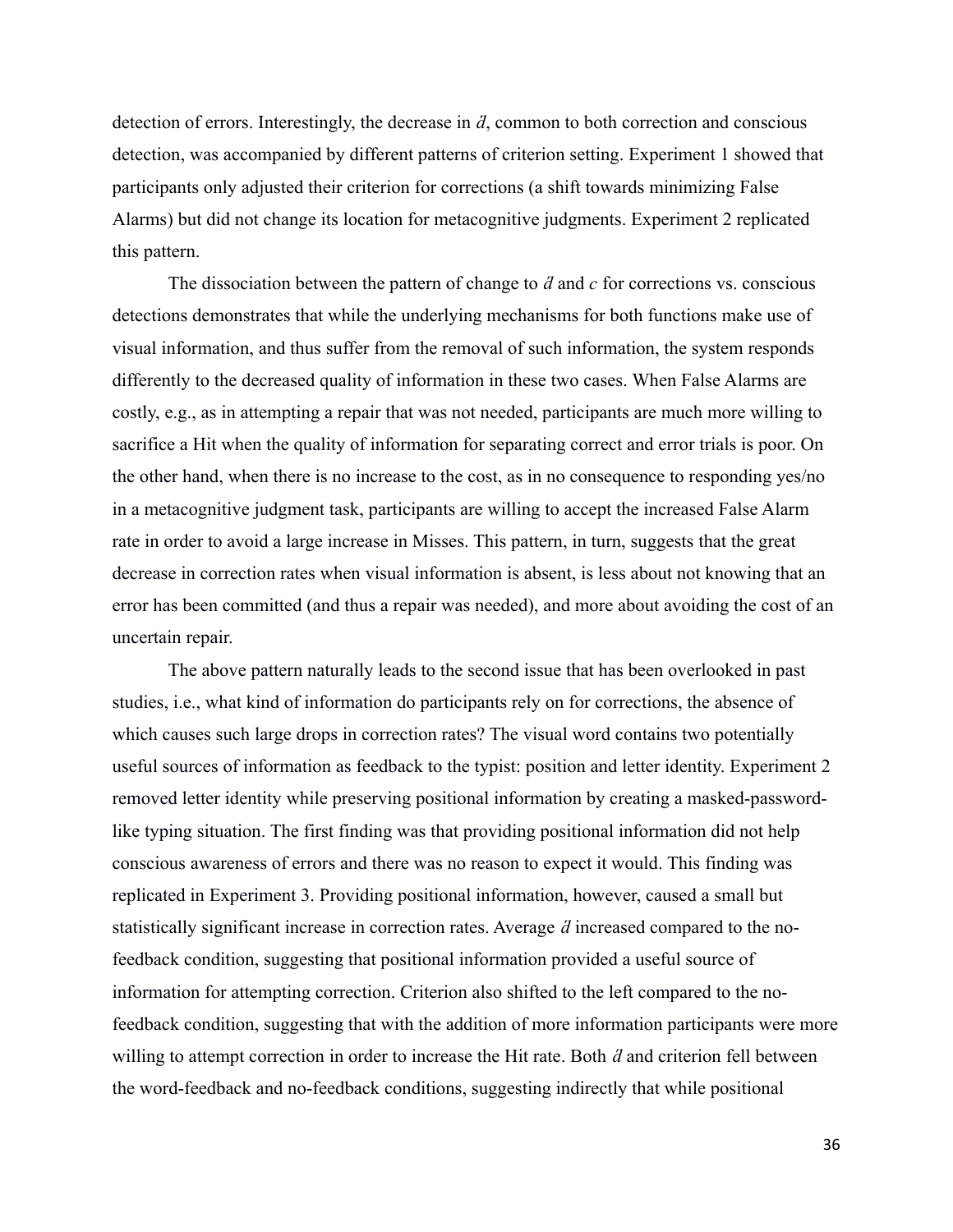information was helpful, letter identity remained an important source of information for corrections. Finally, Experiment 3 was designed to determine whether the drop in correction rates in the absence of letter identity reflected participants' hesitation about whether an error had occurred, or alternatively, participants' accurate evaluation that the current information was not sufficient to attempt a successful repair. By externally cueing errors, the task removed the uncertainty about error occurrence. The results showed that this manipulation prompted more repair attempts, but critically, these repairs were less successful than those that were self-initiated in conditions without external error cues. This finding shows that the fewer repair attempts in the absence of letter identity is a sound decision reflecting the lack of sufficient information for repairs that have a high likelihood of success. This, in turn, suggests that visual information about letter identity plays a key role in successful corrections.

A potential concern in this study is that removing visual feedback may have shifted attention towards visual inspection of fingers during typing, and thus visual information may have continued to contribute significantly to the detection and repair processes. There are several reasons to believe that the results are not strongly dependent on this possibility. (1) The average typing speed in this sample was 72 wpm, which leaves little time for detailed processing of visual information from fingers, even if participants have looked at their hands. (2) In selfreports administered at the end of each experiment fewer than 1/3 of participants reported looking at their hands during typing (26% for Experiment 1, 29% for Experiment 2 and 3). Note that there was no penalty for reporting that they did look at their hands during typing. Therefore, there is no reason to believe that the self-reports are unreliable. (3) Importantly, the results suggest that the removal of visual feedback from the screen *did* have a statistically significant effect on both detection and correction. If these effects were observed despite the fact that participants may have compensated for some of the lost visual information by looking at their hands, then the current results constitute even stronger evidence for the role of visual feedback from the screen on error awareness and repair behavior. It is also worth mentioning that covering hands to avoid the possibility of looking at them can cause other issues, such as misplacing the hands on the keyboard, which would lead to errors that are not cognitively interesting. Therefore, even though we cannot rule out the possibility that some of the participants may have looked at their hands on some of the trials, the current design is still the most suitable for our purpose, and the conclusions are unlikely to change based on this possibility.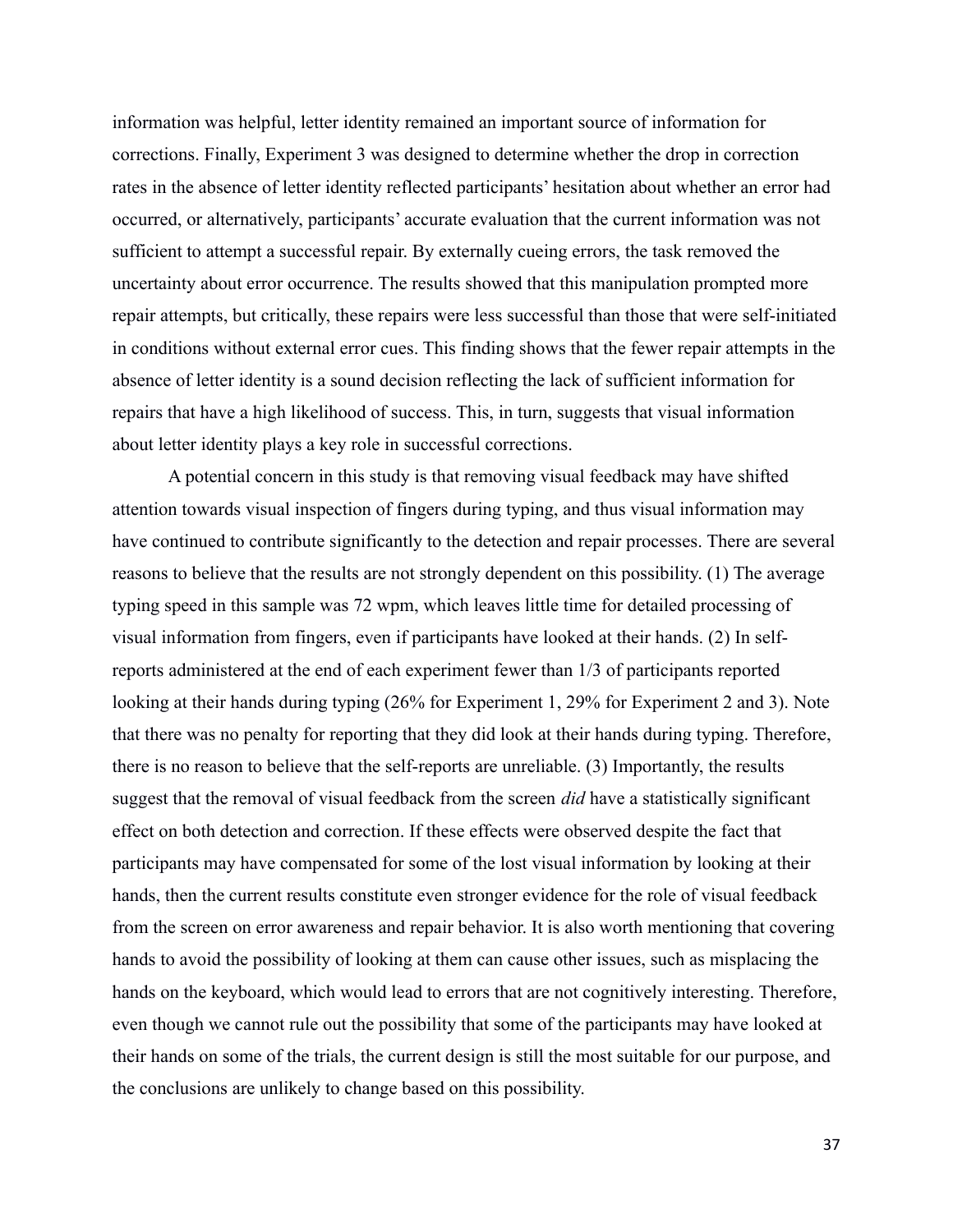We also acknowledge that the findings of the study were obtained from a population of typists who demonstrated a certain level of typing proficiency (as tested by our screening tests). It is possible (and perhaps expected) that visual feedback plays a much more critical role in the speed and accuracy of typing performance, and potentially also on monitoring performance, in less proficient typists.

#### **Implications for theories of monitoring and control in language production**

Traditionally, language research has remained somewhat separate from research on the rest of cognition, due in part to the influence of modular views (e.g., Fodor, 1983) and in part, the linguistic theory (e.g., Chomsky, 1968). Consequently, a fundamental problem in cognitive science, i.e., the problem of task optimization and the frameworks that have been developed to address this problem, have made little contact with the field of language production (Anders & Alario, 2019; Anders, Riès, van Maanen, & Alario, 2015; see Nozari & Hepner, 2019a for a criticism). This omission has influenced theoretical positions on some of the fundamental aspects of language production. For example, Nozari and Hepner (2019b) demonstrated that the longstanding question around the competitiveness of lexical selection is ill-posed if the problem of selection is viewed as a SDT-type II problem. This, in turn, changes the question from "is lexical selection competitive or not?" to "what factors determine the degree of competitiveness in the lexical selection process?", and provides a path by investigating the distinct contribution of the factors that affect the underlying information vs. those that affect the placement of a selection criterion (see also Costa, 2019; Mahon & Navarrete, 2019; Melinger & Abdel Rahman, 2019; Nozari & Hepner, 2019a; Oppenheim & Balatsou, 2019).

A very similar problem exists in how language research has viewed monitoring and control mechanisms. For decades the dominant monitoring account was a comprehension-based account (Levelt, 1983; 1989) which, by the virtue of being based on "comprehension", viewed the conscious detection and correction of errors as the goal of the monitoring process. Aside from the problem of timing mentioned in the introduction, this account does not naturally predict a dissociation between metacognitive awareness over errors and a correction attempt, i.e., if the goal of the monitoring system is to correct errors, why doesn't it do that job, and what is the advantage of being aware of an error if it is not corrected? Approached from the perspective of a task-optimization framework, however, the problem makes much more sense: what contributes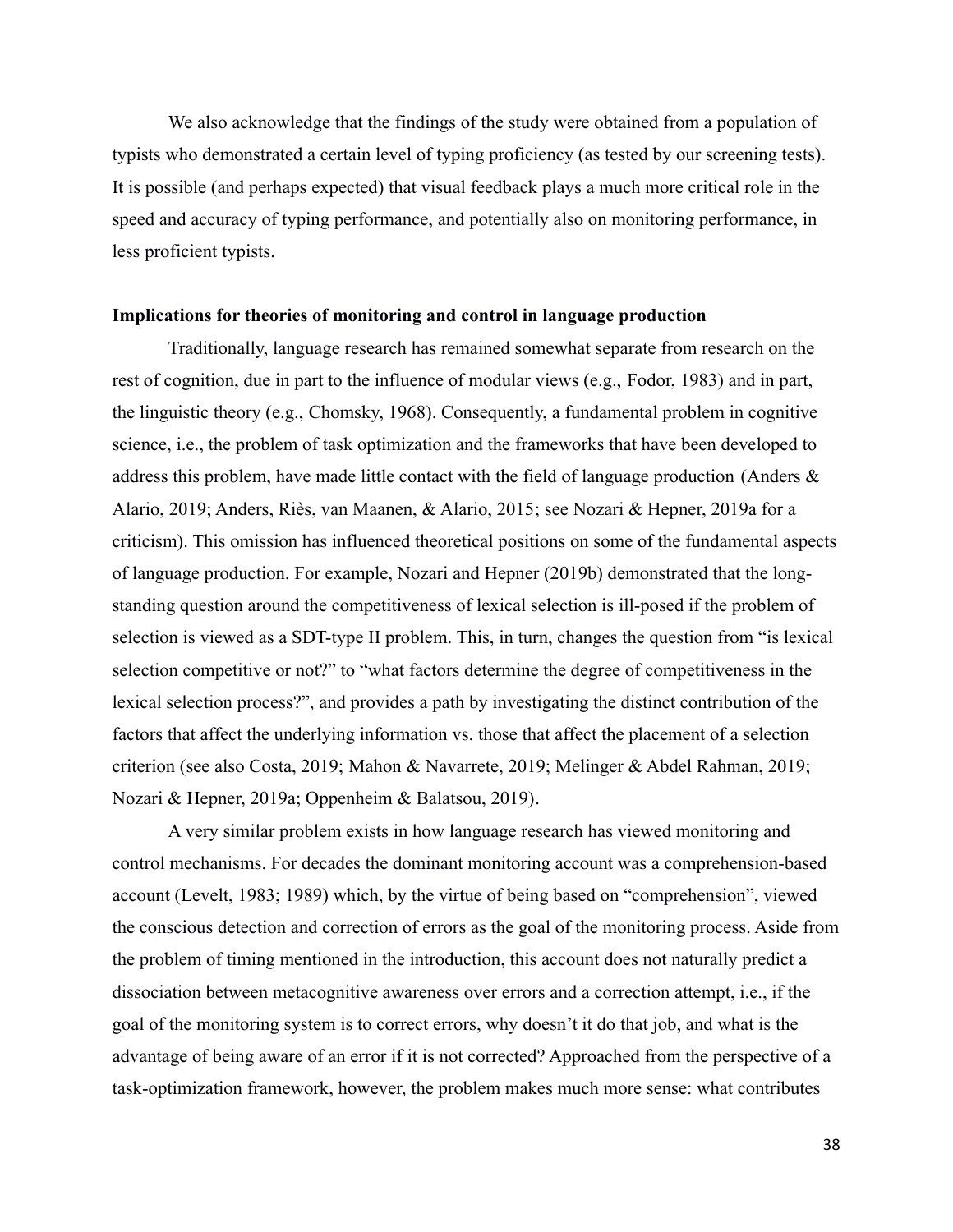to decisions (implicit or explicit) regarding conscious detection and correction is determined a) by sources of information that determine the shape of the underlying distributions of correct and error responses, and b) by the variables that determine the location of the decision criterion.

The implication of adopting this perspective is posing a new set of questions as key questions for understanding the monitoring-control loops that regulate language production. For example, expanding the scope of monitoring from a system that detects occasional "errors" to one that constantly monitors the subtle fluctuations in control demand in the system in order to adjust the level of control (Freund  $& Nozari, 2018$ ), shifts the focus from questions such as which error detection mechanism is the *right one* (Roelofs, 2020), to investigating the contribution of various sources of information that are relevant for detecting subtle changes in system's performance. The current study provided a framework for doing just that. Moreover, the separation of detection/correction functions from metacognitive awareness over errors paves the way for investigating repair mechanisms that have not been entertained in the language production literature until recently. For instance, Logan (2018) asserts that despite automaticity in the primary production processes, repairs must depend on attentional control. Contrary to this view, Nozari et al. (2019) and Nooteboom & Quené (2020) propose that the basic repair mechanism need not be dependent on conscious and controlled processes. Taking advantage of the fact that multiple related responses are often activated during production, these authors proposed that correct responses are likely to be highly co-activated along with the error responses. If an error is detected, e.g., through having activation levels close to a competing response, the system may automatically select the next most highly activated response as repair. In support of this idea, Nooteboom & Quené (2020) showed that repairs were often the correct response and more so in cases where competition from other responses was minimal, as in the case of single errors. These errors are also shown to have quicker error-to-cutoff and cut-off-torepair times, further showing the quick process of swapping them with the next best response, compared to messier errors that have more than one competitor activated. The dissociation between the correction behavior and metacognitive awareness observed in the current paper suggests that conscious awareness of having committed an error is certainly not enough for attempting repairs and may not even be necessary for initiating a repair. This, in turn, prompts a more careful investigation of the mechanisms underlying the repair of linguistic errors.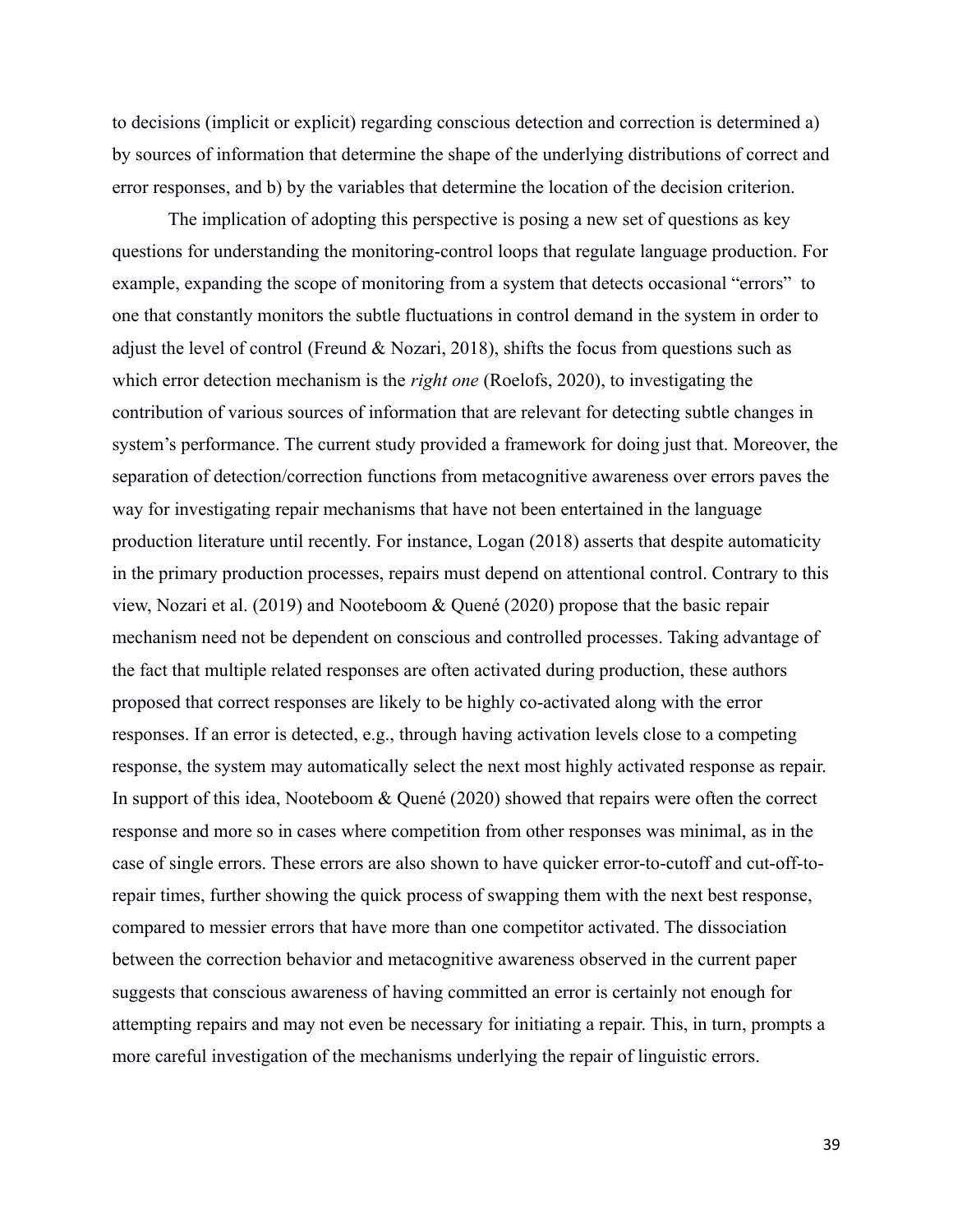In other words, the application of SDT to the problem of language production (and its monitoring and control) is not just a methodological choice. Rather, the utilization of such a framework aims at making a much broader theoretical statement, namely, that language production, similar to many other cognitive systems, is a self-regulating performance-optimizing system, special in terms of its representations but not its operations (Nozari, 2018).

## **Conclusion**

In this study, we adopted the theoretical position that monitoring combines multiple sources of information (Nozari, 2020), the absence of each of which can decrease the quality of the monitoring signal and lead to poorer discrimination of errors from correct trials. We tested this prediction by applying the SDT framework to the detection and correction performance when some or all of visual information from the external channel had been removed. The prediction was borne out: removal of the visual signal affected both conscious detection and correction of typing errors, with corrections showing a greater dependence on such information. When part of visual information (positional information) was reinstated, the quality of signal increased, although not to the level of full information. Moreover, the application of SDT proved useful in interpreting how the system deals with the lower quality of signal when task demands are very different. Participants naturally shifted their criterion to avoid False Alarms when the cost of False Alarms were high, as in attempting corrections on already correct responses. When the cost was not so high, as in deciding whether an error had been committed or not, criterion was not shifted, showing flexible and adaptive use of information in optimizing behavior. Similarly, we found that participants' lower correction rates in the absence of visual information about letter identity reflected their accurate estimation regarding the insufficiency of the available information for undertaking repairs.

Collectively, these findings suggest that monitoring is a multi-channel adaptive mechanism that can be modeled as a decision-making process superimposed on a conflict detection framework. The goal of this system is not simply to detect as many errors as possible, but to optimize performance in accordance with task goals.

40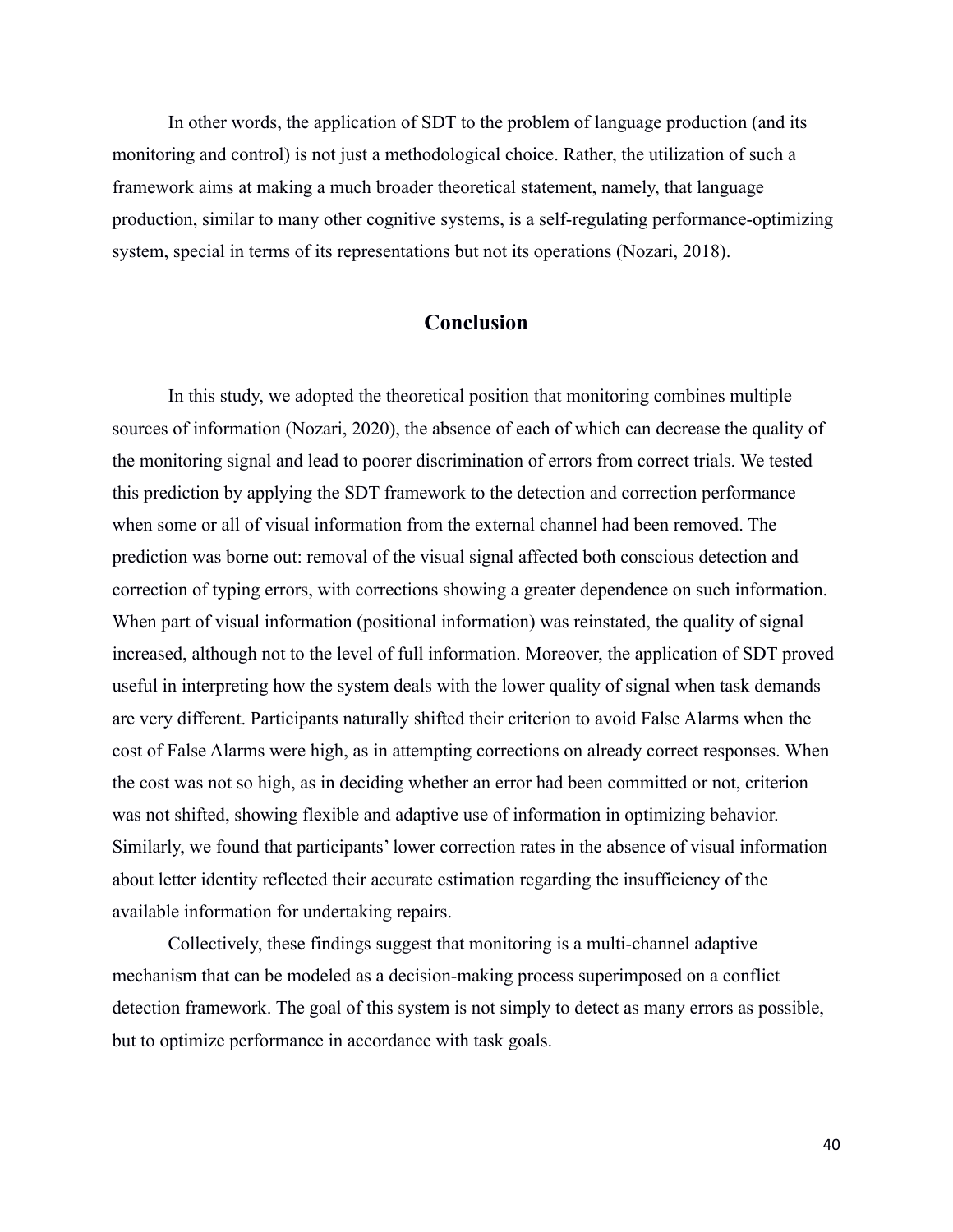## **Acknowledgments**

This project was supported by the Therapeutic Cognitive Neurology Fund, to Johns Hopkins School of Medicine, Department of Neurology, Division of Cognitive Neurology.

## **References**

- Anders, R., & Alario, F.-X. (2019). Challenges to developing time-based signal detection models for word production. *Cognitive Neuropsychology*, *36*(1–2), 85–88. http://doi.org/10.1080/02643294.2019.1581603
- Anders, R., Riès, S., van Maanen, L., & Alario, F.-X. (2015). Evidence accumulation as a model for lexical selection. *Cognitive Psychology*, *82*, 57–73. http://doi.org/10.1016/j.cogpsych.2015.07.002
- Balota, D. A., Yap, M. J., Cortese, M. J., Hutchison, K., Kessler, B., Loftis, B., … Treiman, R. (2007). The English Lexicon Project. *Behavior Research Methods*, *39*(3), 445–459. http://doi.org/10.3758/BF03193014
- Bonin, P., Méot, A., Lagarrigue, A., & Roux, S. (2015). Written object naming, spelling to dictation, and immediate copying: Different tasks, different pathways? *Quarterly Journal of Experimental Psychology (2006)*, *68*(7), 1268–1294. http://doi.org/10.1080/17470218.2014.978877
- Chomsky, N. (1968). *Language and mind*.
- Costa, A. (2019). A flexible criterion of response selection: When is it needed? Comment on Nozari and Hepner (2018). *Cognitive Neuropsychology*, *36*(5–6), 208–211. http://doi.org/10.1080/02643294.2018.1532404
- de Leeuw, J. R. (2015). jsPsych: A JavaScript library for creating behavioral experiments in a Web browser. *Behavior Research Methods*, *47*, 1–12. http://doi.org/10.3758/s13428-014- 0458-y
- Dell, G. S. (1984). Representation of serial order in speech: Evidence from the repeated phoneme effect in speech errors. *Journal of Experimental Psychology: Learning, Memory, and Cognition*, *10*(2), 222–233. http://doi.org/10.1037/0278-7393.10.2.222
- Dell, G. S., Nozari, N., & Oppenheim, G. M. (2014). Word Production : Behavioral and Computational Considerations. In *The Oxford Handbook of Language Production* (pp. 88– 104).
- Fodor, J. A. (1983). *The modularity of mind*. MIT press.
- Freund, M., & Nozari, N. (2018). Is adaptive control in language production mediated by learning? *Cognition*, *176*(June 2017), 107–130. http://doi.org/10.1016/j.cognition.2018.03.009
- Guenther, F. H. (1995). Speech sound acquisition, coarticulation, and rate effects in a neural network model of speech production. *Psychological Review*, *102*(3), 594–621.

Guenther, F. H. (2016). *Neural Control of Speech*. MIT Press.

Gureckis, T. M., Martin, J., McDonnell, J., Rich, A. S., Markant, D., Coenen, A., … Chan, P.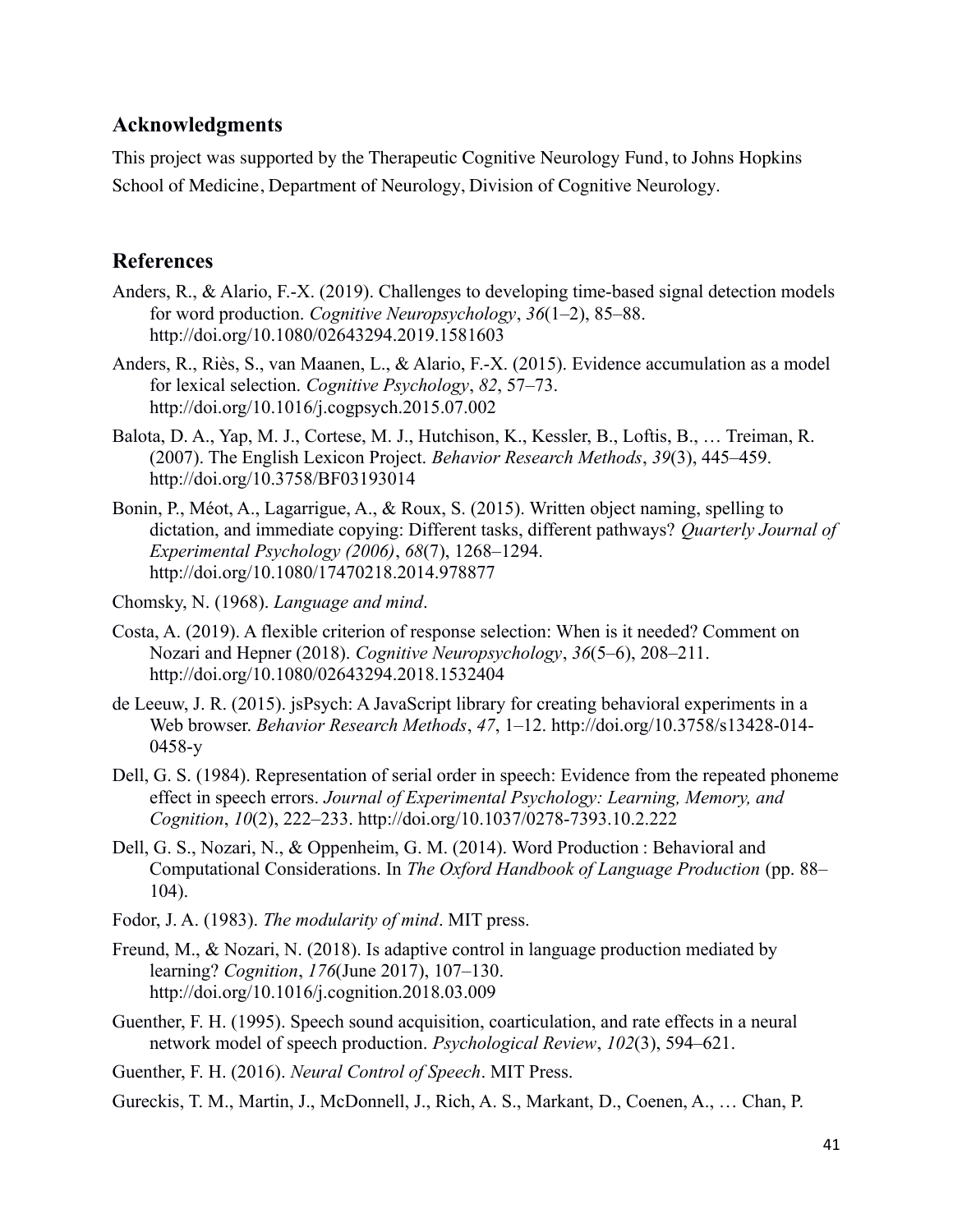(2016). psiTurk: An open-source framework for conducting replicable behavioral experiments online. *Behavior Research Methods*, *48*(3), 829–842. http://doi.org/10.3758/s13428-015-0642-8

- Hanley, J. R., Cortis, C., Budd, M. J., & Nozari, N. (2016). Did I say dog or cat? A study of semantic error detection and correction in children. *Journal of Experimental Child Psychology*, *142*, 36–47. http://doi.org/10.1016/j.jecp.2015.09.008
- Hartsuiker, R. J., & Kolk, H. H. J. (2001). Error monitoring in speech production: a computational test of the perceptual loop theory. *Cognitive Psychology*, *42*, 113–157. http://doi.org/10.1006/cogp.2000.0744
- Hartsuiker, R. J., Pickering, M. J., & de Jong, N. H. (2005). Semantic and phonological context effects in speech error repair. *Journal of Experimental Psychology. Learning, Memory, and Cognition*, *31*(5), 921–32. http://doi.org/10.1037/0278-7393.31.5.921
- Hepner, C. R., Pinet, S., & Nozari, N. (2018). An enhanced model of gemination in spelling : Evidence from a large corpus of typing errors. In C. Kalish, M. Rau, J. Zhu, & T. Rogers (Eds.), *Proceedings of the 40th Annual Conference of the Cognitive Science Society* (pp. 487–492). Austin, TX: Cognitive Science Society.
- Hickok, G. (2012). Computational neuroanatomy of speech production. *Nature Reviews. Neuroscience*, *13*(2), 135–45. http://doi.org/10.1038/nrn3158
- Kalfaoğlu, Ç., & Stafford, T. (2014). Performance breakdown effects dissociate from error detection effects in typing. *Quarterly Journal of Experimental Psychology (2006)*, *67*(March 2015), 508–24. http://doi.org/10.1080/17470218.2013.820762
- Kittredge, A. K., Dell, G. S., Verkuilen, J., & Schwartz, M. F. (2008). Where is the effect of frequency in word production? Insights from aphasic picture-naming errors. *Cognitive Neuropsychology*, *25*(4), 463–492. http://doi.org/10.1080/02643290701674851
- Kuznetsova, A., Brockhoff, P., & Christensen, R. (2017) lmerTest Package: Tests in Linear Mixed Effects Models. *Journal of Statistical Software*, 82(13), 1–26. doi:10.18637/jss.v082.i13
- Lackner, J. R., & Tuller, B. H. (1979). Role of efference monitoring in the detection of selfproduced speech errors. *Sentence Processing*, 281–294.
- Lane, H., & Tranel, B. (1971). The Lombard Sign and the Role of Hearing in Speech. *Journal of Speech, Language, and Hearing Research*, *14*(4), 677–709.
- Levelt, W. J. M. (1983). Monitoring and self-repair in speech. *Cognition*, *14*(1), 41–104. http://doi.org/10.1016/0010-0277(83)90026-4
- Levelt, W. J. M. (1989). *Speaking: From Intention to Articulation*. Cambridge, MA: MIT Press.
- Lind, A., Hall, L., Breidegard, B., Balkenius, C., & Johansson, P. (2014). Speakers' acceptance of real-time speech exchange indicates that we use auditory feedback to specify the meaning of what we say. *Psychological Science*, *25*(6), 1198–1205. http://doi.org/10.1177/0956797614529797
- Logan, G. D., & Crump, M. J. C. (2010). Cognitive illusions of authorship reveal hierarchical error detection in skilled typists. *Science*, *330*(6004), 683–6.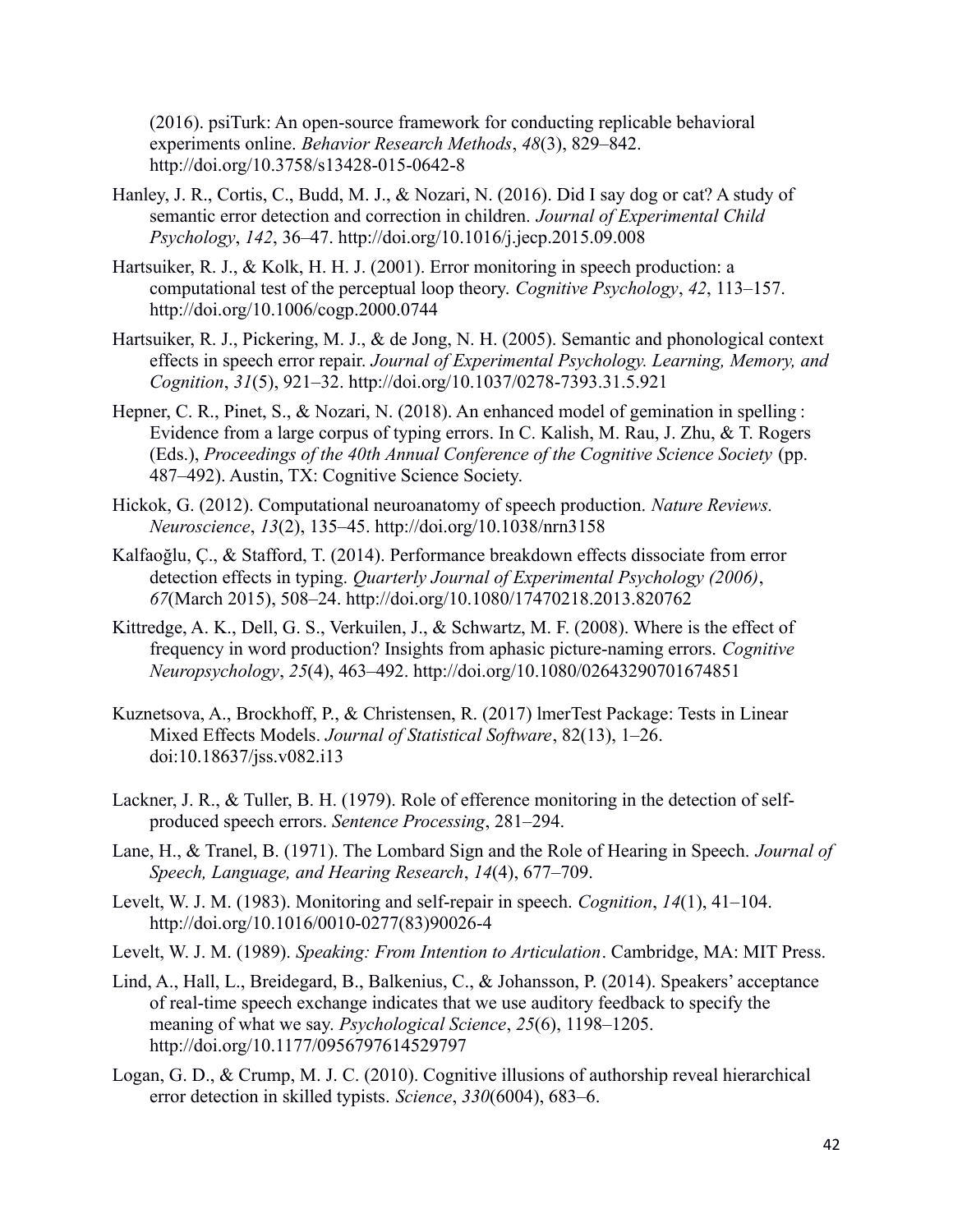http://doi.org/10.1126/science.1190483

- Logan, G. D. (2018). Automatic control: How experts act without thinking. *Psychological Review*, *125*(4), 453–485. http://doi.org/10.1037/rev0000100
- Mahon, B. Z., & Navarrete, E. (2019). Adjudicating conflict in speech production—Do we need a central selection mechanism? *Cognitive Neuropsychology*, *36*(5–6), 220–224. http://doi.org/10.1080/02643294.2019.1608171
- Makowski, (2018). The psycho Package: an Efficient and Publishing-Oriented Workflow for Psychological Science*. Journal of Open Source Software, 3*(22), 470. https://doi.org/10.21105/joss.00470
- Melinger, A., & Abdel Rahman, R. (2019). To re-tune or not to re-tune: Comments on the flexible criterion. *Cognitive Neuropsychology*, *36*(5–6), 212–215. http://doi.org/10.1080/02643294.2018.1562886
- Nooteboom, S. G., & Quené, H. (2017). Self-monitoring for speech errors: Two-stage detection and repair with and without auditory feedback. *Journal of Memory and Language*, *95*, 19– 35. http://doi.org/10.1016/j.jml.2017.01.007
- Nooteboom, S. G., & Quené, H. (2019). Temporal aspects of self-monitoring for speech errors. *Journal of Memory and Language*, *105*(January 2018), 43–59. http://doi.org/10.1016/j.jml.2018.11.002
- Nooteboom, S. G., & Quené, H. (2020). Repairing speech errors: Competition as a source of repairs. *Journal of Memory and Language*, *111*(November 2019), 104069. http://doi.org/10.1016/j.jml.2019.104069
- Nozari, N. (2020). A Comprehension- or a Production-Based Monitor? Response to Roelofs (2020). *Journal of Cognition*, *3*(1), 1–46. http://doi.org/10.5334/joc.102
- Nozari, N., Dell, G. S., & Schwartz, M. F. (2011). Is comprehension necessary for error detection? A conflict-based account of monitoring in speech production. *Cognitive Psychology*, *63*(1), 1–33. http://doi.org/10.1016/j.cogpsych.2011.05.001
- Nozari, N., & Hepner, C. R. (2019a). To select or to wait? Response to the commentaries. *Cognitive Neuropsychology*, *36*(5–6), 226–233. http://doi.org/10.1080/02643294.2019.1632280
- Nozari, N., & Hepner, C. R. (2019b). To select or to wait? The importance of criterion setting in debates of competitive lexical selection. *Cognitive Neuropsychology*, *36*(5–6), 193–207. http://doi.org/10.1080/02643294.2018.1476335
- Nozari, N., Kittredge, A. K., Dell, G. S., & Schwartz, M. F. (2010). Naming and repetition in aphasia: Steps, routes, and frequency effects. *Journal of Memory and Language*, *63*(4), 541–559. http://doi.org/10.1016/j.jml.2010.08.001
- Nozari, N., Martin, C. D., & McCloskey, N. (2019). Is repairing speech errors an automatic or a controlled process? Insights from the relationship between error and repair probabilities in English and Spanish. *Language, Cognition and Neuroscience*, *34*(9), 1230–1245. http://doi.org/10.1080/23273798.2019.1637007
- Nozari, N., & Novick, J. (2017). Monitoring and Control in Language Production. *Current*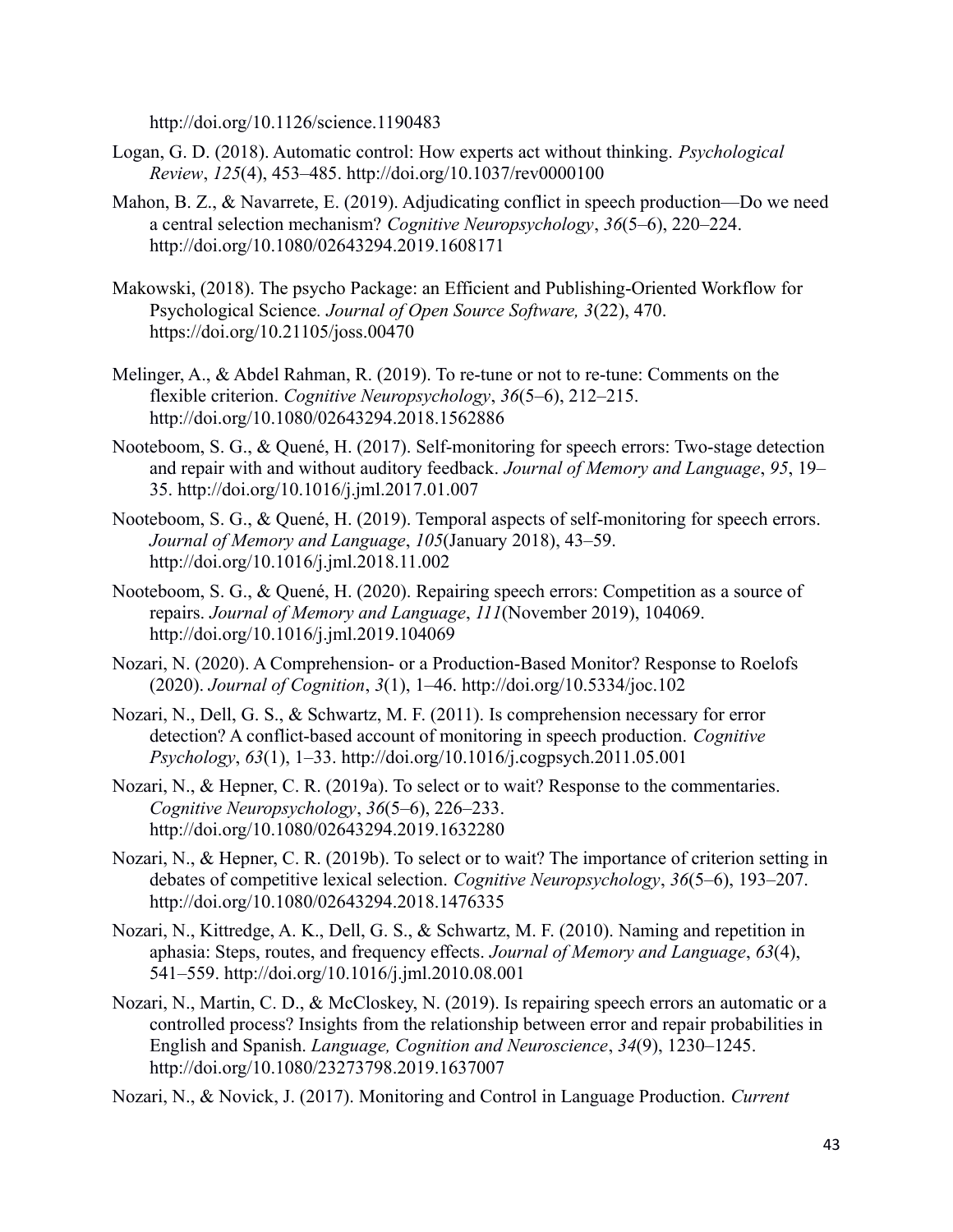*Directions in Psychological Science*, *26*(5), 403–410. http://doi.org/10.1177/0963721417702419

- Nozari, N. (2018). How Special Is Language Production? Perspectives From Monitoring and Control. *Psychology of Learning and Motivation - Advances in Research and Theory*, *68*(August), 179–213. http://doi.org/10.1016/bs.plm.2018.08.006
- Oomen, C. C. E., & Postma, A. (2001). Effects of time pressure on mechanisms of speech production and self-monitoring. *Journal of Psycholinguistic Research*, *30*(2), 163–184. http://doi.org/10.1023/A:1010377828778
- Oppenheim, G. M., & Balatsou, E. (2019). Lexical competition on demand. *Cognitive Neuropsychology*, *36*(5–6), 216–219. http://doi.org/10.1080/02643294.2019.1580189
- Pickering, M. J., & Garrod, S. (2013). An integrated theory of language production and comprehension. *Behavioral and Brain Sciences*, *36*(4), 329–47. http://doi.org/10.1017/S0140525X12001495
- Pinet, S., & Nozari, N. (2018). "Twisting fingers": The case for interactivity in typed language production. *Psychonomic Bulletin and Review*, *25*(4), 1449–1457. http://doi.org/10.3758/s13423-018-1452-7
- Pinet, S., & Nozari, N. (2020). Electrophysiological Correlates of Monitoring in Typing with and without Visual Feedback. *Journal of Cognitive Neuroscience*, *32*(4), 603–620. http://doi.org/10.1162/jocn\_a\_01500
- Pinet, S., Ziegler, J. C., & Alario, F.-X. (2016). Typing is writing: Linguistic properties modulate typing execution. *Psychonomic Bulletin and Review*, *23*(6), 1898–1906. http://doi.org/10.3758/s13423-016-1044-3
- Postma, A., & Kolk, H. H. J. (1992). The Effects of Noise Masking and Required Accuracy on Speech Errors, Disfluencies, and Self-Repairs. *Journal of Speech, Language, and Hearing Research*, *35*(3), 537–544. http://doi.org/10.1044/jshr.3503.537
- Postma, A., & Noordanus, C. (1996). Production and Detection of Speech Errors in Silent, Mouthed, Noise-Masked, and Normal Auditory Feedback Speech. *Language and Speech*, *39*(4), 375–392. http://doi.org/10.1177/002383099603900403
- Postma, A., & Oomen, C. C. E. (2005). Critical issues in speech monitoring. In *Phonological Encoding and Monitoring in Normal and Pathological Speech* (pp. 157–166).
- Riès, S. K., Janssen, N., Dufau, S., Alario, F.-X., & Burle, B. (2011). General-purpose monitoring during speech production. *Journal of Cognitive Neuroscience*, *23*(6), 1419–36. http://doi.org/10.1162/jocn.2010.21467
- Roelofs, A. (2020). Self-Monitoring in Speaking: In Defense of a Comprehension-Based Account. *Journal of Cognition*, *3*(1), 1–13. http://doi.org/10.5334/joc.61
- Snyder, K. M., Logan, G. D., & Yamaguchi, M. (2015). Watch what you type: The role of visual feedback from the screen and hands in skilled typewriting. *Attention, Perception, & Psychophysics*, *77*(1), 282–292. http://doi.org/10.3758/s13414-014-0756-6
- Tourville, J. a., & Guenther, F. H. (2011). The DIVA model: A neural theory of speech acquisition and production. *Language and Cognitive Processes*, *26*(7), 952–981. http://doi.org/10.1080/01690960903498424